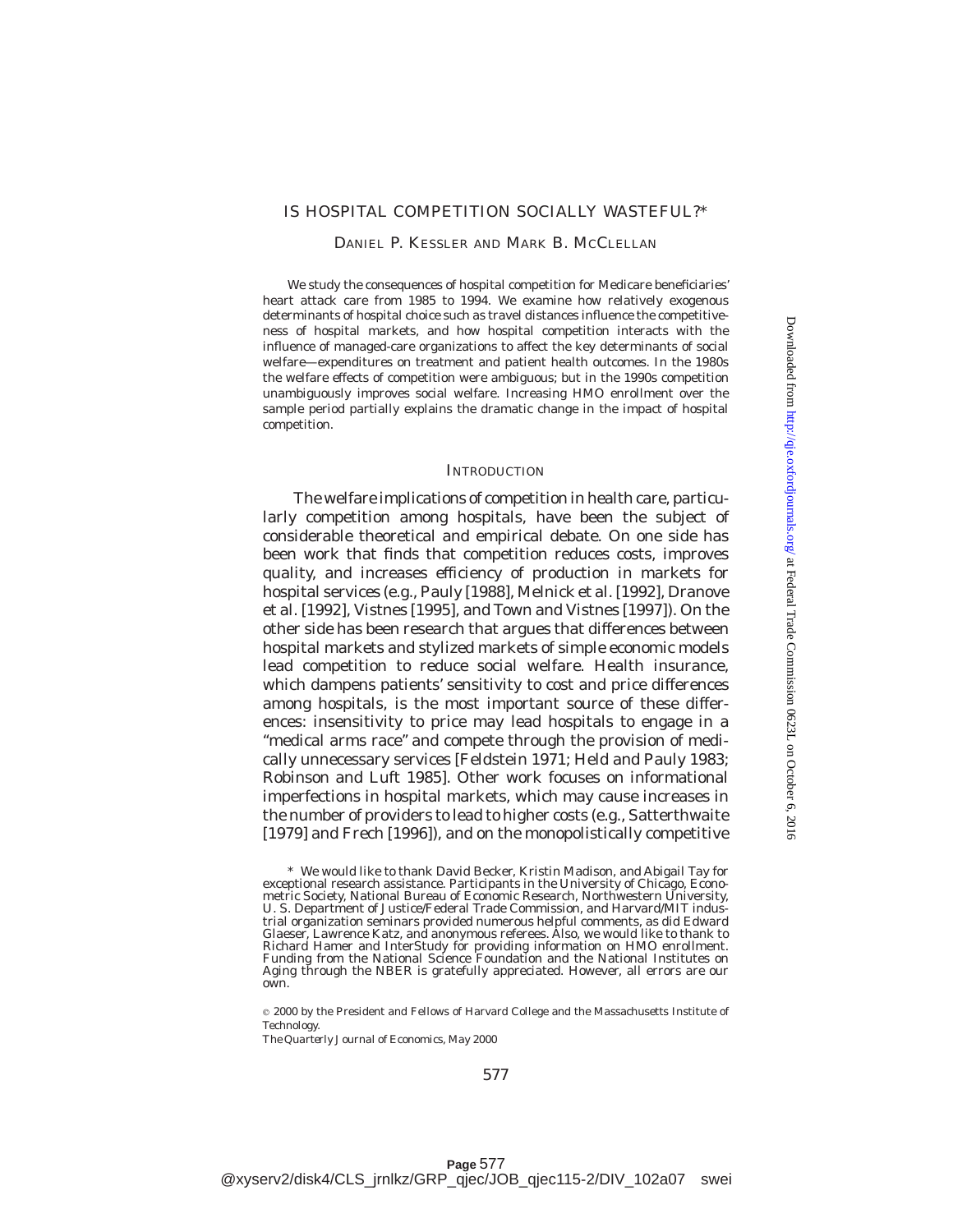nature of hospital markets, which may cause competition to lead to excess capacity and therefore higher costs (e.g., Joskow [1980] and Fisher et al. [1999]) and potentially to increased adverse patient health outcomes [Shortell and Hughes 1988; Volpp and Waldfogel 1998].

These opposing views have been manifested in two distinct policy perspectives. If competition among hospitals improves social welfare, then strict limits on the extent to which hospitals coordinate their activities may lead to greater efficiency in health care production. But if competition among hospitals is socially wasteful, then coordination and mergers should receive more lenient antitrust treatment, or possibly even be encouraged.

Despite the theoretical and policy implications of evidence on the welfare consequences of competition in health care, virtually no previous research has identified these effects on both health care costs and patient health outcomes; and without information on both costs and outcomes, conclusions about patient welfare are necessarily speculative. In addition, previous research has used measures of market competitiveness that may result in biased assessments of the impact of competition. In this paper we develop models of the effects of hospital competition on costs and health outcomes for all nonrural elderly Medicare recipients hospitalized for a treatment of a new heart attack (AMI) in 1985–1994. We identify the effects of hospital market competition with a relatively exogenous source of variation—travel distances between patients and hospitals—that depends neither on unobserved characteristics of patients nor on unobserved determinants of hospital quality. Based on this identifying assumption, we construct geographic hospital markets that have variable size, and continuous rather than discrete boundaries. We also explore how managed care mediates the effects of hospital competition on medical treatment decisions, costs, and outcomes. Finally, because we observe information on hospital markets and HMOs over a long time horizon, we estimate the impact of area competitiveness holding constant other time-varying market characteristics and fixed effects for zip code areas. Thus, we control for all time-invariant heterogeneity across small geographic areas, hospitals, and patient populations.

Section I of the paper discusses the theoretical ambiguity of the impact of competition among providers on efficiency in hospital markets. Section II reviews the previous empirical literature on this topic. Although this literature has helped to shape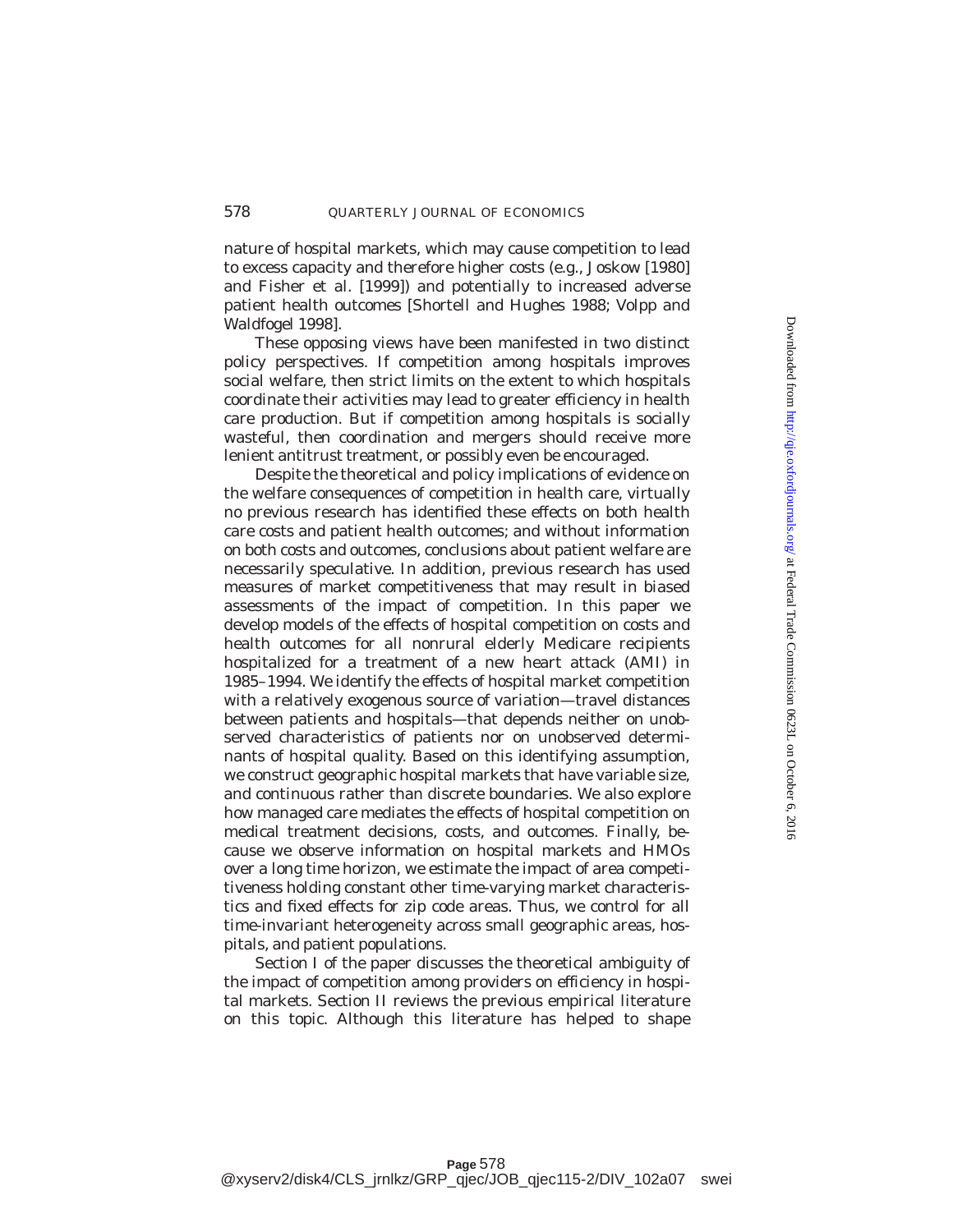understanding of markets for medical care, Section II describes its three key limitations: it does not assess directly both the financial implications and the patient health consequences of competition; it uses measures of hospital competition that depend on unobserved hospital and patient heterogeneity, leading to biased estimates of the impact of competition; and it has failed to control for a comprehensive set of other hospital and area characteristics that may be correlated with competition, or that may mediate its effects. Section III presents our econometric models of the exogenous determinants of hospital choice and thus of differences in competition across small areas, and our models of the effects of changes in competition on medical treatment decisions, health care costs, and health outcomes. Section IV discusses our three data sources. Section V presents our empirical results. Section VI concludes and discusses potential implications of our findings for antitrust policy.

## I. THEORETICAL MODELS OF THE IMPACT OF HOSPITAL COMPETITION ON SOCIAL WELFARE

Basic microeconomic theory suggests that competition leads to efficient outcomes. Markets for health care in general, and markets for hospital services in particular, deviate substantially from the stylized conditions required by the basic theory, in which multiple buyers and multiple sellers of a product or service are price takers with full information, and bear the full costs of their actions at the margin. Not surprisingly, economic models of hospital competition suggest that it may either improve or reduce social welfare.

Most of the models of how hospital competition may reduce social welfare focus on distorted price signals and a more general absence of price competition. Insurance and tax incentives may make consumers relatively insensitive to price, for example, so that hospitals in more competitive markets engage in a medical arms race (MAR) and supply socially excessive levels of medical care [Salkever 1978; Robinson and Luft 1985].1 Further, hospitals

<sup>1.</sup> The original MAR hypothesis was formulated around the idea that hospitals compete for patients through competition for their physicians, by providing a wide range of equipment and service capabilities. Greater availability of equipment may induce physicians to admit their patients to a hospital for<br>several reasons. If physicians are uncertain about the necessity of various<br>intensive treatments at the time the admission decision is made, then service capabilities may allow them to provide higher-quality care. Also, to the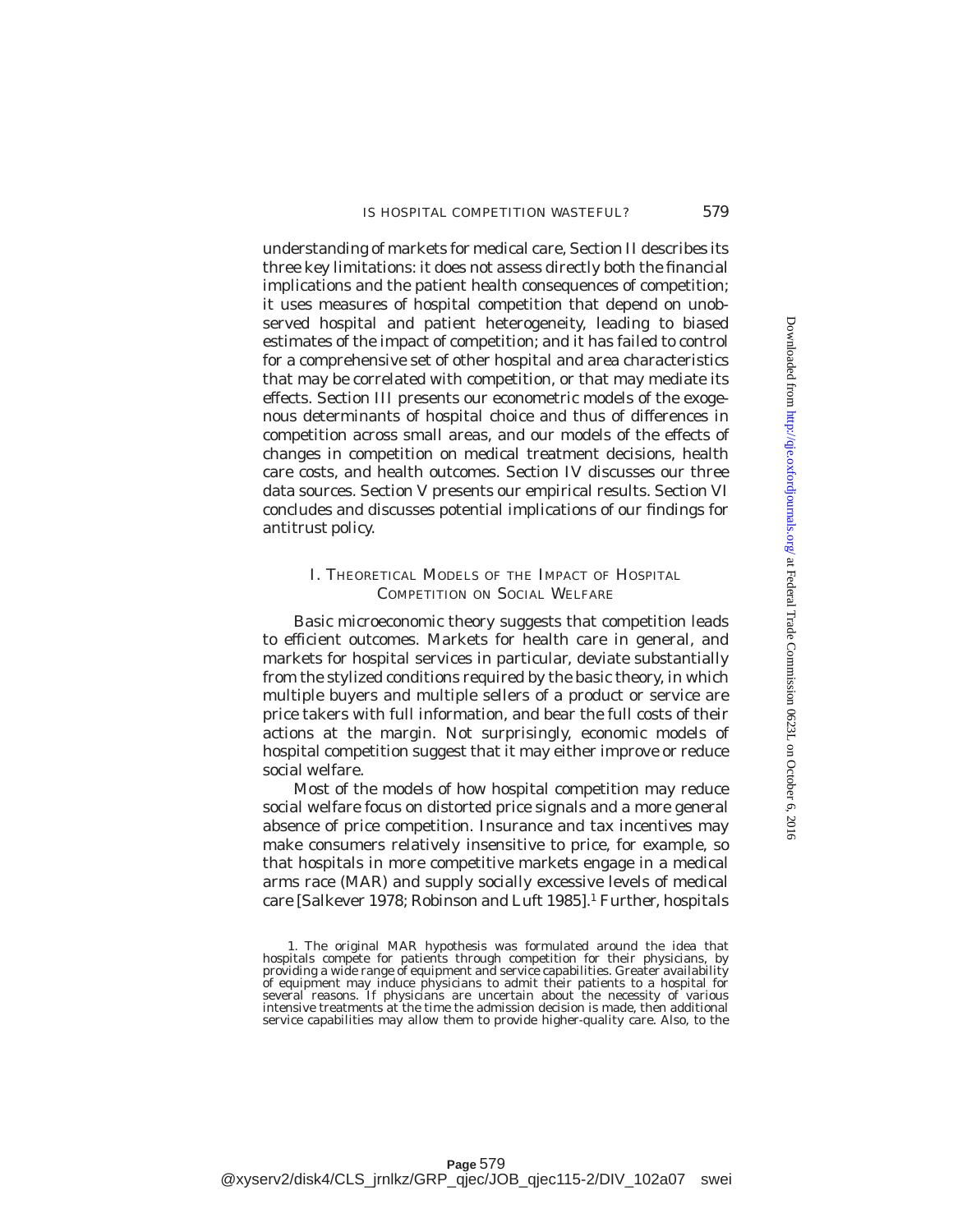were historically reimbursed on a "cost-plus" basis, so that they too did not bear the marginal costs of intensive treatment decisions. In addition, ''quality competition'' may be socially excessive because of price regulation in the health care industry (see, e.g., Joskow [1983] and McClellan [1994a] for a discussion).2 If the additional intensity of medical care resulting from competition is excessive, in terms of improvements in patient health outcomes whose value is less than the social costs of production, then competition among hospitals would be socially wasteful.

However, even in MAR-type models, competition may improve welfare. Indeed, if regulated prices are set appropriately and hospital markets are competitive, McClellan [1994a] shows that a first-best outcome can be achieved even with full insurance. Moreover, many of the MAR models are now viewed as theoretically outdated, because of improved price competition among managed-care health plans. If plans have more capacity to negotiate and influence hospital practices than do patients, and consumers pay for the marginal differences in premiums across plans [Enthoven and Singer 1997], then the growth of managed care may have induced hospitals to compete on the basis of price (e.g., Town and Vistnes [1997]) and have led to more cost-effective use of medical technology (e.g., Pauly [1988]). Such price competition is likely to be greatest in areas where managed-care health plans are most widespread.

Other aspects of hospital markets besides the effects of insurance and managed care on price and quality competition also make it difficult to draw definitive theoretical conclusions about the consequences of competition. Informational imperfections in hospital markets may cause competition to reduce social welfare (e.g., Satterthwaite [1979] and Frech [1996]). In addition, if hospital markets are monopolistically competitive and not perfectly competitive, greater competition may lead to less efficient levels of care (e.g., Dranove and Satterthwaite [1992] and Frech [1996]). Although conventional wisdom is that monopolistic competition in hospital markets yields too many providers and excess

extent that high-tech equipment is a complement to compensated physician effort, additional equipment may allow physicians to bill for more services; to the extent that equipment is a substitute for uncompensated physician effort, additional equipment allows physicians to work less for the same level of compensation.

<sup>2.</sup> Models of the airline industry (e.g., Douglas and Miller [1974], Panzar<br>[1979], and Schmalensee [1977]), for example, showed that regulated pricing<br>induced airlines to engage in nonprice competition, leading airline mar greater numbers of competitors to have higher service levels.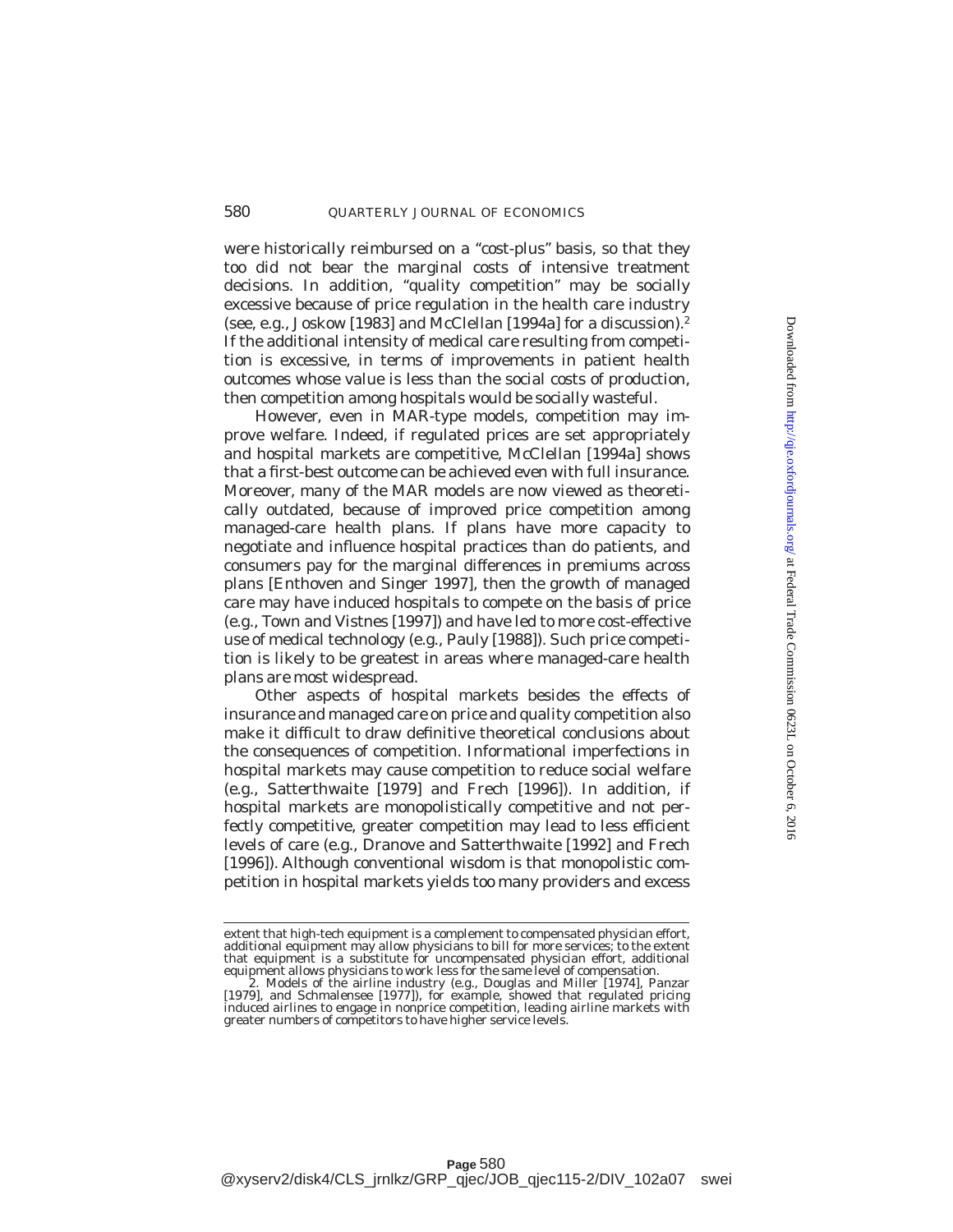capacity (with no hospital large enough to exhaust returns to scale), in fact monopolistic competition can lead to either socially excessive or inadequate capacity [Tirole 1988, Section 7.2]. Finally, a substantial fraction of hospitals are nonprofit institutions, which may have different objectives and behave differently than their for-profit counterparts (e.g., Hansmann [1980], Kopit and McCann [1988], and Lynk [1995]). Models of competition based on for-profit objectives may not accurately characterize the welfare implications of interactions in hospital markets.

## II. PREVIOUS EMPIRICAL LITERATURE

A vast empirical literature has examined the consequences of competition in markets for hospital services (see Gaynor and Haas-Wilson [1997] and Dranove and White [1994] for comprehensive reviews). In summary, research based on data from prior to the mid-1980s finds that competition among hospitals leads to increases in excess capacity, costs, and prices [Joskow 1980; Robinson and Luft 1985, 1987; Noether 1988; Robinson 1988; Robinson et al. 1988; Hughes and Luft 1991]; and research based on more recent data generally finds that competition among hospitals leads to reductions in excess capacity, costs, and prices [Zwanziger and Melnick 1988; Wooley 1989; Dranove, Shanley, and Simon 1992; Melnick et al. 1992; Dranove, Shanley, and White 1993; Gruber 1994], with some important exceptions [Robinson and Luft 1988; Mannheim et al. 1994].

The empirical literature has three well-known limitations. First and foremost, virtually none of the literature directly assesses the impact of competition either on resource use or on patient health outcomes; without significant additional assumptions, it is not possible to draw any conclusions about social welfare (see Hoxby [1994] for discussion of this point in the context of competition among public schools). Most research does not measure the impact of competition on the total resources used to treat a given occurrence of illness—that is, the financial social costs or benefits of competition. Some work uses ''list'' charges rather than transaction prices (e.g., Noether [1988]), although fewer and fewer patients pay undiscounted prices [Dranove, Shanley, and White 1993]. Even those studies that use transaction prices (e.g., Melnick et al. [1992]) or transaction-price/cost margins (e.g., Dranove, Shanley, and White [1993]) analyze the prices for a fixed basket of services, despite the fact that the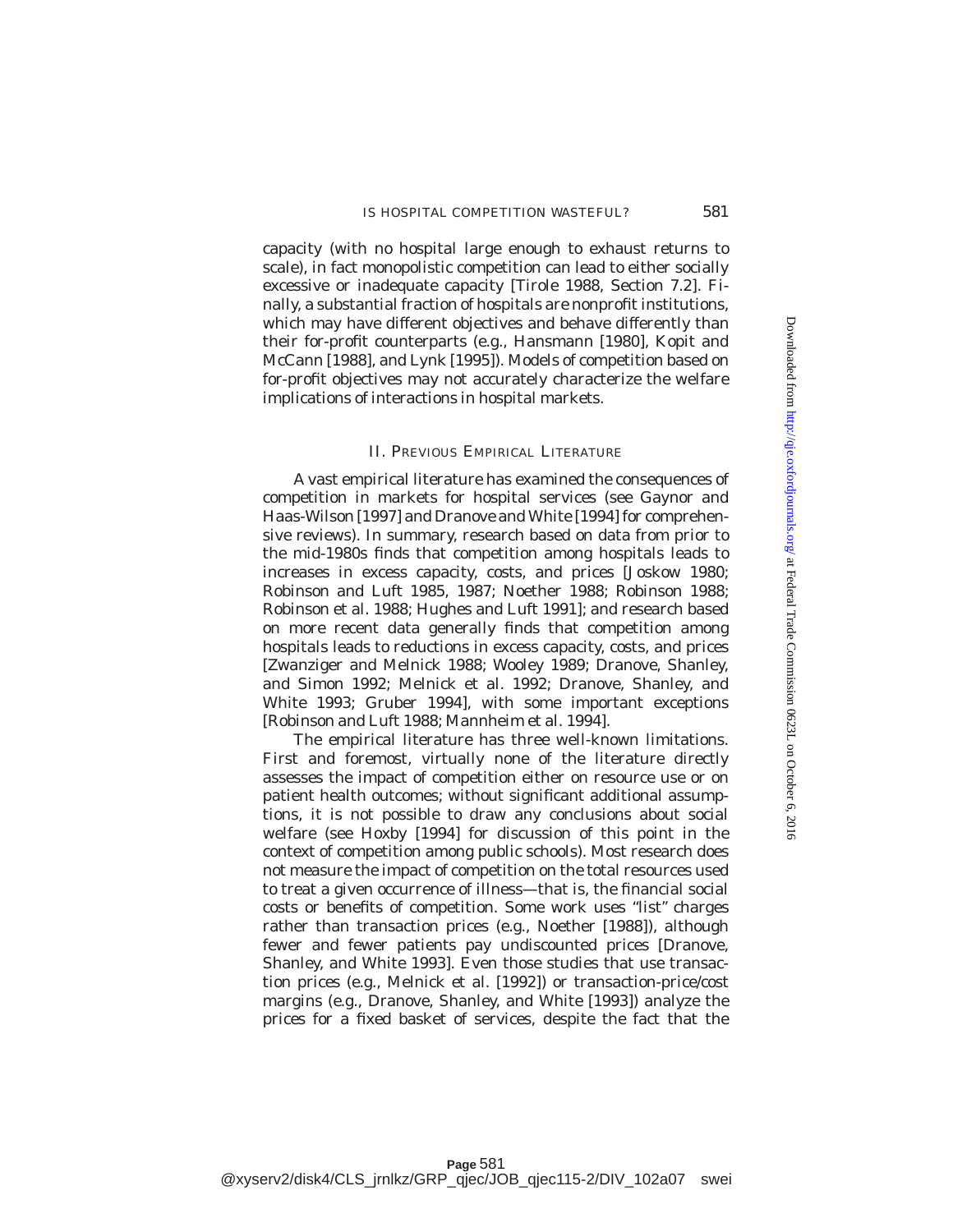welfare losses from the absence of hospital competition are likely to be due to the provision of additional services of minimal medical benefit, rather than to increases in prices for a given basket of services. Other studies measure the effects of competition on the profitability of for-profit hospitals [Wooley 1989], on accounting costs per case-mix adjusted admission [Robinson and Luft 1985, 1987, 1988; Zwanziger and Melnick 1988; Mannheim et al. 1994], on employment of specialized personnel [Robinson 1988], on lengths of stay [Robinson et al. 1988], and on patterns of provision of specific hospital services [Hughes and Luft 1991; Dranove, Shanley, and Simon 1992]. We identified two previous economic studies that sought to assess the consequences of competition for patient health outcomes [Shortell and Hughes 1988; Volpp and Waldfogel 1998]. Shortell and Hughes [1988] do not examine the impact of competition on treatment decisions; and both studies investigate the effect of competition on in-hospital mortality only. This is an incomplete measure of health: if longer hospital stays improve patient health but provide more time for deaths to occur, better outcomes might be associated with higher in-hospital mortality. No studies have examined comprehensive or longerterm health effects.

The second well-known problem in the empirical literature is that the commonly used measures of market competitiveness may result in biased estimates of the impact of competition on prices, costs, and outcomes. For example, the ''variable radius'' method specifies each hospital's relevant geographic market as a circular area around the hospital with radius equal to the minimum necessary to include a fixed percentage of that hospital's patients, often 60 or 75 percent [Elzinga and Hogarty 1978; Garnick et al. 1987; Phibbs and Robinson 1993]. Hospitals inside the circular area are considered to be relevant competitors; hospitals outside the area are considered to be irrelevant. Based on its universe of relevant competitors, each hospital receives an index of competitiveness like the Hirschman-Herfindahl index (HHI), equal to the sum of squared shares of beds or number of patient discharges. For purposes of assessing the effect of competition on individual patients, each patient is assumed to be subject to the competitiveness of the relevant market of her hospital of admission.

Every stage in the process of constructing conventional measures can lead to bias in the estimated effects of competition. First, the specification of geographic market size as a function of actual patient choices leads to market sizes and measures of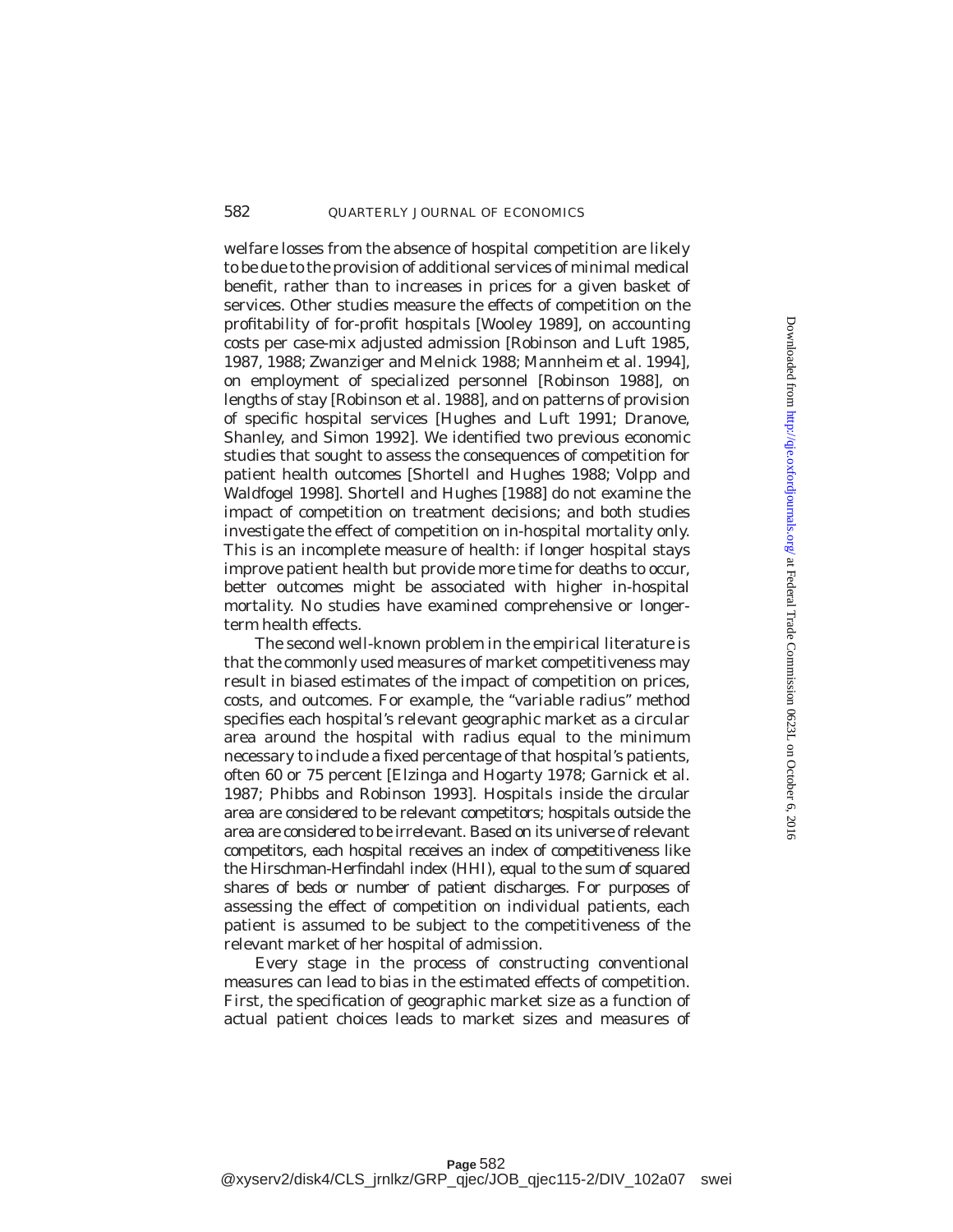competitiveness that are increasing in unobservable (to the researcher) hospital quality, if patients are willing to travel farther for higher-quality care (e.g., Luft et al. [1990]). In this case, estimates of the effect of market competitiveness on costs or outcomes are a combination of the true effect and of the effects of unobservable hospital quality (e.g., Werden [1989]). Second, the discrete nature of market boundaries assume that hospitals are either completely in or completely out of any relevant geographic market. This leads to measurement error in geographic markets, which in turn biases the estimated effect of competition toward zero. Third, the measures of output conventionally used to construct indices of competitiveness like the HHI—such as hospital bed capacities and actual patient flows—may themselves be outcomes of the competitive process. Fourth, assigning hospital market competitiveness to patients based on which hospital they actually attended—rather than their area of residence—can induce a correlation between competitiveness and unobservable determinants of patients' costs and outcomes, because patients' hospital of admission may depend on unobserved determinants of their health status.

The third problem is that most previous work has failed to control for a comprehensive set of other hospital and area characteristics that may be correlated with competition, or that may mediate its effects. These additional factors include hospital bed capacity and the influence of managed care. Substantial research, starting with Roemer [1961], has suggested that high levels of bed capacity per patient lead to longer lengths of stay and higher costs; more recent research indicates that hospitals which treat relatively few cases of any particular type may deliver lower-quality care. On the other hand, high levels of capacity per patient may reduce the travel distance and time necessary to obtain treatment, which may lead to improved health outcomes.

Similarly, recent studies have generally shown that higher levels and growth of managed care are associated with lower growth in medical expenditures (e.g., Baker [1999]). However, few studies have examined the consequences of managed care growth for health outcomes, leaving important unresolved questions about the impact of managed care on patient welfare. Moreover, the studies provide little insight about how managed care achieves its effects. Can it substitute for hospital competition in limiting medical spending, or does competition among hospitals enhance its effects? And do the consequences of managed care for health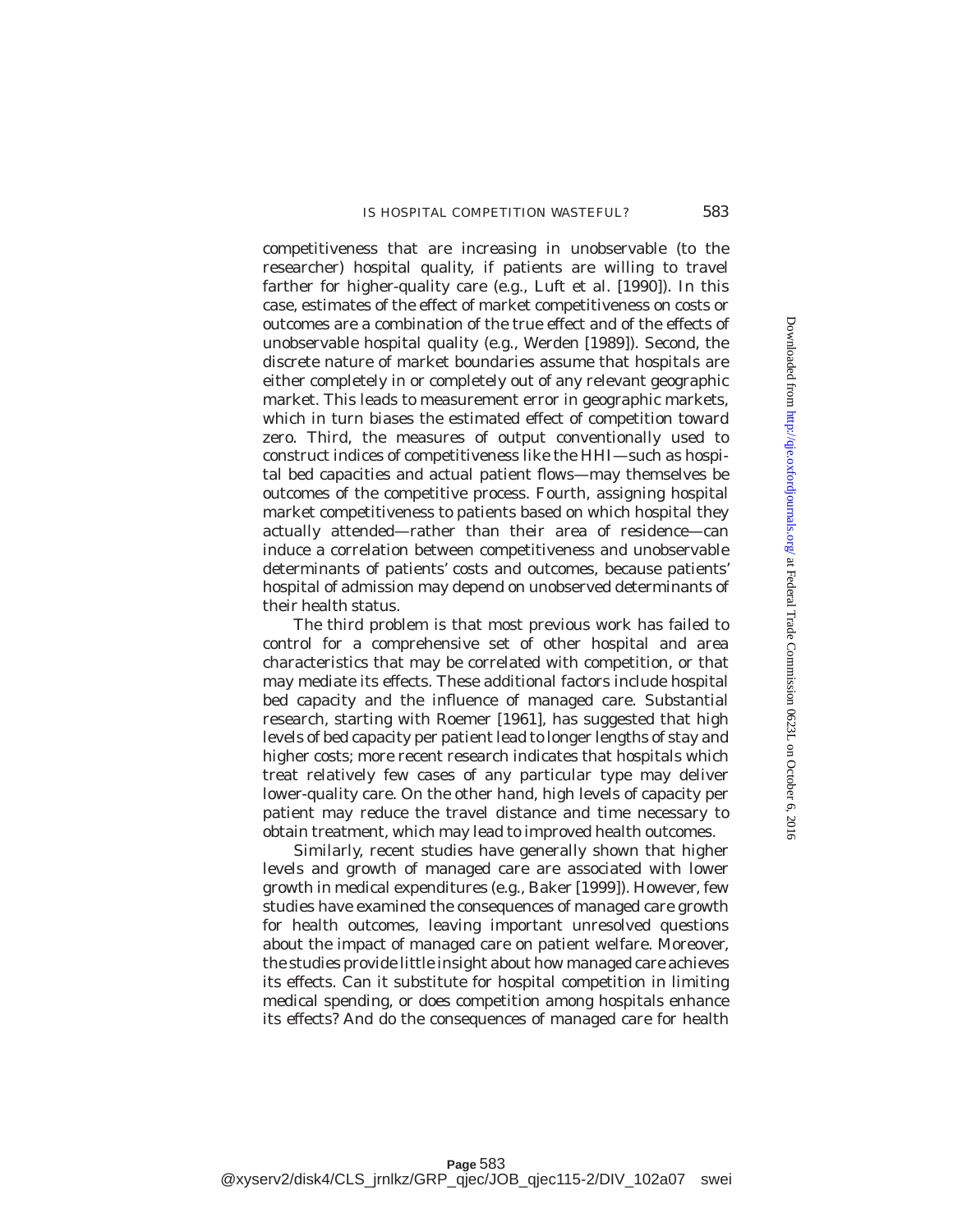outcomes differ in areas with more or less competition among providers? Surprisingly, even though negotiations with providers are the principal mechanism through which managed care is thought to influence medical practices, essentially no studies have examined how managed care interacts with provider competition.

Thus, although the previous literature has provided a range of insights about variation in hospital competition and the relation of competitiveness to measures of hospitals' behavior, it has not provided direct empirical evidence on how competition affects social welfare. Furthermore, because the literature has analyzed measures of market size and competitiveness that are not based on exogenous determinants of the demand for hospital services, and because these measures may be correlated with other determinants of costs and outcomes like hospital capacity, the resulting estimates of the effects of competition may be biased. Finally, very few studies have assessed the effects of competition in recent health care environments, in which managed care figures prominently.

## III. MODELS

As we describe in more detail in the next section, we analyze patient-level data on the intensity of treatment, all-cause mortality, and cardiac complications rates for all nonrural elderly Medicare beneficiaries hospitalized with cardiac illness over the 1985–1994 period. To avoid the problems of prior studies in obtaining accurate estimates of the effects of market competitiveness on hospital performance, we use a three-stage method. The core idea of our method is to model hospital choice based on exogenous factors, and to use the results as a basis for constructing our competition indices. This approach avoids the major empirical obstacles in previous studies of competition described in Section II, and our data permit a thorough evaluation of the consequences of competition for treatment decisions, expenditures, and health outcomes.

First, we specify and estimate patient-level hospital choice models as a function of exogenous determinants of the hospital admission decision. We do not constrain hospital geographic markets based on a priori assumptions. We allow each individual's potentially relevant geographic hospital market for cardiac-care services to include all nonfederal, general medical/surgical hospitals within 35 miles of the patient's residence with at least five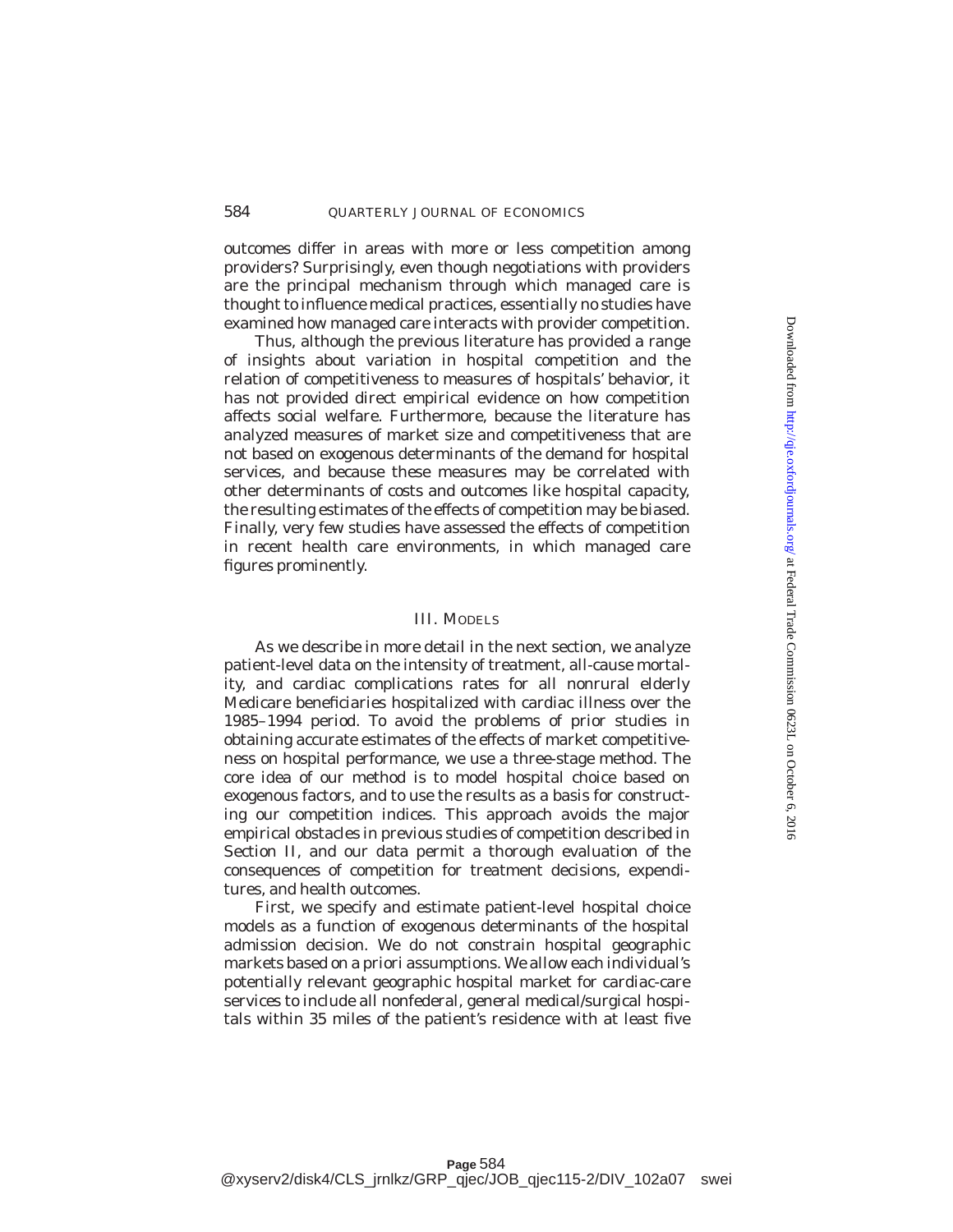admissions for AMI, and any large, nonfederal, general medical/ surgical teaching hospital within 100 miles of the patient's residence with at least five AMI admissions. (We explain the reason for these a priori constraints on potentially relevant geographic markets below; because markets for cardiac care are generally much smaller than the constraints, they are not restrictive.) We model the extent to which hospitals of various types at various distances from each patient's residence affect each patient's hospital choice, and we also allow each patient's demographic characteristics to affect her likelihood of choosing hospitals of one type over another. The results of these models of hospital demand provide predicted probabilities of admission for every patient to every hospital in his or her potentially relevant geographic market. We then estimate the predicted number of patients admitted to each hospital in the United States, *based only on observable, exogenous characteristics of patients and hospitals.*

Second, we calculate measures of hospital market competitiveness that are a function of these predicted patient flows (rather than actual patient flows or capacity), and assign them to patients based on their probabilistic hospital of admission (rather than their actual hospital of admission). Thus, the measure of hospital market structure that we assign to each patient is uncorrelated with unobserved heterogeneity across individual patients, individual hospitals, and geographic hospital markets.

Third, we use these unbiased indices of competitiveness to estimate the impact of hospital competition on treatment intensity and health outcomes. Because managed care organizations are likely to be an important mechanism through which competition affects hospital markets, we investigate the extent to which the rate of HMO enrollment in an area interacts with hospital market competitiveness. We now describe each stage of our estimation process in more detail.

### *III.1. Modeling Patients' Hospital Choice*

Consider an individual *i* with cardiac illness at time  $t =$ 1, . . . , *T* who chooses among the *J* hospitals in her area (*J* may vary across individuals; in the subsequent choice model, the time subscript is suppressed for notational economy). The *j*th hospital  $(j = 1, \ldots, J)$  has *H* binary characteristics describing its size, ownership status, and teaching status, denoted by  $Z_j^1, \ldots, Z_j^H$ . Our model hypothesizes that individual *i*'s hospital choice de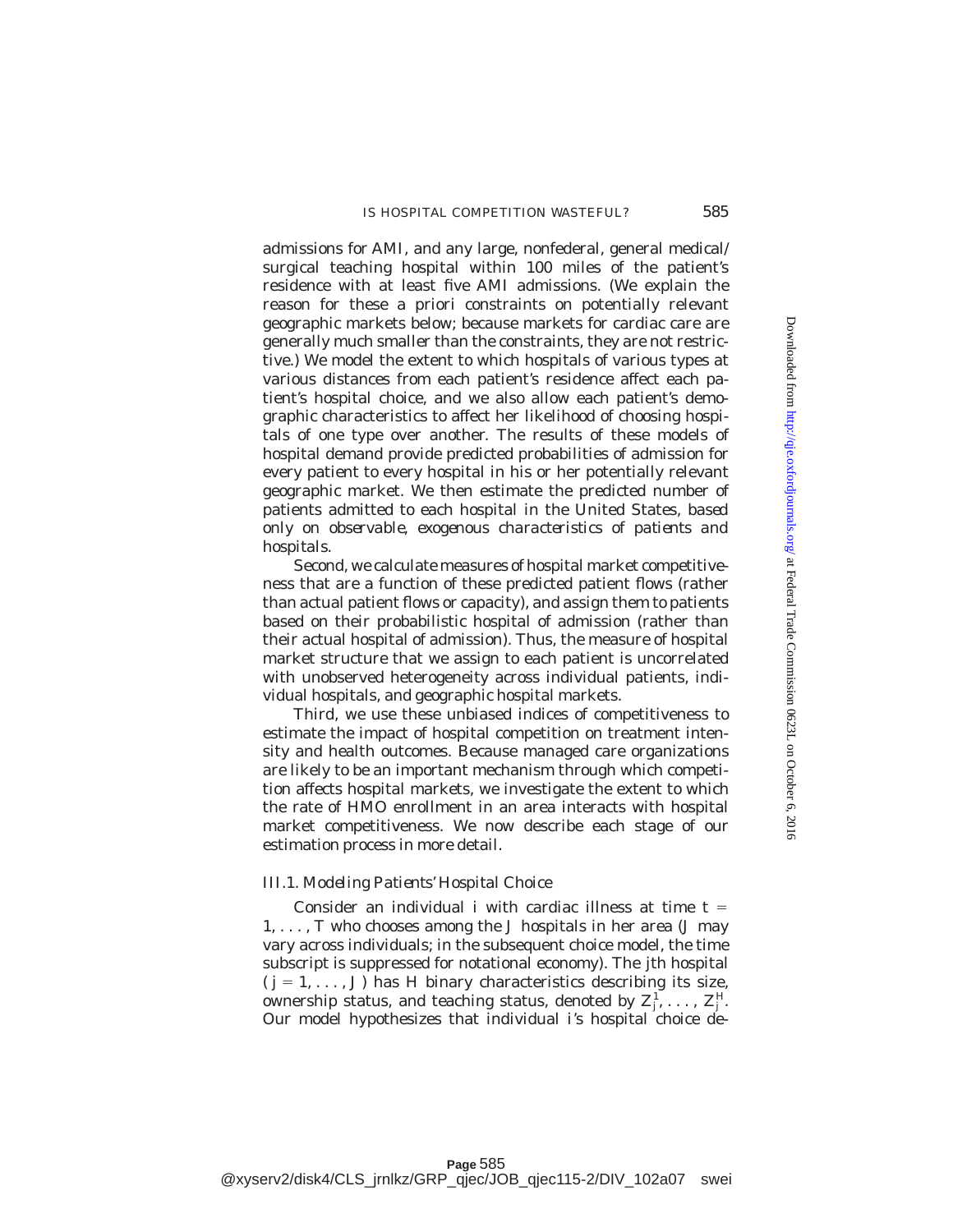pends on her utility from that choice, and that her utility from choosing hospital *j* depends on her characteristics, the characteristics of *j*, and the distance of *i* to *j relative to* the distance of *i* to the nearest hospital  $j' \neq j$  that is either a good substitute or a poor substitute for  $j$  in some dimension.<sup>3</sup> We hypothesize that the utility from choosing one particular hospital over another depends on the relative distance between *i*'s residence and each hospital because travel cost, as measured by distance, is an important determinant of the hospital choice decision for individuals with acute illness.4 As we discuss below, we seek to avoid the most restrictive assumptions typically associated with modeling of a choice decision. Most importantly, our model does not assume that the choice decision between any two hospitals is independent of so-called irrelevant alternatives. The relative utility for *i* of choosing hospital *j* versus hospital *j*\* depends not only on the characteristics of *j* and *j*\*, but also on the characteristics of other hospitals *j'* that may be good or poor substitutes for *j* and *j*\*.

Because hospital *j* is characterized by *H* binary characteristics  $Z^1_j,\,\ldots,\,Z^{H}_j$ , we parameterize the utility of *i* from choosing *j* as a function of 2\**H* relative distances: *H* relative distances that depend on the location of hospitals that are good substitutes for *j* (*same-type* relative distances), and *H* relative distances that depend on the location of hospitals that are poor substitutes for *j* (*different-type* relative distances). First, *i*'s utility from choosing *j* depends on  $H$  same-type relative distances,  $D_{ij}^{1+},\,\ldots,\,D_{ij}^{H+}$ , where  $D_{ij}^{h+}$  is the distance from *i*'s residence to hospital *j* minus the distance from *i*'s residence to the nearest hospital *j'* with  $Z^h_j = Z^h_j$ .  $D_{ij}^{h+}$  enters *i*'s utility because the availability at low travel cost of good substitutes for *j* in one or more dimensions (e.g.,  $D_{ij}^{h+} \gg 0$ ) may reduce *i*'s utility from choosing *j*. Second, *i*'s utility from choosing *j* depends on *H* different-type relative distances,  $D_{ij}^{1-}, \ldots, D_{ij}^{H-}$ , where  $D_{ij}^{h-}$  is the distance from *i*'s residence to hospital *j* minus the distance from *i*'s residence to the nearest hospital *j'* with  $Z_j^h \neq Z_j^h$ .  $D_{ij}^{h-}$  enters *i*'s utility because the availability at low travel cost of poor substitutes for *j* in one or more dimensions may also affect *i*'s utility from choosing *j*.

<sup>3.</sup> We calculate travel distances from patients to hospitals as the distance from the center of the patient's five-digit zip code to the center of the hospital's five-digit zip code. 4. Particularly for acute illnesses such as heart disease, distances from

patient residence to different types of hospitals are a strong predictor of hospital of admission [McClellan 1994b].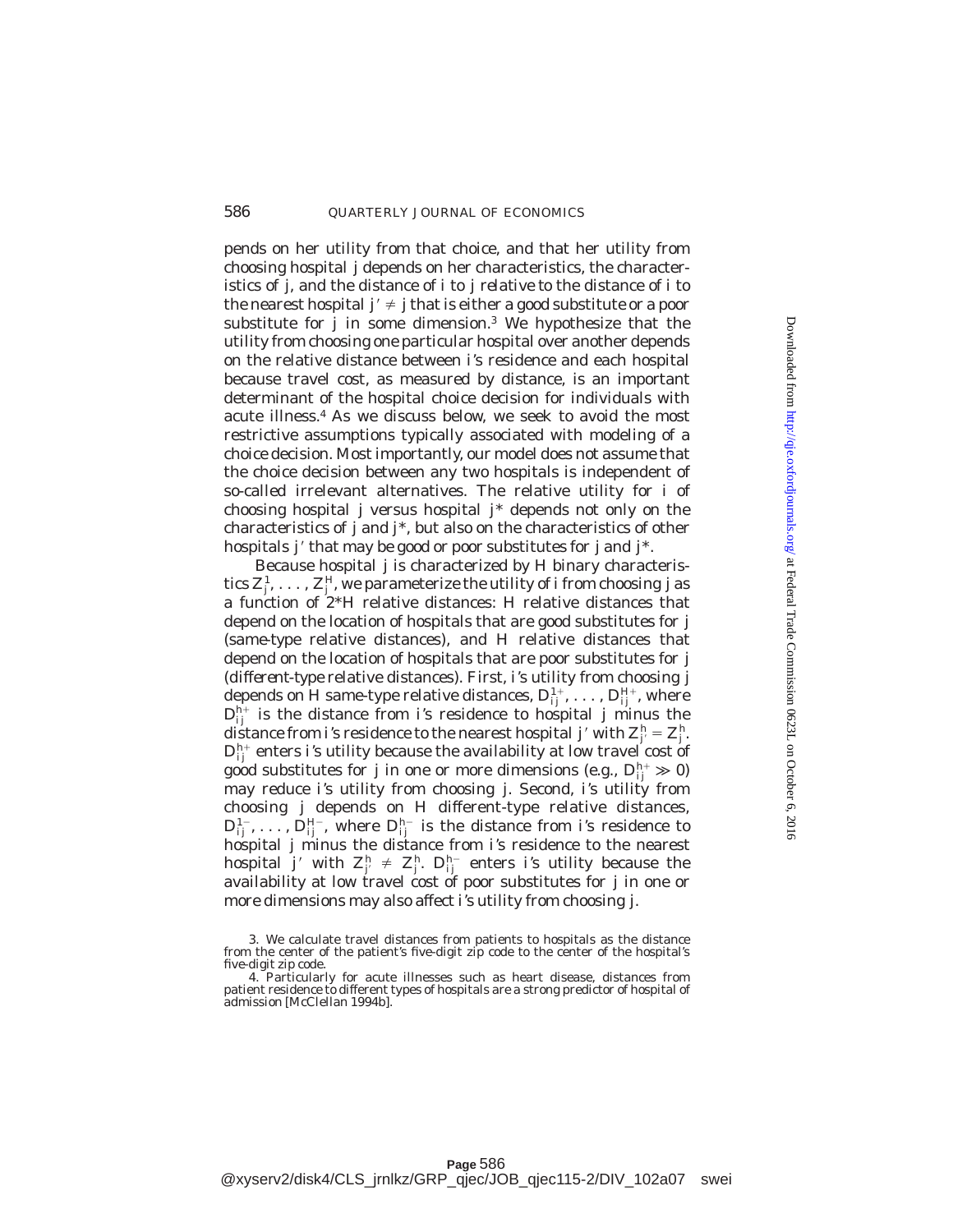We model *i*'s indirect expected utility from choosing *j*,  $Y_{ij}^*$ , as the sum of a function *V* of the 2*H* relative distances and hospital characteristics  $Z^1_j, \ldots, Z^{H}_{j};$  a function  $W$  of  $i$ 's demographic characteristics  $X_i$  and hospital characteristics  $Z_j^1, \ldots, Z_j^H$  and a factor  $\epsilon_{ii}$  that depends on unobservable characteristics of individuals and hospitals, such as individuals' choice of physician (because the admission decision is made jointly with patients and physicians) and health status:

$$
Y_{ij}^* = V(D_{ij}^{1+}, \ldots, D_{ij}^{H+}, D_{ij}^{1-}, \ldots, D_{ij}^{H-}; Z_j^1, \ldots, Z_j^H) + W(X_i, Z_j^1, \ldots, Z_j^H) + \epsilon_{ij}.
$$

We specify *V* as a nonparametric function of relative distances and hospital characteristics to avoid assuming a particular functional relationship between travel costs, hospital characteristics, and individuals' hospital choice problem. In particular, we divide each differential distance  $D_{ij}^{h+}$  and  $D_{ij}^{h-}$  into four categories, with category boundaries at the tenth, twentyfifth, and fiftieth percentile of the distribution of the respective differential distance. This implies four indicator differential dis- $\tance$  variables  $(DD1^{h+}_{ij},\ldots, \,DD4^{h+}_{ij}) = DD^{h+}_{ij}$  for each  $D^{h+}_{ij},$  and four indicator differential distance variables  $(\check{D}D1^{h-}_{ij}, \ldots, \check{D}\check{D4}^{h-}_{ij}) =$  $DD_{ij}^{h-}$  for each  $D_{ij}^{h-}$  . Also, we allow the impact on utility of  $D_{ij}^{h+}$  and  $D_{ij}^{h-1}$  to vary, depending on whether  $Z_j^h = 0$  or  $Z_j^h = 1$ . For example, same-type relative distance would be a more important determinant of the utility derived from choosing one nonteaching hospital over another versus than of the utility derived from choosing one teaching hospital over another, if nonteaching hospitals were on average closer substitutes for one another than were teaching hospitals. Thus, for every *i*–*j* pair, *V*(.) can be written as a function of relative distances, hospital characteristics, and 4\**H* vectors of  ${\rm parameters}\;[(\theta_{1}^{1},\theta_{2}^{1},\theta_{3}^{1},\theta_{4}^{1}),\;\ldots\;,\;(\theta_{1}^{H},\theta_{2}^{H},\theta_{3}^{H},\theta_{4}^{H})]$ :

$$
V_{ij} = \sum_{h=1}^{H} [DD_{ij}^{h+} \cdot [\theta_1^h Z_j^h + \theta_2^h (1 - Z_j^h)] + DD_{ij}^{h-} \cdot [\theta_3^h Z_j^h + \theta_4^h (1 - Z_j^h)]
$$

We specify *W* as a nonparametric function of the interaction between individual  $\mathbf{i}'$ s characteristics  $X_i$  and hospital characteris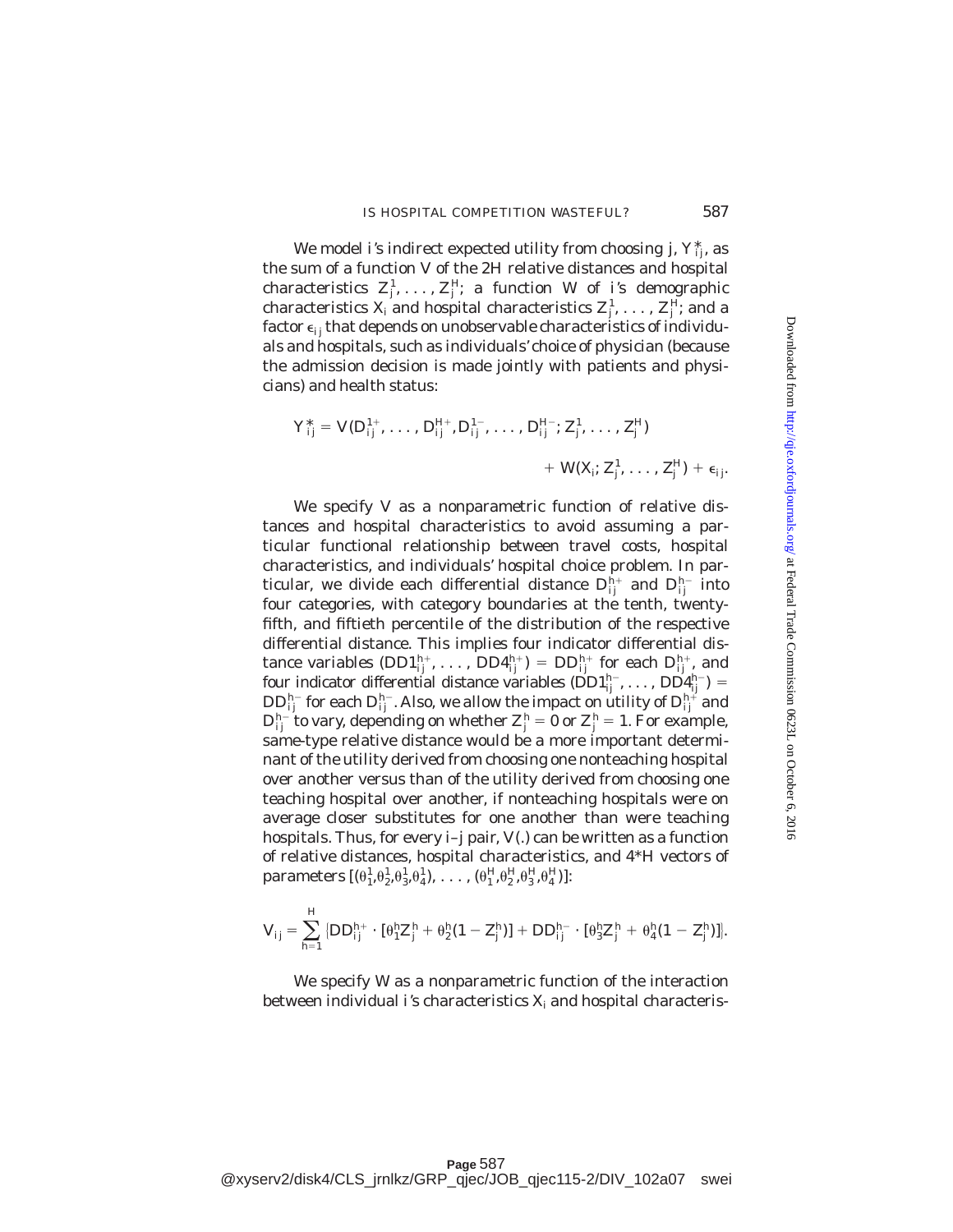tics  $Z^1_j,\ldots,Z^H_j,$  and  $H$  vectors of parameters  $\lambda^1,\ldots,\lambda^{H.5}$ 

$$
W_{ij} = \sum_{h=1}^{H} X_i Z_j^h \lambda^h.
$$

Under the assumption that the individual chooses that hospital that maximizes her expected utility, and that  $\epsilon_{ij}$  is independently and identically distributed with a type *I* extreme value distribution, McFadden [1973] shows that the probability of individual *i* choosing hospital *j* is equal to

$$
\Pi_{ij} = \Pr(Y_{ij} = 1) = \frac{e^{(V_{ij} + W_{ij})}}{\sum_{j=1}^{J} e^{(V_{il} + W_{il})}}.
$$

We solve for  $\theta$  and  $\lambda$  by maximizing the log-likelihood function,

$$
\log l = \sum_{j=1}^{N} \sum_{j=1}^{J} \log (\Pi_{ij}).
$$

We estimate this model separately for different years and for different regions of the country (e.g., allow  $\theta$  and  $\lambda$  and the relative-distance category boundaries to vary), to account for differences in the effects of distances and other hospital and patient characteristics across regions and over time.6

### *III.2. Calculating Measures of Hospital Market Structure*

With estimates of  $\theta$  and  $\lambda$  from the choice models, we calculate predicted probabilities of admission for every patient to every hospital in his or her potentially relevant geographic market  $\hat{\pi}_{ji}$ . Summing over patients, these  $\hat{\pi}_{ij}$  translate into a predicted number of patients admitted to each hospital in the United States, *based only on observable, exogenous characteristics of patients and*

<sup>5.</sup> Because *i*'s individual characteristics can only affect her probability of choosing one type of hospital relative to another, the impact of characteristics  $X_i$ necessarily varies by hospital type. 6. We divided the country into the following twenty regions: CT, ME, NH, RI,

and VT; MA; Buffalo, NY, Amityville, NY and Pittsburgh, PĂ MSAs; the NJ portion<br>of CMSA 77 (CMSA 77 is Ancora, NJ, Philadelphia, PA, Vineland, NJ; Wilmington,<br>DE MSAs); the PA portion of CMSA 77; Passaic, NJ, Jersey City, models in regions with very high densities of hospitals.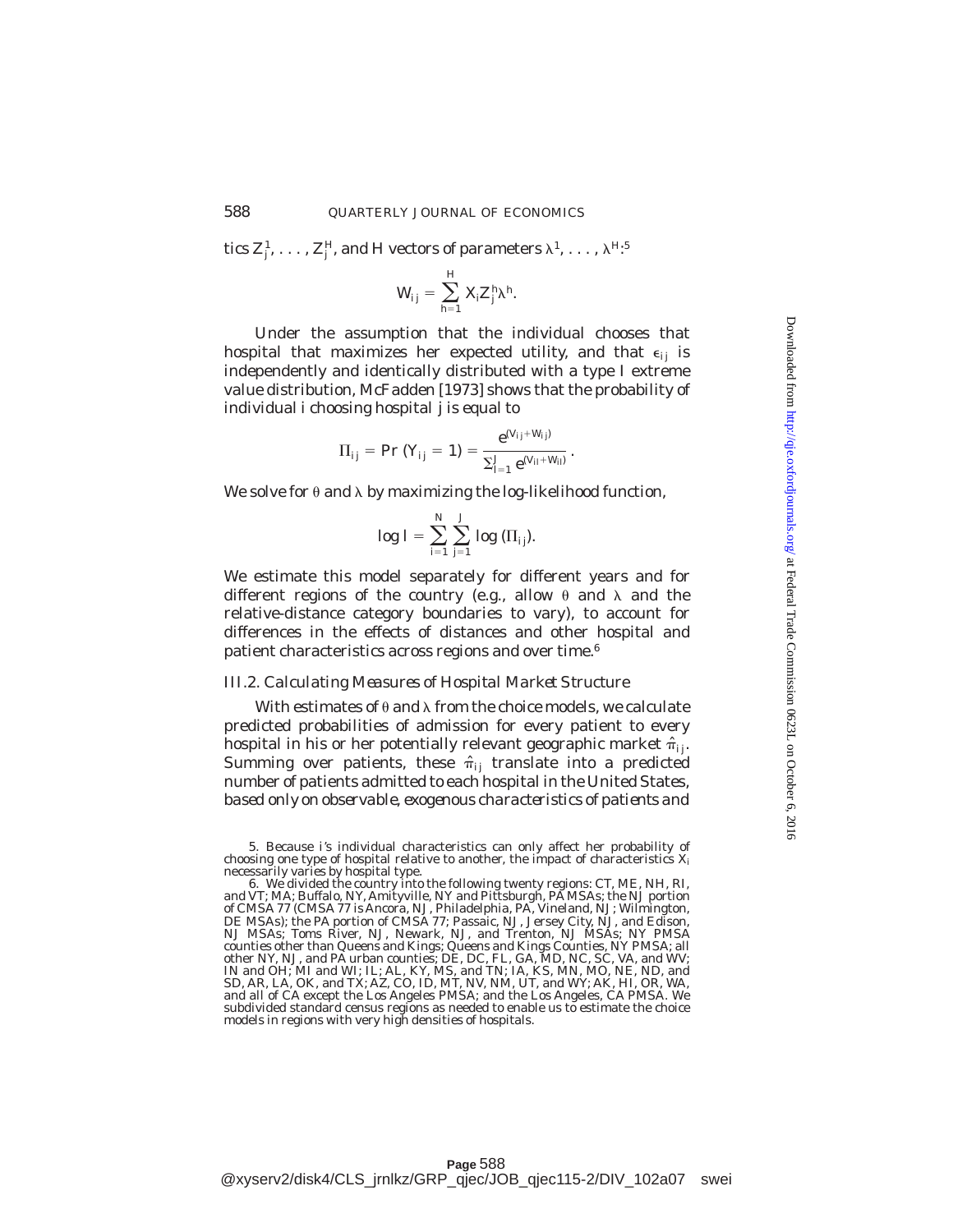*hospitals.* For every zip code of patient residence  $k = 1, \ldots, K$ , the predicted probabilities translate into a predicted share of patients from zip *k* going to hospital *j*, denoted by  $\hat{\alpha}_{ik}$ :

$$
\hat{\alpha}_{jk} = \frac{\sum_{j \text{ living in } k} \hat{\pi}_{ij}}{\sum_{j=1}^{J} \sum_{j \text{ living in } k} \hat{\pi}_{ij}}.
$$

For comparability with the previous literature, our measures of competitiveness are in the form of predicted HHIs.<sup>7</sup> If hospitals face separate demand functions for each zip code in their service areas—that is, are able to differentiate among patients based on their zip code of residence—then the predicted HHI for patients in zip *k* is

$$
HHI_k^{\text{pat}} = \sum_{j=1}^J \hat{\alpha}_{jk}^2.
$$

 $\mathit{HHI}^{\mathrm{pat}}_k$  differs from the measures used in the previous literature in several ways. First, it uses expected patient shares based on exogenous determinants of patient flows, rather than potentially endogenous measures such as bed capacity or actual patient flows. Second, it assigns patients to hospital markets based on an exogenous variable (zip code of residence), rather than an endogenous one (actual hospital of admission). Third, it defines geographic markets to include all potentially competitive hospitals, but only to the extent that they would be expected to serve a geographic area, rather than defining geographic markets to include arbitrarily all hospitals located within a fixed distance or within the minimum distance necessary to account for a fixed share of admissions.

However, this measure assumes that hospitals differentiate among patients based on the competitiveness of their particular residential area. More realistically, hospital decisions would depend on the total demand for hospital services from all nearby areas. The competitiveness of a *hospital's* market is a function of the weighted average of the competitiveness of all the patient residence areas that it serves. If  $\beta_{kj}$  represents the share of hospital *j*'s predicted demand coming from zip code *k* (this is a

<sup>7.</sup> The key properties of competition indices like HHIs are that they decrease in the number of competitors and increase in inequality in size among competitors.<br>As noted in more detail below, we use HHIs in only a categorical way; provided that<br>an index has these properties, our results are likely t of the index.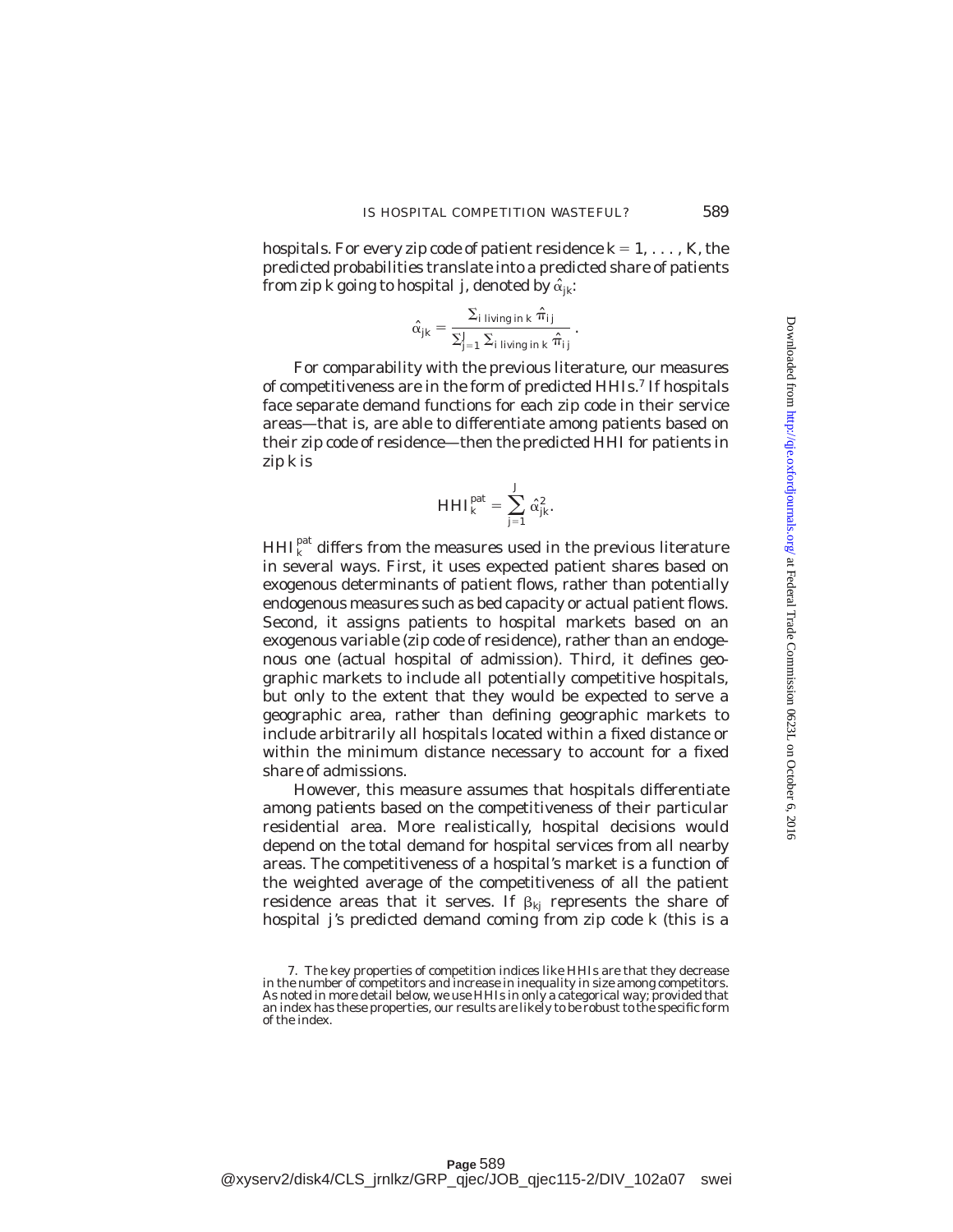*hospital*-level share, not a zip-level share like  $\alpha_{ik}$ ), then the *HHI* for *hospital j* can be written as

$$
HHI_j^{\text{hosp}} = \sum_{k=1}^K \hat{\beta}_{kj} \cdot \left( \sum_{j=1}^J \hat{\alpha}_{jk}^2 \right) = \sum_{k=1}^K \hat{\beta}_{kj} \cdot HHI_k^{\text{pat}},
$$

where

$$
\hat{\beta}_{kj} = \frac{\sum_{j \text{ living in } k} \hat{\pi}_{ij}}{\sum_{j=1}^{N} \hat{\pi}_{ij}}.
$$

If we were to follow the approach of the previous literature, we would assign to patients such a measure of the competition faced by the hospital according to each patient's actual hospital of admission. However, as Section II observed, this will lead to biased estimates of the impact of market structure on patient welfare, if unobserved determinants of hospital choice are correlated with patient health status. For this reason, the competitiveness index that we use in analysis,  $\mathit{HH}_k^{\text{pat}*}$ , assigns  $\mathit{HH}_j^{\text{hosp}}$  to patients based on the vector of average expected probabilities of hospital choice in the patient's zip of residence:

$$
HHI_k^{\text{pat}*} = \sum_{j=1}^J \hat{\alpha}_{jk} \cdot \left[ \sum_{k=1}^K \hat{\beta}_{kj} \cdot \left( \sum_{j=1}^J \hat{\alpha}_{jk}^2 \right) \right] = \sum_{j=1}^J \hat{\alpha}_{jk} \cdot HHI_j^{\text{hosp}}.
$$

In words, this index is the weighted average of the competition indices for hospitals expected to treat patients in a given geographic area of residence, weighted by the hospital's expected share of area patients. Thus, variation in  $\mathit{HHI}^{\text{pat}^*}_k$  over time and across areas comes from three sources: changes over time across areas in hospital markets (e.g., openings, closures, and mergers of hospitals), changes over time in the response of individuals' hospital choice decision to differential distances (which affects competition differently across areas), and changes over time in the distribution across areas of the population of AMI patients.

Other important market factors—including the distance to the nearest hospital of any type (which could affect treatment intensity and outcomes if patients who must travel a long distance to the hospital do not get prompt emergency care), bed capacity, the characteristics of hospitals in different residential markets (size, ownership status, and teaching status), and area managed care enrollment rates—may also affect hospital decisions and be correlated with or mediate hospital competition. In all models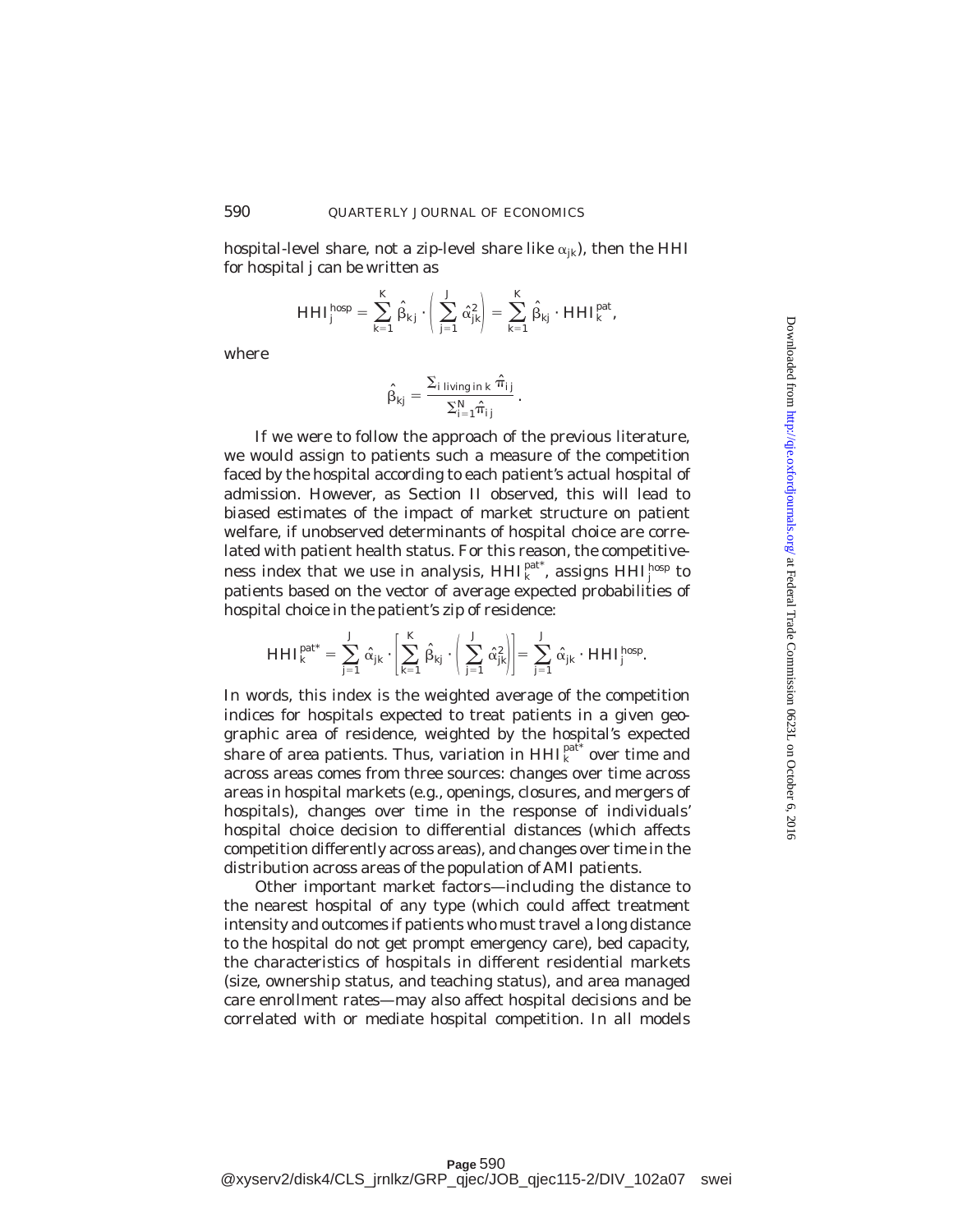that include  $\mathit{HHI}^{\mathrm{pat}^*}_{k}$ , we include controls for the distance to the nearest hospital, zip-code level hospital bed capacity per probabilistic AMI patient, and the zip-code density of hospital characteristics. The latter two of these are constructed analogously to *HHI*<sup> $\mu$ k<sup>\*</sup>. To calculate our measure of bed capacity  $CAP_k^{\text{pat}*}$ , for</sup> example, we begin with a measure of capacity,  $\mathit{CAP}_k^\text{pat}$ , that assumes that hospitals face separate demand functions for each zip code in their service areas:

$$
CAP_k^{\text{pat}} = \sum_{j=1}^J \hat{\alpha}_{jk} \cdot \frac{B_j}{\sum_{j \text{ living in } k} \hat{\pi}_{ij}},
$$

where  $B_i$  represents the number of beds in hospital  $j$ . Then, we calculate the bed capacity per probabilistic patient faced by each hospital,  $CAP_j^{\text{hosp}},$  as a  $\beta_{kf}$ -weighted average of  $CAP_k^{\text{pat}}$ . The measure of capacity that we use in estimation,  $\mathit{CAP}_k^{\text{pat}^*}$ , assigns  $CAP<sub>j</sub><sup>hosp</sup>$  to patients based on the vector of averaged expected probabilities of hospital choice in the patient's zip of residence:

$$
CAP_k^{\text{pat*}} = \sum_{j=1}^J \hat{\alpha}_{jk} \cdot \left[ \sum_{k=1}^K \hat{\beta}_{kj} \cdot \left( \sum_{j=1}^J \hat{\alpha}_{jk} \cdot \frac{B_j}{\sum_{j \text{ living in } k} \hat{\pi}_{ij}} \right) \right].
$$

Zip-code level measures of the probabilistic-patient-weighted density of hospital characteristics  $h = 1, \ldots, H$  are constructed in the same way:

$$
hosp\_char\_h_k^{\text{pat}} = \sum_{j=1}^J \hat{\alpha}_{jk} \cdot \left[ \sum_{k=1}^K \hat{\beta}_{kj} \cdot \left( \sum_{j=1}^J \hat{\alpha}_{jk} \cdot Z_j^h \right) \right].
$$

We describe the construction of area managed-care enrollment rates in Section IV below.

## *III.3. Modeling the Impact of Hospital Competition on Patient Welfare*

We assess the impact of hospital competition on hospital expenditures and health outcomes, using longitudinal data on cohorts of elderly Medicare beneficiaries with heart disease in 1985, 1988, 1991, and 1994. We use zip-code fixed effects to control for all time-invariant heterogeneity across small geographic areas, hospitals, and patient populations; our estimates of the effect of competition are identified using *changes* in hospital markets. We investigate the extent to which managed-care enrollment in an area interacts with hospital market competitiveness to affect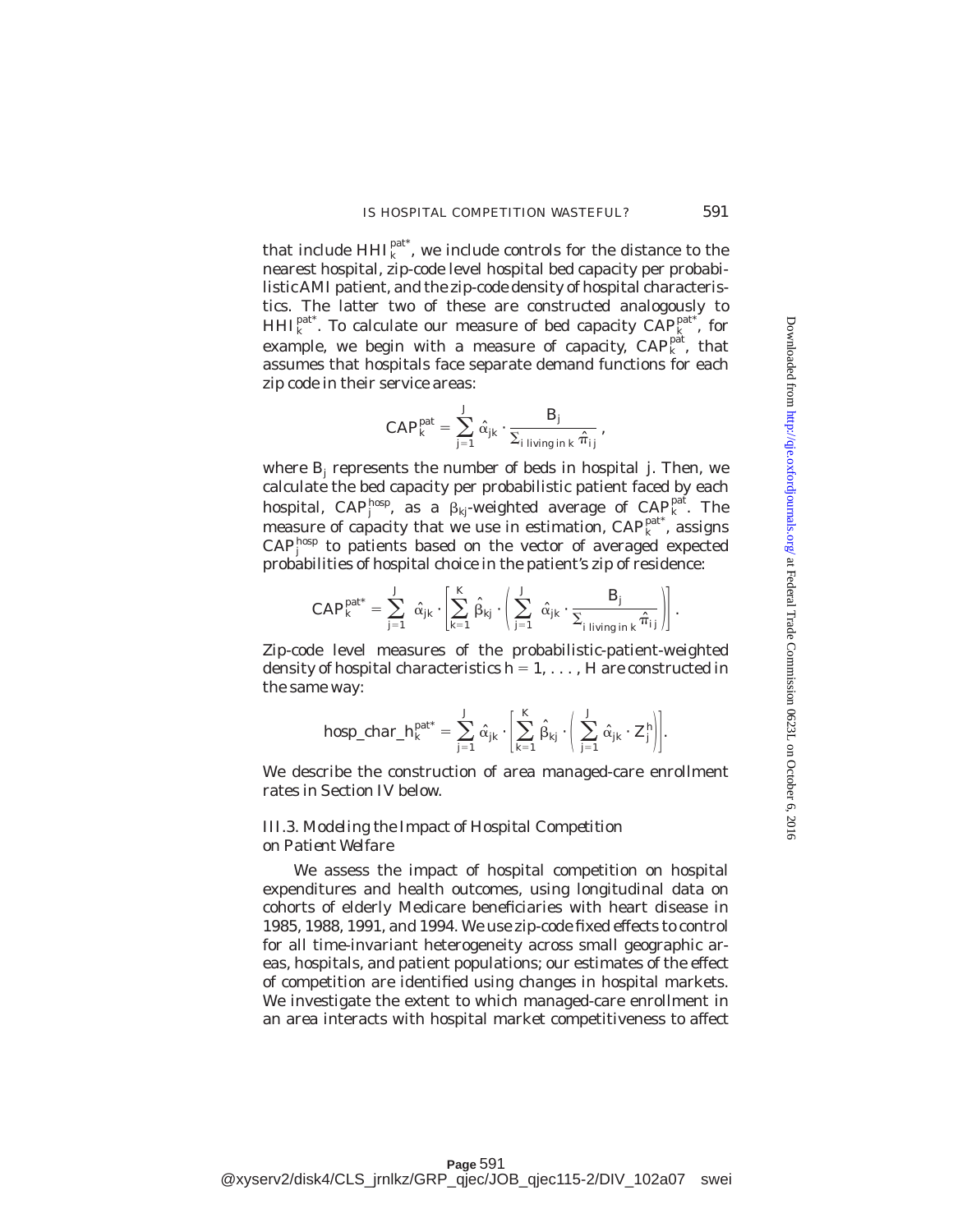treatment intensity and patient health outcomes, and we jointly analyze the effects of competition, hospital bed capacity, and other characteristics. In addition, we include separate time-fixed-effects for individuals from differently sized geographic areas (i.e., smaller and larger metropolitan areas), and include controls for timevarying characteristics of geographic areas (such as the travel distance between individuals' residence and their closest hospital), to address the possibility that our estimated effects of competition are due to still other omitted factors that were correlated with health care costs, health outcomes, and hospital markets. We describe these variables in more detail in the next section.

In zip code *k* during year  $t = 1, \ldots, T$ , observational units in our analysis of the welfare consequences of competition consist of individuals  $i = 1, \ldots, N_{kt}$  who are hospitalized with new occurrences of particular illnesses such as a heart attack. Each patient has observable characteristics *Uikt*: four age indicator variables (70–74 years, 75–79 years, 80–89 years, and 90–99 years; omitted group is 65–69 years), gender, and black/nonblack race; plus a full set of interaction effects between age, gender, and race; and interactions between year and each of the age, gender, and race indicators. The individual receives treatment of aggregate intensity  $R_{ikt}$ , where R is total hospital expenditures in the year after the health event. The patient has a health outcome  $O_{ik}$ , possibly affected by the intensity of treatment received, where a higher value denotes a more adverse outcome (*O* is binary in all of our outcome models).

Our basic models are of the form,

(1) 
$$
\ln (R_{ikt}) = \delta_k + \sigma_t M_k + U_{ikt} \phi
$$
  
+ 
$$
HHI_{kt}^{\text{part}} * I(1985 \vee 1988) \eta_{1980s}
$$
  
+ 
$$
HHI_{kt}^{\text{part}} * I(1991 \vee 1994) \eta_{1990s}
$$
  
+ 
$$
OMC_{kt} * I(1985 \vee 1988) \psi_{1980s}
$$
  
+ 
$$
OMC_{kt} * I(1991 \vee 1994) \psi_{1990s} + \xi_{ikb}
$$

where  $\delta_k$  is a zip-code fixed-effect;  $\sigma_t$  is a time fixed-effect;  $M_k$  is a six-dimensional vector of indicator variables denoting the size of individual *i*'s MSA;  $I(.)$  is an indicator function;  $OMC_{kt}$  is a vector of other market characteristics in zip code *k* at time *t*, including  $\mathit{CAP}_{kt}^{\text{pat} *},$  controls for the area densities of hospitals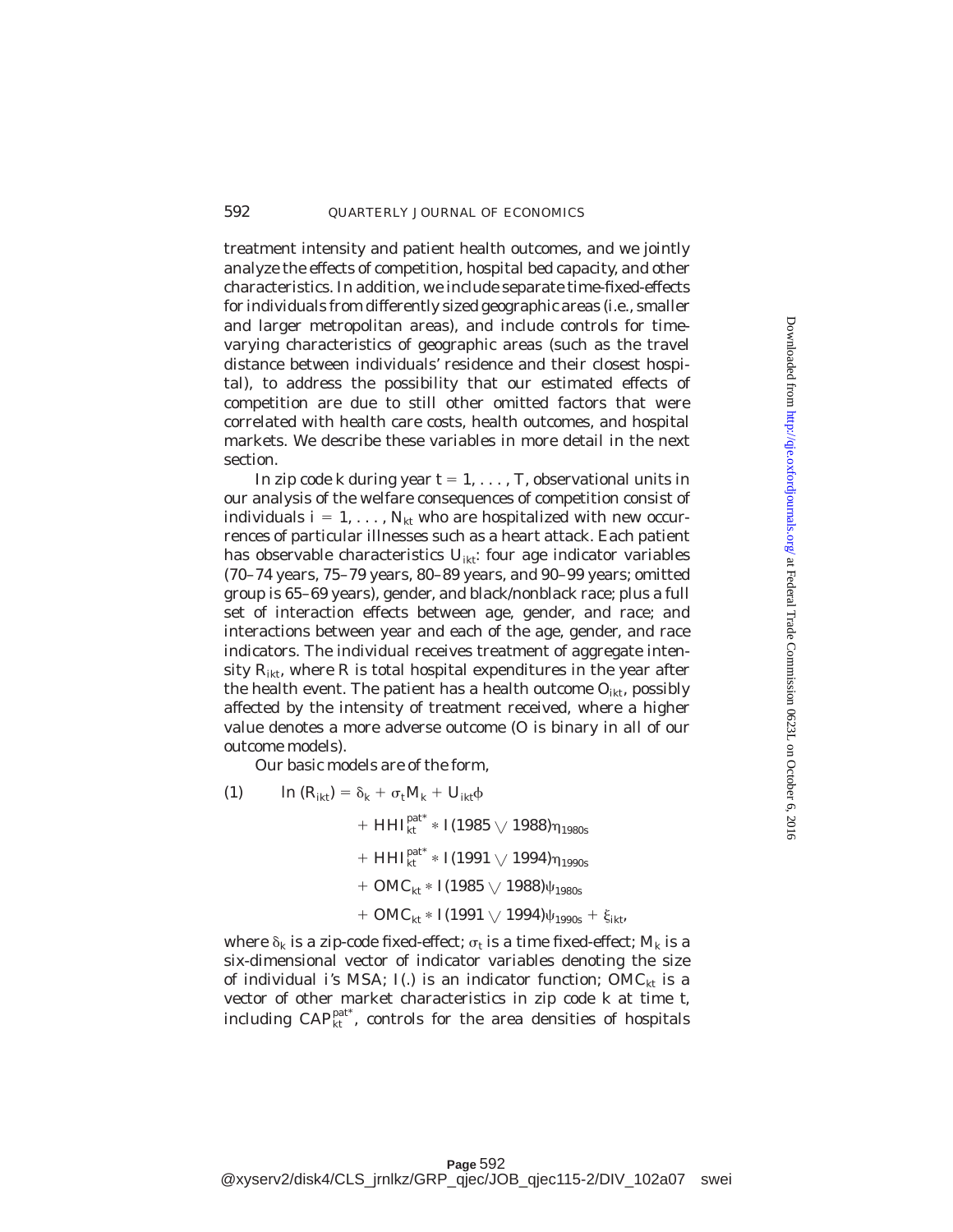of different sizes, ownership statuses, and teaching statuses  $(hosp\_char\_1_{kt}^{\text{pat}^*}, \ldots, \text{hosp\_char\_H}_{kt}^{\text{pat}^*}),$  and the travel distance to the hospital nearest to zip code  $k$ ; and  $\xi_{ikt}$  is a mean-zero independently distributed error term with  $E(\xi_{ikt}|...) = 0$ . Based on findings from the previous empirical literature, we allow  $\eta$  and  $\psi$  to vary in the 1980s and 1990s.

We estimate three variants of (1). First, for purposes of comparison with previous work, we estimate (1) substituting for  $\mathit{HHI}^{\mathrm{pat}^*}_{kt}$  conventionally calculated HHIs (as a function of shares of actual patient flows, based on a 75 percent-actual-patient-flow variable-radius geographic market, matched to patients based on their hospital of admission), and substituting for *OMC<sub>kt</sub>* the characteristics of hospital of admission  $Z_j^1, \ldots, Z_j^H$ . Second, in order to investigate how the responsiveness of behavior to competition varies across differently competitive markets, we estimate a nonparametric model as well as a simple linear model of the effect of  $HHI_{kt}^{\text{pat}}$  on  $R_{ikt}$  and  $O_{ikt}$ . The nonparametric model includes three indicator variables that divide  $\mathit{HHI}^\mathrm{pat^*}_{kt}$  into quartiles (omitted category is the lowest quartile), with quartile cutoffs in all years based on the 1985–1994 pooled distribution of  $\mathit{HHI}^{\mathrm{pat}^*}_{kt}$  at the zip-code level. Third, we allow  $\eta$  and  $\psi$  to vary in areas with above-median versus below-median managed-care enrollment, because theoretical work suggests that insurance market characteristics may alter the impact of hospital competition.

In equation (1), changes in the estimated effect of competition h between the 1980s and 1990s may be due to two factors: changes over time in the response of the level of expenditures or outcomes to changes in competition, or changes over time in the growth rate of expenditures or outcomes in areas with high versus low levels of competition. We investigate the importance of the first effect with three period-by-period ''difference-in-difference'' models (1985– 1988, 1988–1991, 1991–1994) of the effect of changes in competition:

(2) 
$$
\ln (R_{ikt}) = \delta_k + \sigma_t M_k + U_{ikt} \phi
$$
  
+  $IQ(HHH_{kt}^{\text{pat*}} - HHH_{kt-1}^{\text{pat*}})\gamma + OMC_{kt} \psi + \xi_{ikt}$ 

In this equation, *IQ*(.) is a function that returns a three-element vector of indicator variables describing the extent of interquartile changes in competition in zip code  $k$  from  $t - 1$  to  $t$ . Thus, estimates of  $\gamma$  from equation (2) represent the change in resource use or health outcomes for patients in residential areas experienc-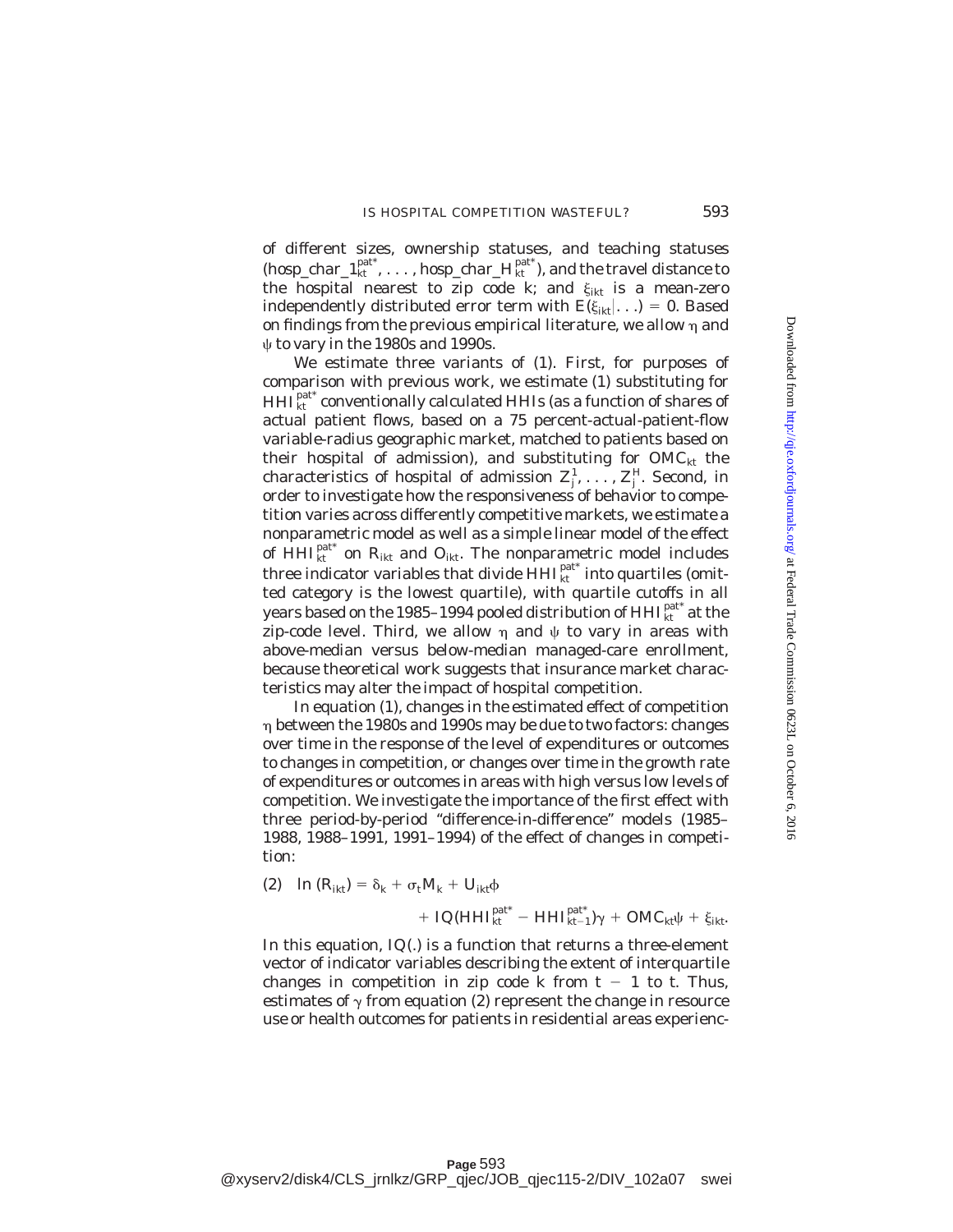ing interquartile changes in competition, relative to patients in areas without interquartile changes, holding constant patient background, other market characteristics, and zip-code fixed effects. Specifically, the elements of the vector returned by *IQ*(.) are as follows:  $into\_top_{kt} = 1$  in period *t* if zip code *k* moved from the second to the first quartile of  $HHI_{kt}^{\text{pat}}$  between  $t-1$  and  $t =$  $-1$  in period *t* if zip code *k* moved from the first to the second quartile between  $t - 1$  and  $t$ , and  $= 0$  for other changes, no change, and for all observations from period  $t - 1$ ; *out\_of\_btm<sub>kt</sub>* = 1 in period *t* if *k* moved from the fourth to the third quartile between  $t-1$  and  $t = -1$  in period *t* if *k* moved from the third to the fourth quartile, and 0 otherwise; and  $q t \frac{1}{2}$  *to*<sub> $\frac{1}{2}$ </sub> = 1 in period *t* if *k* moved from the third to the second quartile between  $t-1$  and  $t = -1$  in period *t* if *k* moved from the second to the third quartile, and 0 otherwise. This specification imposes the constraint that changes in competitiveness of opposing direction but between the same quartiles have effects of equal magnitude but opposite sign.

## IV. DATA

We use data from three principal sources. First, we use comprehensive longitudinal Medicare claims data for the vast majority of nonrural elderly beneficiaries who were admitted to a hospital with a new primary diagnosis of AMI in 1985, 1988, 1991, and 1994. The sample is analogous to that used in Kessler and McClellan [1996, 1998]. Patients with admissions for the same illness in the prior year were excluded. We focus on hospital choice for the initial hospitalization. Decisions by a hospital to transfer a patient, and the extent to which they provide follow-up care and readmissions (or refer patients to other hospitals that provide these services well), are important aspects of quality of care. In addition, many treatments administered within hours of admission for heart disease have important implications for patient outcomes.

Measures of total one-year hospital expenditures were obtained by adding up all inpatient reimbursements (including copayments and deductibles not paid by Medicare) from insurance claims for all hospitalizations in the year following each patient's initial admission for AMI.8 Measures of the occurrence of cardiac

<sup>8.</sup> Because Medicare's diagnosis-related group (DRG) payment system for hospitals appears to compensate hospitals on a fixed-price basis per admission for treatment, and Medicare does not bargain with individual hospitals, compe-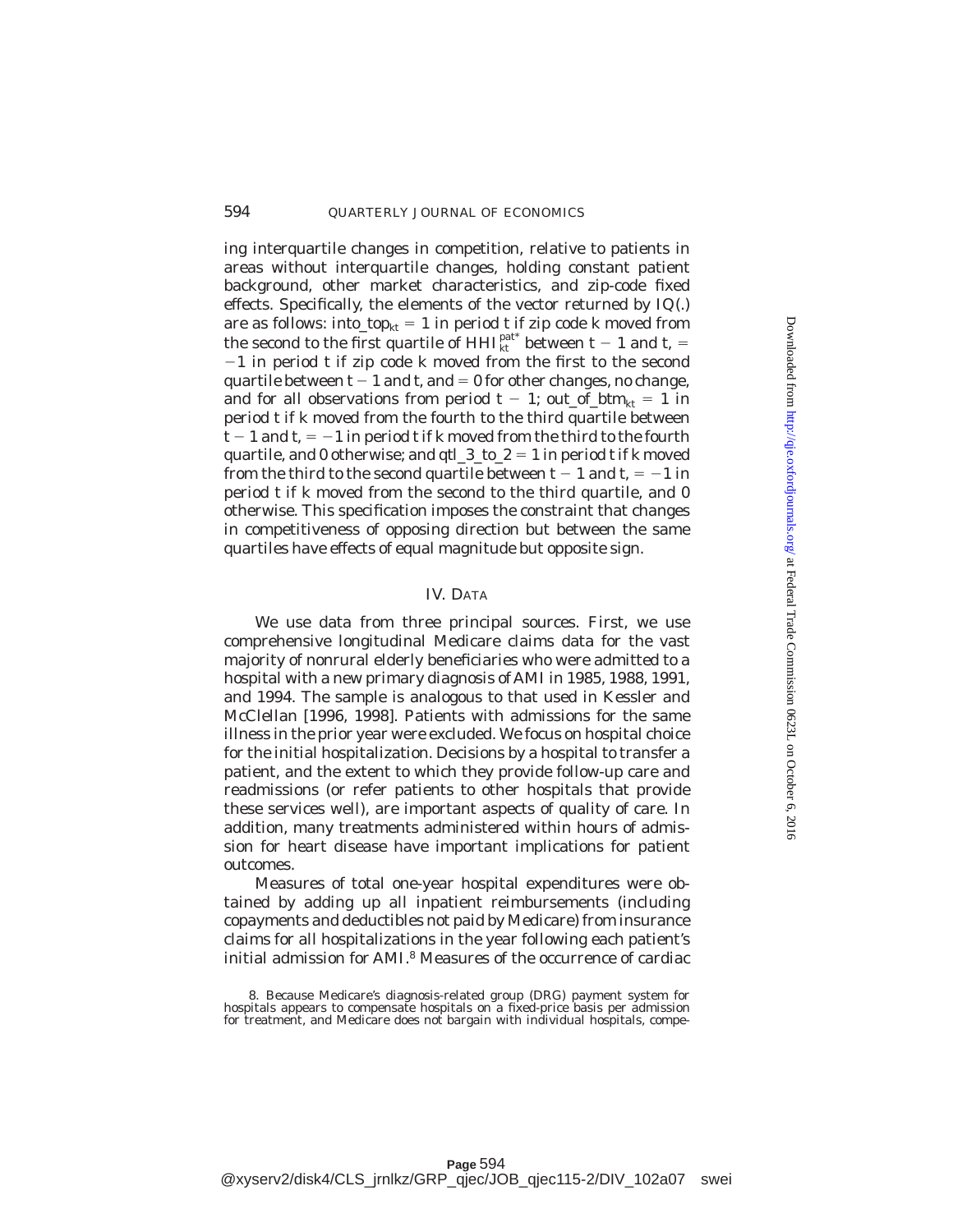complications were obtained by abstracting data on the principal diagnosis for all subsequent admissions (not counting transfers and readmissions within 30 days of the index admission) in the year following the patient's initial admission. Cardiac complications included rehospitalizations within one year of the initial event with a primary diagnosis (principal cause of hospitalization) of either subsequent AMI or heart failure (HF). Treatment of AMI patients is intended to prevent subsequent AMIs if possible, and the occurrence of HF requiring hospitalization is evidence that the damage to the patient's heart from ischemic disease has serious functional consequences. Data on patient demographic characteristics were obtained from the Health Care Financing Administration's HISKEW enrollment files, with death dates based on death reports validated by the Social Security Administration.

Our second principal data source is comprehensive information on U. S. hospital characteristics collected by the American Hospital Association (AHA). The response rate of hospitals to the AHA survey is greater than 90 percent, with response rates above 95 percent for large hospitals  $(>\!\!300$  beds). Because our analysis involves nonrural Medicare beneficiaries with AMI, we examine only nonrural, nonfederal hospitals that ever reported providing general medical or surgical services (for example, we exclude

tition might appear to be irrelevant to Medicare patients' hospital expenditures. However, competition may affect Medicare patients both through ''direct'' and ''spillover'' effects.

Competition may have direct effects on Medicare patients because the intensity of treatment of all health problems may vary enormously, and because<br>the DRG system actually contains important elements of cost sharing (e.g.,<br>McClellan [1994a, 1997]). For example, many DRGs are related to inte treatments such as cardiac catheterization and bypass surgery, rather than to diagnoses such as heart attack. Thus, for most health problems, hospitals that provide more intensive treatment and incur higher costs can receive considerable additional payments. To the extent that Medicare provides hospitals with low-powered, cost-plus incentives, it may support MAR-type quality competition and thereby create social losses due to the provision of excessive care.

Even if reimbursement rules and other factors limit the direct impact of competition on publicly insured patients in programs like Medicare, competition for privately insured patients may have important spillover effects. To the extent that competition improves the efficiency of treatment of privately insured patients *and* physicians do not develop distinctive practice patterns for the private and<br>public patients they treat, Medicare patients will also benefit [Baker 1999]. For<br>example, a hospital's decision not to adopt a low-value te patients, even if that choice primarily resulted from pressure by private managed-<br>care insurers. Similarly, increased provision of information by providers for<br>private purchasers may have external benefits spillovers might harm Medicare patients. For example, to the extent that hospitals *do* develop separate practice patterns for Medicare and privately insured patients,<br>hospitals may have a greater incentive to provide intensive treatments for<br>Medicare beneficiaries, to recover the fixed costs of equipmen insurers will not defray.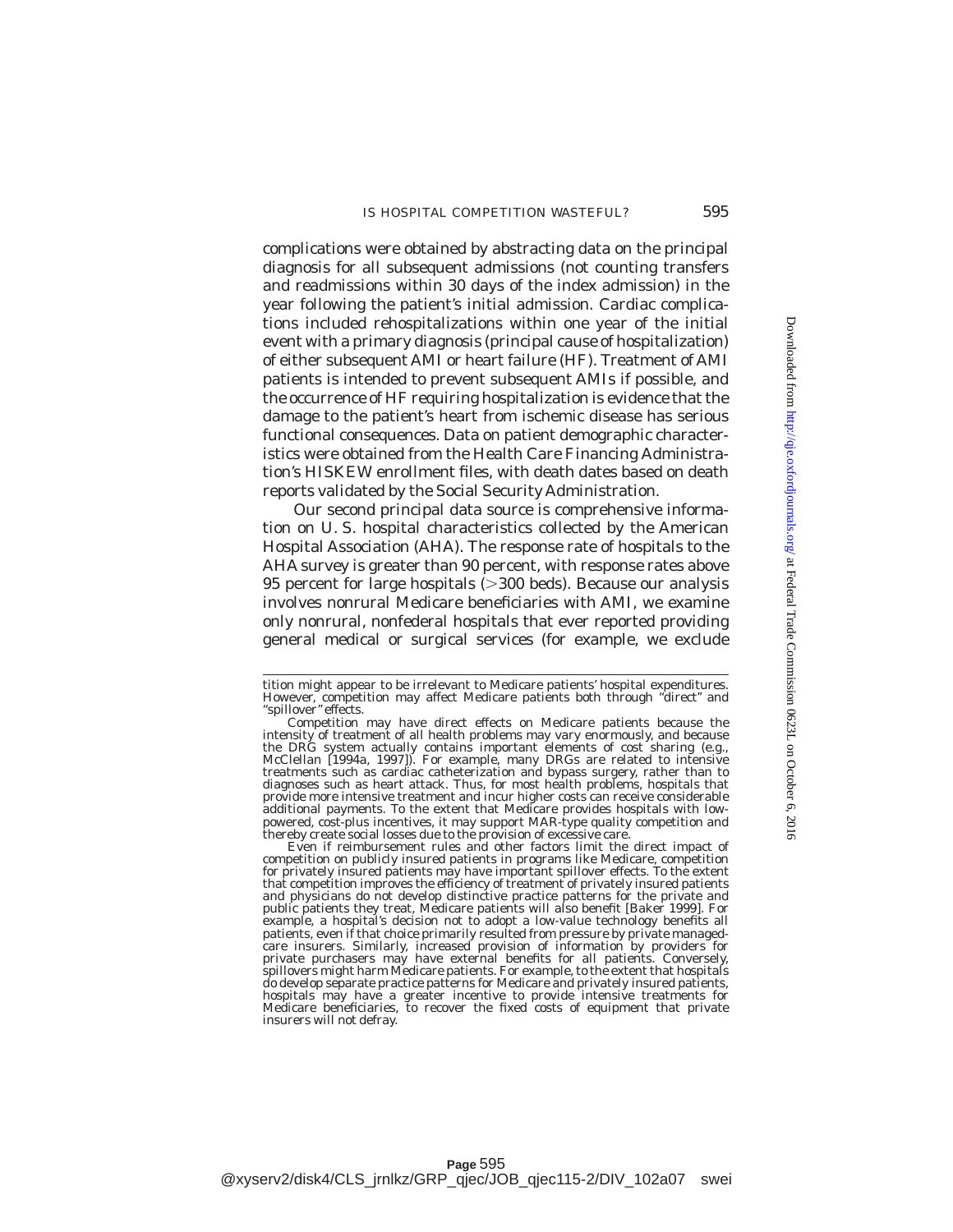psychiatric and rehabilitation hospitals from analysis). To assess hospital size and for purposes of computation of bed capacity per probabilistic patient, we use total general medical/surgical beds, including intensive care, cardiac care, and emergency beds. We divide hospitals into three broad size categories (small  $\leq 100$ ) beds), medium (100-300 beds), and large  $(>300$  beds)) and two ownership categories (public and private). We classify hospitals as teaching hospitals if they report at least twenty full-time residents. Finally, we match patient data with information on annual HMO enrollment rates by state from InterStudy Publications, a division of Decision Resources, Inc. Enrollment rates were calculated by dividing the number of enrollees (exclusive of supplemental Medicare enrollees) by the population. In order to investigate the extent to which the rate of HMO enrollment in an area interacts with hospital market structure, we separate states into those with above- and below-median HMO enrollment rates in each of our study years. The classification of states is shown in Appendix 1.

Table I outlines the exclusion restrictions we imposed, and their consequences for our samples. First, we exclude hospitals

|      |                                                                                     | <b>Hospitals</b>                                |                                                        |                                                                                                    |
|------|-------------------------------------------------------------------------------------|-------------------------------------------------|--------------------------------------------------------|----------------------------------------------------------------------------------------------------|
| Year | Nonrural, nonfederal,<br>ever general medical                                       | $\ldots$ with valid Medicare<br>ID and AHA data |                                                        | $\ldots$ and with at least<br>5 AMI patients                                                       |
| 1985 | 2975                                                                                | 2812                                            |                                                        | 2698                                                                                               |
| 1988 | 2889                                                                                | 2732                                            |                                                        | 2608                                                                                               |
| 1991 | 2793                                                                                | 2611                                            |                                                        | 2502                                                                                               |
| 1994 | 2706                                                                                | 2485                                            |                                                        | 2382                                                                                               |
|      |                                                                                     | <b>Elderly AMI Patients</b>                     |                                                        |                                                                                                    |
| Year | Admitted to<br>nonrural,<br>nonfederal, general Medicare ID and<br>medical hospital | $\dots$ with a valid<br>AHA data                | $\ldots$ and with<br>at least 5<br><b>AMI</b> patients | and who lived<br>within 35 miles of<br>index hospital (100<br>miles if large<br>teaching hospital) |
| 1985 | 157,343                                                                             | 152,700                                         | 152,359                                                | 146,569                                                                                            |
| 1988 | 145,344                                                                             | 143,229                                         | 142,946                                                | 137,879                                                                                            |
| 1991 | 154,224                                                                             | 152,657                                         | 152,410                                                | 145,555                                                                                            |
| 1994 | 153,757                                                                             | 150,303                                         | 150,058                                                | 143,308                                                                                            |

TABLE I

POPULATIONS OF HOSPITALS AND PATIENTS USED IN ANALYSIS (TABLE ENTRIES ARE NUMBER OF OBSERVATIONS MEETING SELECTION CONDITIONS)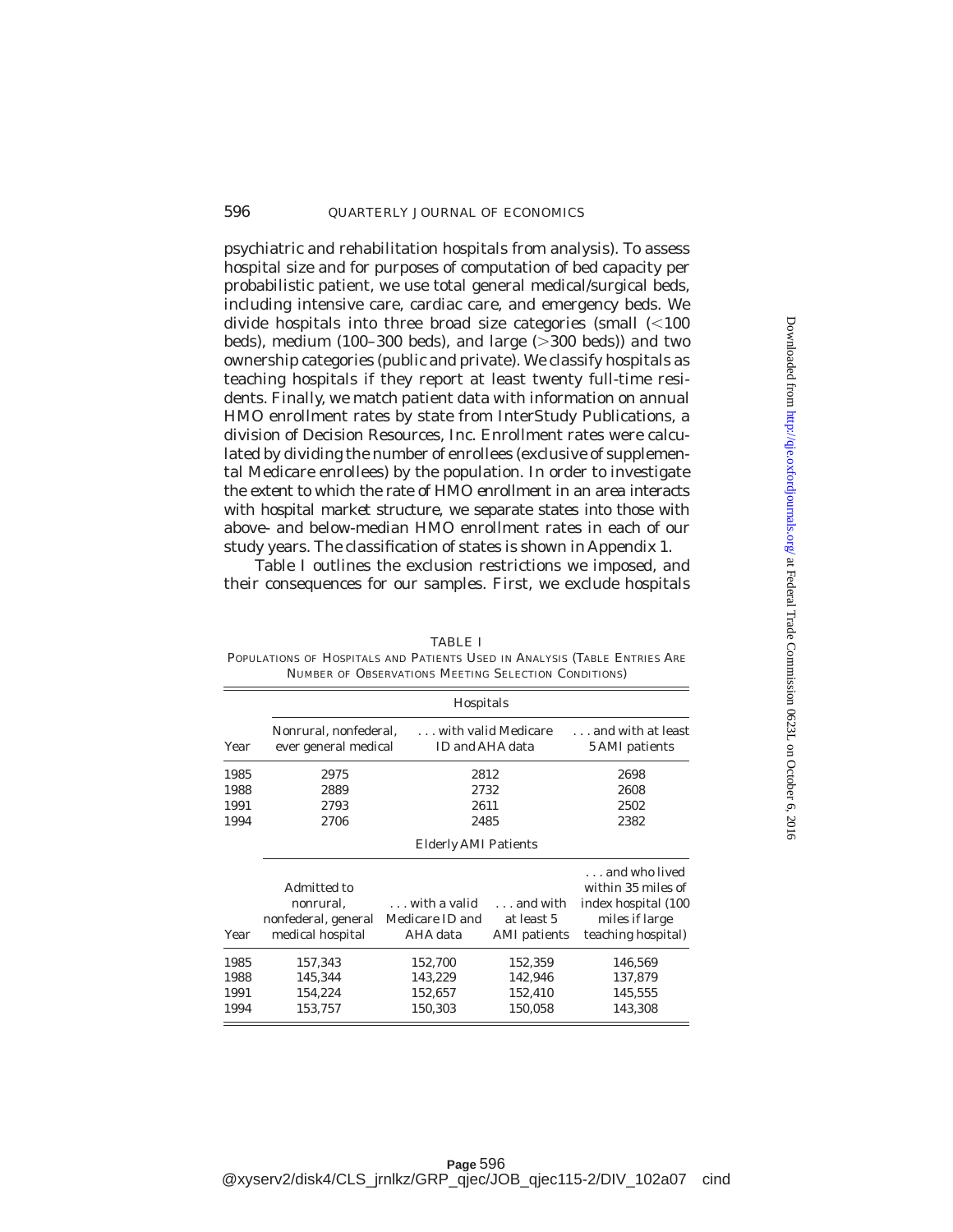(and the patients admitted to them) because of missing Medicare ID information and missing data for hospitals. Although around 6 percent of hospitals have such missing data, less than 2 percent of patients are affected. Second, we exclude hospitals that admit fewer than five AMI patients per year, and also exclude patients who went to hospitals that admit fewer than five AMI patients per year. Hospitals that admit fewer than five AMI patients per year are unlikely to be relevant competitors, and patients choosing such low-volume hospitals are unlikely to be representative of AMI patients generally. Again, Table I shows that the number of hospitals excluded on these grounds is small, and the number of patients excluded is especially small. Third, we exclude AMI patients who were actually admitted to a hospital that was more than 35 miles from their residence, or if they were admitted to a large, teaching hospital, more than 100 miles from their residence. Because AMI is an acute illness, very few AMI patients travel for initial treatment to a hospital outside of our 35/100 mile radius. Those patients whose index admission is outside of this 35/100 mile radius are likely to be traveling, and so their hospital choice decision is likely to differ from the choice decision of patients who become ill while at home. In any event, the share of patients we exclude on this basis is small as well, at under 5 percent. In addition, Table I documents the shrinking number of hospitals in the United States.

Table II describes the elderly population and the hospitals treating them for the years 1985–1994. Table II demonstrates some of the well-known trends in the treatment, expenditures, and outcomes of elderly heart disease patients. The first row of the table shows how dramatically real Medicare inpatient expenditures have grown over the 1985–1994 period—by 34.5 percent. Because reimbursement given treatment choice for Medicare patients did not increase over this period [McClellan 1997], these expenditure trends are attributable to increases in intensity of treatment. The more rapid growth since 1991 was largely attributable to increasing use of nonacute inpatient services, reflecting general trends in Medicare expenditures. Concomitant with this increase in average intensity, average one-year mortality for AMI has declined by 7.3 percentage points (18.1 percent). However, trends in cardiac complications have been mixed: AMI survivors have a slightly higher risk of subsequent HF. The demographics of our patient and hospital populations also reflect broad trends. The share of elderly living in the largest MSAs is falling. Among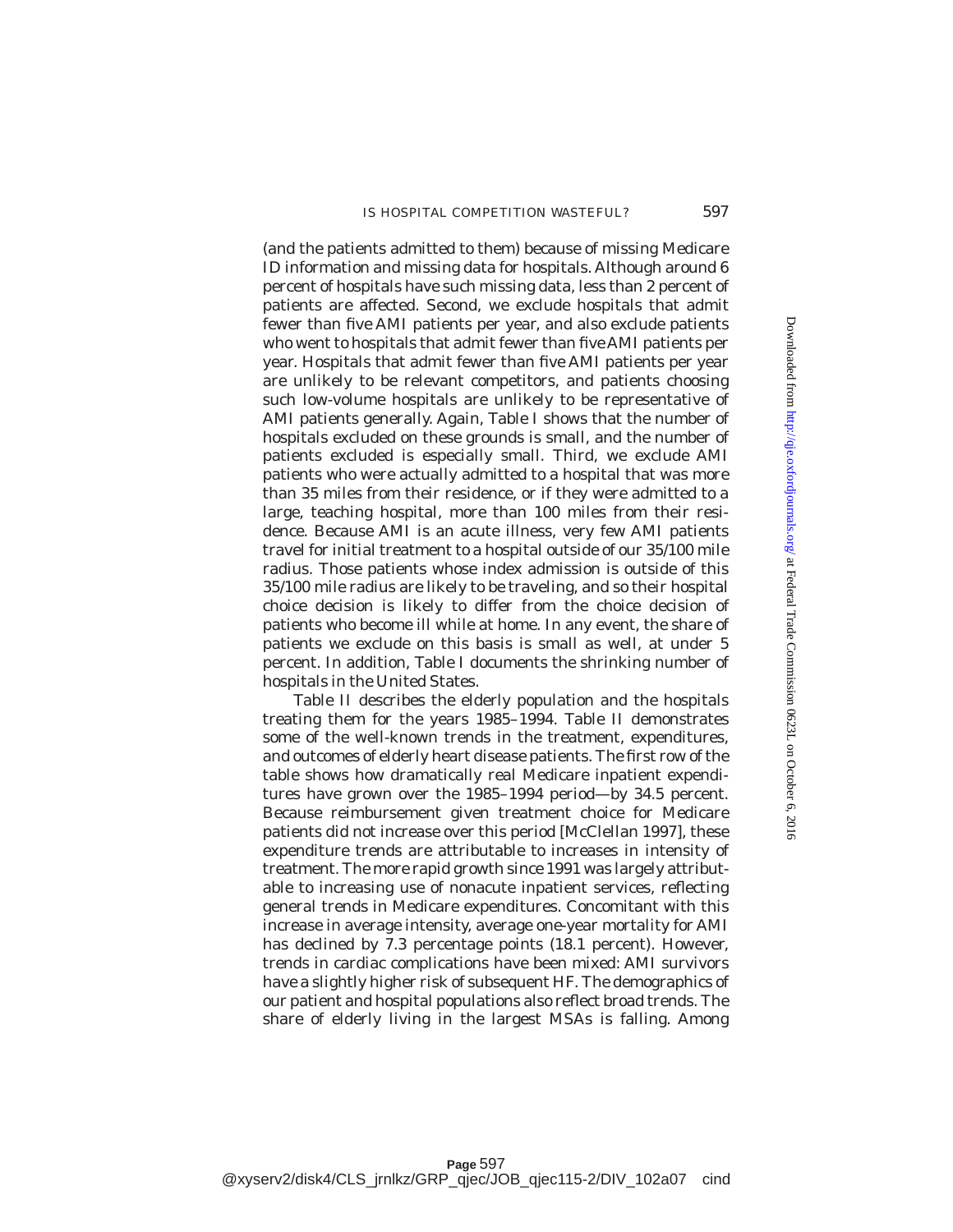## 598 *QUARTERLY JOURNAL OF ECONOMICS*

| TABLE II                                                                |
|-------------------------------------------------------------------------|
| DESCRIPTIVE STATISTICS FOR ELDERLY AMI PATIENTS AND HOSPITALS ADMITTING |
| FIVE OR MORE PATIENTS PER YEAR                                          |

|                               | 1985<br>mean | 1988<br>mean | 1991<br>mean | 1994<br>mean | % Change<br>1985-1994 |
|-------------------------------|--------------|--------------|--------------|--------------|-----------------------|
| <b>Elderly AMI</b> patients   |              |              |              |              |                       |
| 1-year expenditures (1993 \$) | \$14,352     | \$15,589     | \$16,984     | \$19,307     | 34.5%                 |
| (standard deviation)          | (13, 483)    | (15,578)     | (17,099)     | (19, 411)    |                       |
| 1-year mortality rate         | 0.403        | 0.391        | 0.346        | 0.330        | $-18.1\%$             |
| 1-year AMI readmission rate   | 0.060        | 0.055        | 0.053        | 0.053        | $-11.7%$              |
| 1-year HF readmission rate    | 0.077        | 0.084        | 0.088        | 0.086        | 11.7%                 |
| Age 65-69                     | 23.2%        | 21.9%        | 21.9%        | 20.5%        | $-11.6%$              |
| Age 70-74                     | 24.8%        | 23.6%        | 23.4%        | 23.6%        | $-4.8%$               |
| Age 75-79                     | 22.2%        | 22.1%        | 21.9%        | 21.4%        | $-3.6%$               |
| Age 80-89                     | 25.9%        | 27.7%        | 28.0%        | 29.3%        | 13.2%                 |
| Age 90-99                     | 3.9%         | 4.7%         | 4.8%         | 5.2%         | 33.3%                 |
| <b>Black</b>                  | 5.8%         | 6.1%         | 6.3%         | 6.7%         | 15.5%                 |
| Female                        | 49.9%        | 50.9%        | 50.3%        | 49.7%        | $-0.4%$               |
| MSA size $<$ 100,000          | 1.8%         | 1.9%         | 1.9%         | 1.8%         | $0.0\%$               |
| MSA size 100,000-250,000      | 13.2%        | 14.1%        | 14.9%        | 15.5%        | 17.4%                 |
| MSA size 250,000-500,000      | 12.7%        | 13.2%        | 14.1%        | 14.5%        | 14.2%                 |
| MSA size 500,000-1,000,000    | 19.5%        | 20.4%        | 20.7%        | 21.2%        | 8.7%                  |
| <b>MSA</b> size               | 28.7%        | 28.0%        | 27.2%        | 26.5%        | $-7.0%$               |
| 1,000,000-2,500,000           |              |              |              |              |                       |
| MSA size >2,500,000           | 24.1%        | 22.3%        | 21.2%        | 20.5%        | $-14.9%$              |
| Hospitals                     |              |              |              |              |                       |
| Large size $(>300$ beds)      | 20.0%        | 17.4%        | 15.6%        | 13.5%        | $-32.5%$              |
| Medium size (100-300 beds)    | 54.4%        | 54.7%        | 55.4%        | 53.9%        | $-0.9%$               |
| Small size $(<100$ beds)      | 25.6%        | 27.9%        | 29.0%        | 32.6%        | 27.3%                 |
| Teaching %                    | 16.4%        | 17.6%        | 17.0%        | 19.2%        | 17.1%                 |
| Public %                      | 14.5%        | 13.8%        | 12.8%        | 13.0%        | $-10.3%$              |

Hospital expenditures deflated using the CPI.

hospitals, the share of large and public hospitals is falling, and the share of teaching hospitals is rising.

Table III shows how hospital markets have changed over the 1980s and 1990s. Travel distances between patients and hospitals rose dramatically, particularly at the bottom of the distribution, likely due to the contraction in the number of hospitals and the migration of elderly to areas with lower densities of hospitals. The median distance to a patient's closest hospital rose by 42 percent, from 1.74 miles to 2.47 miles; the mean and ninety-fifth percentile distance rose somewhat less. Although patients often are not initially admitted to their closest hospital, the median distance to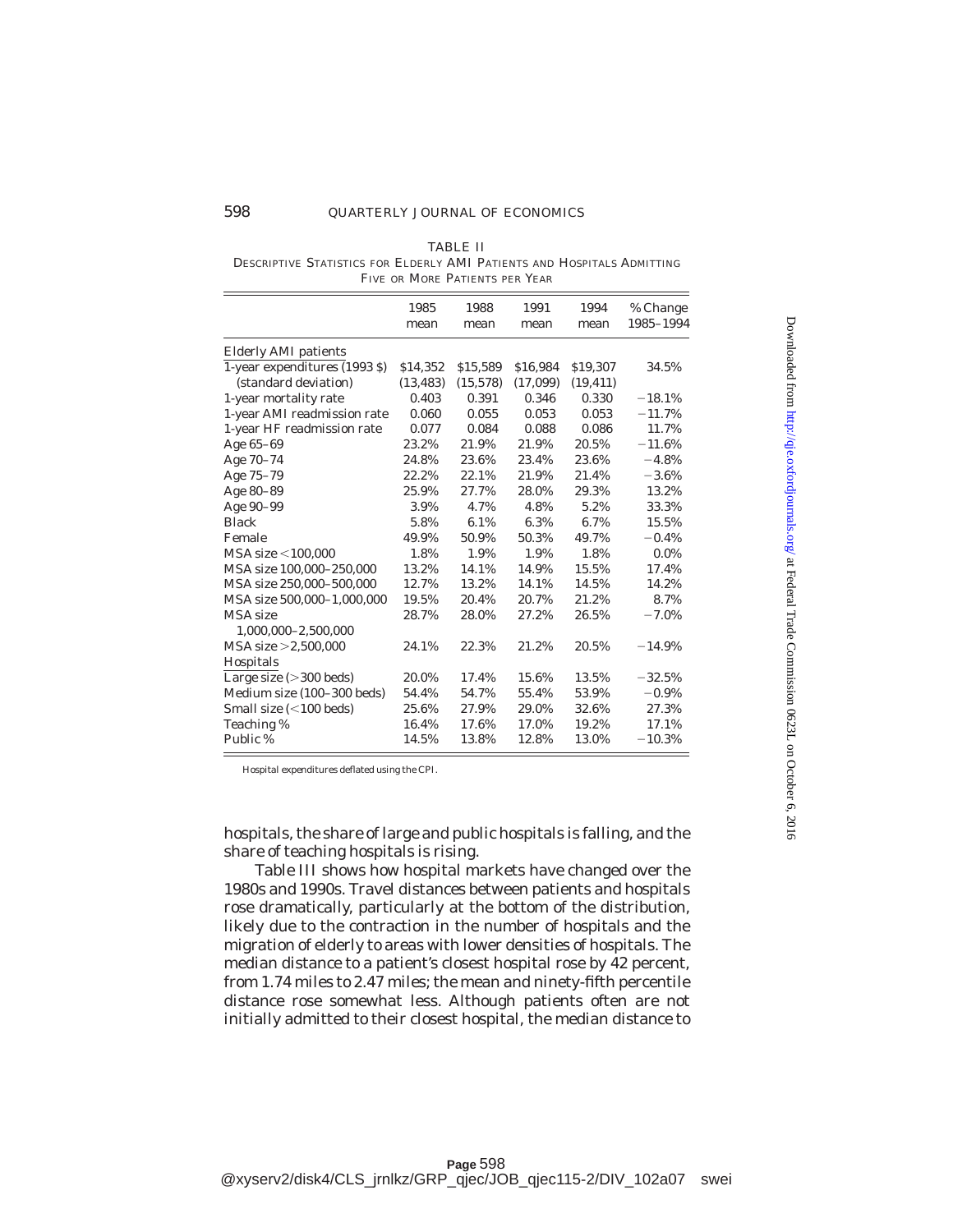| TABLE III                                          |  |
|----------------------------------------------------|--|
| <b>DESCRIPTIVE STATISTICS FOR HOSPITAL MARKETS</b> |  |
|                                                    |  |

|                                                                                                             |                  |                  |                  |                  | % Change  |
|-------------------------------------------------------------------------------------------------------------|------------------|------------------|------------------|------------------|-----------|
|                                                                                                             | 1985             | 1988             | 1991             | 1994             | 1985-1994 |
| Travel distances from patients to hospitals (miles)                                                         |                  |                  |                  |                  |           |
| Mean distance to closest hospital                                                                           | 2.83             | 3.04             | 3.28             | 3.47             | 22.6%     |
| (standard deviation)                                                                                        | (3.85)           | (3.90)           | (4.08)           | (4.13)           |           |
| Median distance to closest hospital                                                                         | 1.74             | 1.98             | 2.24             | 2.47             | 42.0%     |
| 95th %ile distance to closest hos-<br>pital                                                                 | 10.56            | 10.74            | 11.26            | 11.49            | 8.8%      |
| Mean distance to hospital of admis-                                                                         | 5.03             | 5.24             | 5.48             | 5.73             | 13.9%     |
| sion (standard deviation)                                                                                   | (6.18)           | (6.20)           | (6.33)           | (6.57)           |           |
| Median distance to hospital of<br>admission                                                                 | 3.47             | 3.65             | 3.93             | 4.12             | 18.7%     |
| 95th %ile distance to hospital of<br>admission                                                              | 16.09            | 16.68            | 17.14            | 17.78            | 10.5%     |
| Characteristics of hospital markets                                                                         |                  |                  |                  |                  |           |
| HHI <sup>pat*</sup> (standard deviation)                                                                    | 0.325            | 0.340            | 0.354            | 0.369            | 13.5%     |
|                                                                                                             | (0.183)          | (0.177)          | (0.181)          | (0.175)          |           |
| Conventional 75-percent variable-                                                                           | 0.431            | 0.441            | 0.456            | 0.471            | 9.3%      |
| radius HHI (standard deviation)                                                                             | (0.307)          | (0.301)          | (0.304)          | (0.312)          |           |
| Correlation between zip-code                                                                                | 0.668            | 0.663            | 0.668            | 0.634            | $-5.1%$   |
| average levels of HHIPat* and con-<br>ventional 75-percent HHI<br>( <i>P</i> -value of $h_0$ : $\rho = 0$ ) | (0.000)          | (0.000)          | (0.000)          | (0.000)          |           |
| Correlation between zip-code                                                                                |                  | 0.204            | 0.139            | 0.164            | $-19.6%$  |
| average changes in HHIPat* and<br>conventional 75-percent HHI<br>( <i>P</i> -value of $h_0$ : $\rho = 0$ )  |                  | (0.000)          | (0.000)          | (0.000)          |           |
| Bed capacity/AMI patient, mean by<br>patients (standard deviation)                                          | 3.725<br>(1.284) | 3.623<br>(1.291) | 3.155<br>(1.080) | 2.893<br>(1.067) | $-22.3%$  |

Descriptive statistics about hospital markets are calculated using weights equal to the number of AMI patients.

a patient's initial hospital of admission rose as well, by 18.7 percent, from 3.47 to 4.12 miles. These same forces led to a decrease in hospital bed capacity and market competitiveness. Our index *HHI*<sup>pat\*</sup> rose by 13.2 percent between 1985 and 1994, as compared with an increase of 9.3 percent in the conventional 75 percent variable-radius HHI. By either measure, the trend over time in hospital market competitiveness has had major effects on the markets serving a substantial fraction of elderly AMI patients. The measures of competition are strongly positively correlated in both levels and changes. And according to Appendix 2, approximately a quarter of patients experienced an interquartile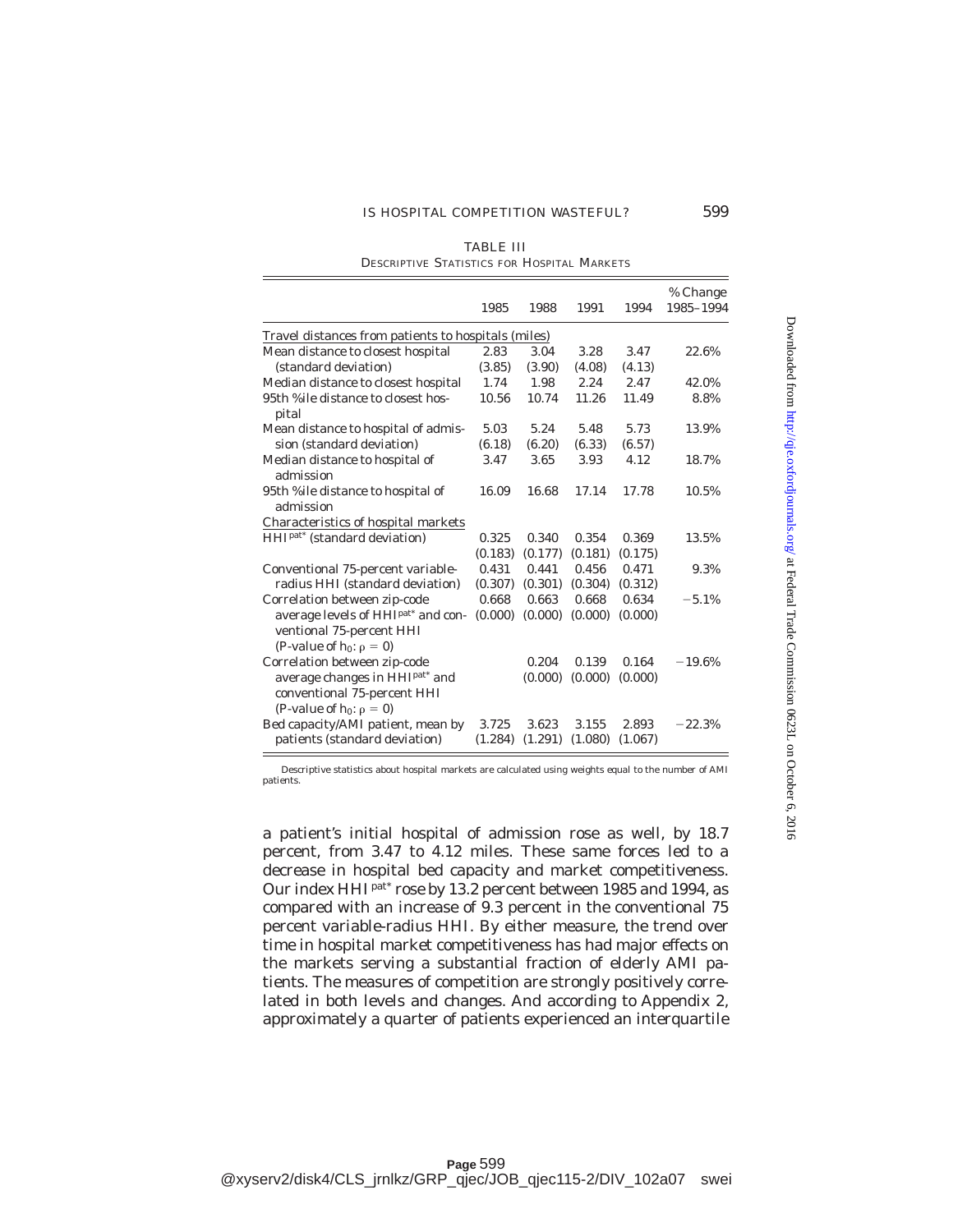## 600 *QUARTERLY JOURNAL OF ECONOMICS*

change in market competitiveness in any two adjacent sample years, with approximately a third of patients experiencing a change between 1985 and 1994.

### V. RESULTS

## *V.1. Effects of Competition*

Table IV begins our analysis of the impact of competition on

| TABLE IV                                                         |
|------------------------------------------------------------------|
| EFFECTS OF HOSPITAL COMPETITION ON EXPENDITURES AND OUTCOMES FOR |
| ELDERLY AMI PATIENTS. HHIPat <sup>*</sup> VERSUS CONVENTIONAL 75 |
| PERCENT-PATIENT-FLOW HHI. PRE- AND POST-1990                     |

TABLE IV

|                                                                                  |                                         | Using HHIpat*                       |                   |                   |                                         | Using conventional 75-percent<br>patient-flow HHI |               |              |
|----------------------------------------------------------------------------------|-----------------------------------------|-------------------------------------|-------------------|-------------------|-----------------------------------------|---------------------------------------------------|---------------|--------------|
|                                                                                  | 1-year<br>hospital<br>expendi-<br>tures | 1-year<br>mortality readmit readmit | 1-year<br>AMI     | 1-year<br>HF      | 1-year<br>hospital<br>expendi-<br>tures | 1-year<br>mortality readmit readmit               | 1-year<br>AMI | 1-year<br>HF |
| $Pre-1990$ effects of competition and capacity (omitted category = very low HHI) |                                         |                                     |                   |                   |                                         |                                                   |               |              |
| Very high                                                                        | $-2.18$                                 | 0.84                                | 0.58              | $-0.03$           | $-13.14$                                | 2.25                                              | $-0.02$       | $-0.16$      |
| <b>HHI</b>                                                                       | (1.04)                                  | (0.67)                              | (0.32)            | (0.39)            | (0.62)                                  | (0.39)                                            | (0.19)        | (0.22)       |
| High HHI                                                                         | 0.44                                    | 0.15                                | 0.34              | $-0.07$           | $-8.01$                                 | 1.37                                              | 0.23          | $-0.05$      |
|                                                                                  | (0.88)                                  | (0.57)                              | (0.27)            | (0.33)            | (0.53)                                  | (0.33)                                            | (0.16)        | (0.19)       |
| Low HHI                                                                          | 1.05                                    | 0.88                                | 0.11              | $-0.08$           | $-6.07$                                 | 1.31                                              | 0.03          | 0.07         |
|                                                                                  | (0.69)                                  | (0.44)                              | (0.20)            | (0.25)            | (0.46)                                  | (0.29)                                            | (0.14)        | (0.17)       |
| Bed capacity/<br><b>AMI</b> patient                                              | 4.53<br>(0.22)                          | 0.31<br>(0.14)                      | $-0.12$<br>(0.07) | 0.03<br>(0.08)    |                                         |                                                   |               |              |
| Post-1990 effects of competition and capacity (omitted category = very low HHI)  |                                         |                                     |                   |                   |                                         |                                                   |               |              |
| Very high                                                                        | 8.04                                    | 1.46                                | 0.54              | $-0.43$           | $-1.12$                                 | 1.81                                              | 0.24          | 0.10         |
| <b>HHI</b>                                                                       | (1.08)                                  | (0.69)                              | (0.33)            | (0.40)            | (0.62)                                  | (0.38)                                            | (0.18)        | (0.23)       |
| High HHI                                                                         | 4.43                                    | 0.46                                | 0.23              | $-0.30$           | $-0.97$                                 | 1.64                                              | 0.39          | 0.30         |
|                                                                                  | (0.91)                                  | (0.57)                              | (0.28)            | (0.34)            | (0.55)                                  | (0.34)                                            | (0.17)        | (0.20)       |
| Low HHI                                                                          | 3.25                                    | 0.65                                | 0.16              | $-0.24$           | $-1.51$                                 | 0.60                                              | 0.38          | 0.34         |
|                                                                                  | (0.70)                                  | (0.44)                              | (0.21)            | (0.26)            | (0.48)                                  | (0.29)                                            | (0.14)        | (0.18)       |
| Bed capacity/<br><b>AMI</b> patient                                              | 1.73<br>(0.27)                          | 0.42<br>(0.17)                      | $-0.23$<br>(0.08) | $-0.23$<br>(0.10) |                                         |                                                   |               |              |

Models using *HHI*pat\* control for bed capacity per probabilistic AMI patient and other market characteristics *OMCkt* as described in the text; models using conventional 75 percent patient-flow HHI control for size, ownership status, and teaching status of the patient's actual hospital of admission. All models include controls for patient characteristics, zip-code fixed effects, and time-fixed-effects that are allowed to vary by six<br>MSA size categories. Heteroskedasticity-consistent standard errors are in parentheses. Very high HHI = 1s quartile of the distribution of HHIs; High HHI = 2nd quartile of the HHI distribution; Low HHI = 3rd quartile of the HHI distribution; Very low HHI 5 4th quartile of the HHI distribution. Hospital Expenditures in 1993 dollars. Coefficients from 1-year hospital expenditures model \*100 from regressions in logarithms; Coefficients<br>from outcome models in percentage points. N = 572,311.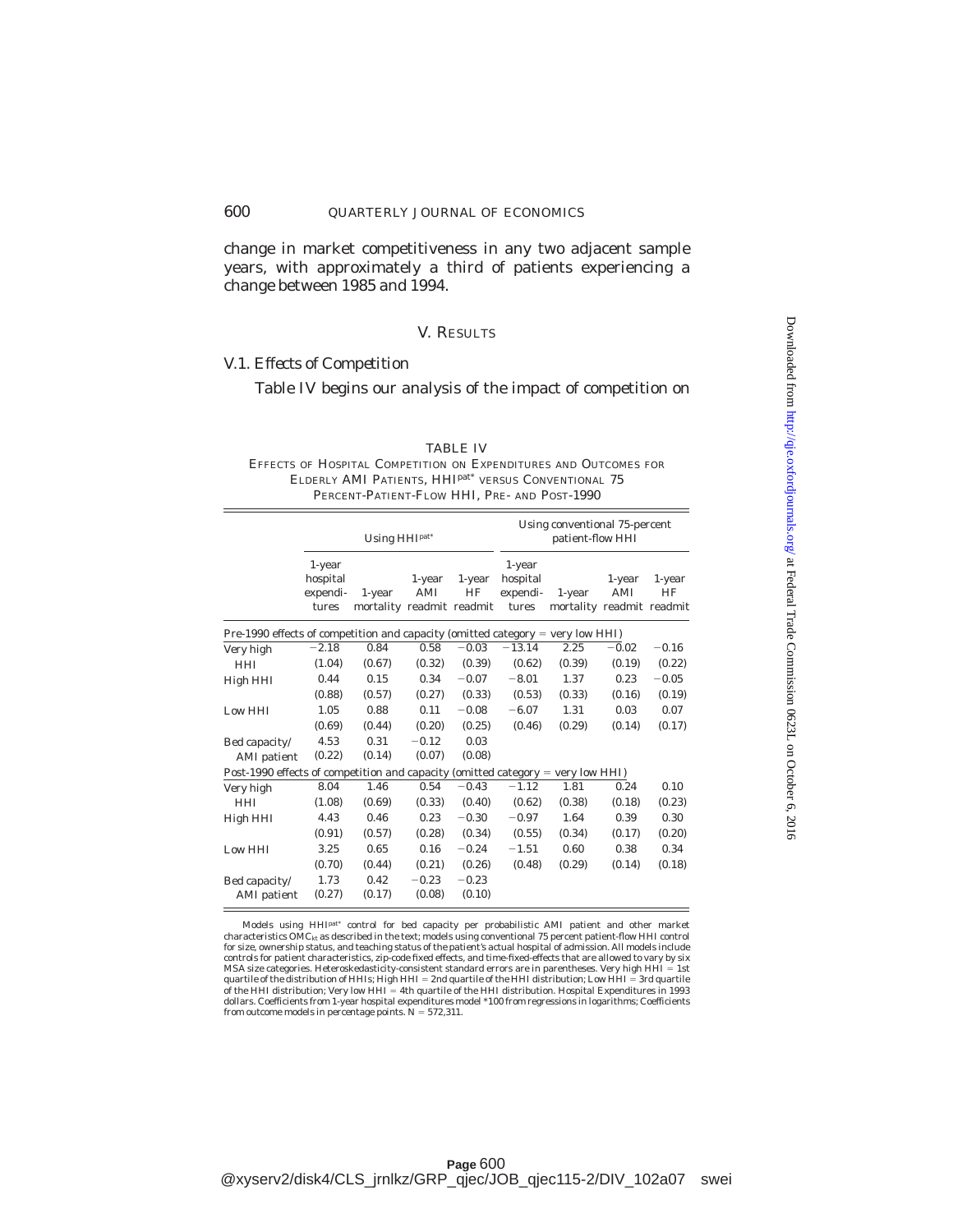expenditures and patient health outcomes, and how this has changed over time, with estimates of  $\eta$  from equation (1), controlling for zip-code fixed effects, patient demographics, and allowing for differential time trends in differently sized MSAs. The left panel of Table IV presents results using  $HHI<sup>pat*</sup>$ , controlling for area market characteristics *OMCkt*; for comparison purposes, the right panel of the table presents results using conventional 75-percent variable-radius HHIs, controlling for the characteristics of hospital of admission. Our data set includes essentially all elderly patients hospitalized with the heart diseases of interest for the years of our study, so that our results describe the actual average changes in expenditures associated with changes in competition. We report standard errors for inferences about average differences that might arise in potential populations (e.g., elderly patients with these health problems in other years).

Before 1991, treatment of AMI patients in the leastcompetitive areas (very high *HHI*<sup>pat\*</sup>) was less costly than treatment of patients in the most-competitive areas. Patients from less competitive areas also experienced higher rates of mortality and some cardiac complications than did patients from the mostcompetitive areas, although these effects were statistically significant at conventional levels only for mortality outcomes for patients in the third quartile of the *HHI*<sup>pat\*</sup> distribution. Thus, the welfare implications of hospital competition in the 1980s were ambiguous: competition increased expenditures, but may have led to better outcomes. Whether competition increased welfare depends on an assessment of whether the additional health associated with competition was worth the higher associated cost of care.

As of 1991, however, competition among hospitals was unambiguously welfare-improving. Treatment of AMI patients in the least-competitive areas became significantly *more* costly than treatment of AMI in competitive areas. The magnitude of the expenditure effect of moving between the first and fourth quartiles of *HHI*<sup>pat\*</sup>, 8.04 percent, was substantial. Furthermore, differences in patient health outcomes between differently competitive areas grew substantially. Compared with patients in the most competitive areas, patients from the least-competitive areas experienced 1.46 percentage points higher mortality from AMI, which was statistically significant. Expressed as a share of 1994 average AMI mortality, *competition had the potential to improve*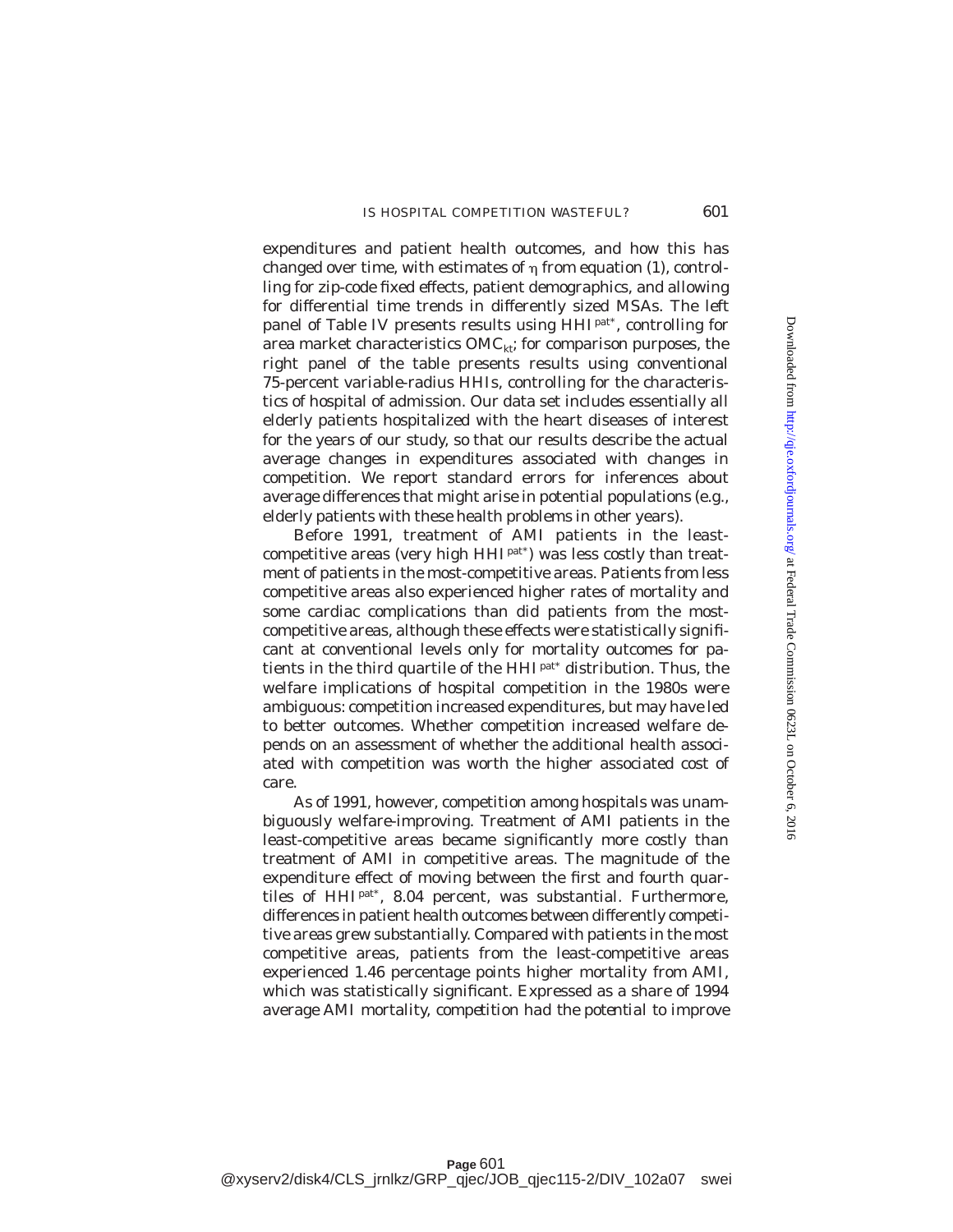*AMI mortality by 4.4 percent.*<sup>9</sup> In addition, patients from the least competitive markets also experienced statistically significantly higher rates of readmission for AMI (and not significantly lower rates of HF), suggesting that the additional survivors were not in especially marginal health.

Table IV also shows that patients from areas with greater bed capacity experience both more costly treatment for their AMI and have higher mortality rates, although they have generally lower rates of cardiac complications. The intensity-increasing effects of hospital capacity were much more pronounced before 1991, while the adverse mortality effects of capacity were relatively constant throughout the sample period. For example, after 1990, a onestandard-deviation increase in bed capacity per probabilistic AMI patient (approximately equal to a unit increase) led to approximately a 0.4 percentage point, statistically significant increase in mortality. Expressed as a share of 1994 average AMI mortality, this translates into approximately a 1.3 percent increase. These effects are robust to the exclusion of controls for market competitiveness.

The post-1990 welfare benefits of competition are nonlinear in the extent of competition. For competitiveness changes between the second and third quartiles of the *HHI*<sup>pat\*</sup> distribution, the response of expenditures to a unit change in competitiveness is much smaller than the response for changes into or out of the top or bottom quartiles.10 The benefits of competition are more similar at the top and bottom ends of the distribution. The social benefits in cost savings and improved mortality that would result from moving a geographic area from the least-competitive quartile to the second or third quartile are not statistically distinguishable from the social benefits that would result from moving an area from the second or third to the most-competitive quartile.

The right panel of Table IV confirms that conventionally calculated estimates lead to different inferences about the impact of competition on social welfare than do estimates based on our HHI<sup>pat\*</sup> index. Both before and after 1990, estimates based on

<sup>9.</sup> As Appendix 3 indicates, these and the subsequent expenditure and mortality results are replicated in linear models of the effect of the *HHI* measures as well.

<sup>10.</sup> Patient-weighted mean values of *HHI*<sup>pat\*</sup> for the four quartiles are .635, .431, .308, and .177. Thus, for changes in competitiveness between the second and third quartiles, the response of expenditures to a unit change in competitiveness is<br>9.594 (=[4.43 – 3.25]/[.431 – .308]), versus 24.809 for changes into or out of the<br>bottom quartile (=3.25/[.308 – .177]) and 17.696 for changes into or out of the top quartile.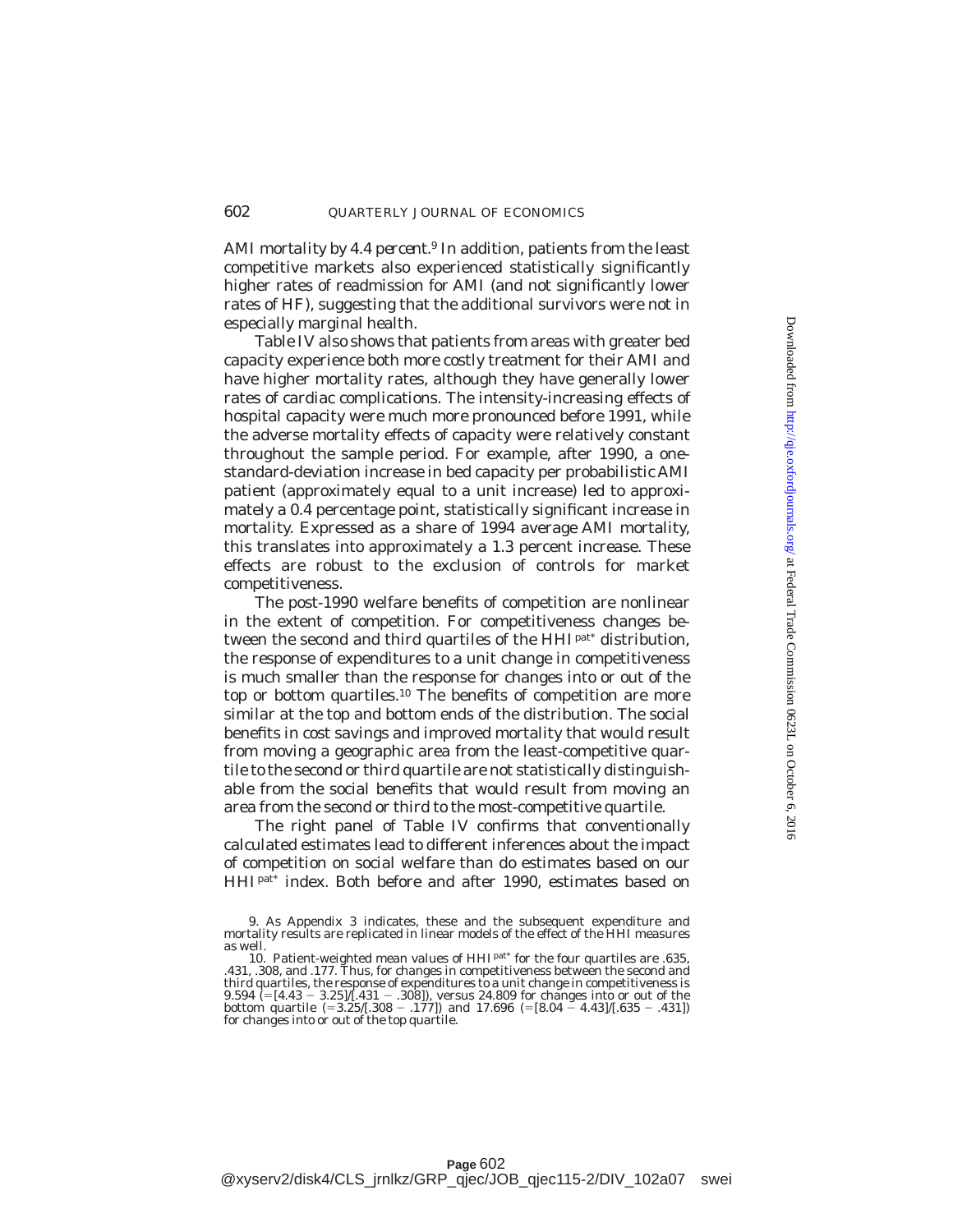conventional 75 percent patient-flow HHI measures suggest that hospital competition leads to more costly treatment, although also to lower mortality and complications rates. The fact that conventional estimates of the effect of competition on resource use are positive and greater than our estimates throughout the sample period is consistent with the biases discussed in Section II: bias due to assigning hospital market competitiveness to patients based on hospital of admission (hospitals facing more competition produce higher-quality care and so draw unobservably high-cost patients) and bias due to the specification of geographic markets as a function of actual patient choices and unobservable hospital quality (hospitals that are high-cost and high-quality for whatever reason draw patients from a broader area and so appear to be more competitive).

Changes in the estimated effect of competition  $\eta$  between the 1980s and 1990s may be due to changes over time in the response of the level of expenditures or outcomes to changes in competition, or due to changes over time in the growth rate of expenditures or outcomes in areas with high versus low levels of competition. Table V presents estimates of  $\gamma$  from equation (2), the effect of period-by-period changes in competition on changes in the level of expenditures and health outcomes. The fact that the magnitude and the time path of  $\gamma$  from outcomes models are similar to those of  $\eta$  suggests that the change over time in the effect of competition on health outcomes is largely due to changes in the response of the level of outcomes to changes in competition. On the other hand, the fact that estimates of  $\gamma$  from expenditure models are relatively stable over time and smaller in magnitude than the estimates of  $\eta$ suggests that the change over time in the effect of competition on resource use is more affected by changes over time in the growth rate of expenditures in areas with high versus low levels of competition.

### *V.2. Impact of Managed Care on the Effects of Competition*

Tables VI and VII investigate the extent to which managedcare organizations substitute for or mediate the effects of hospital competition.<sup>11</sup> Table VI presents estimates of equation (1), controlling for HMO enrollment rates by state and year, but allowing the impact of hospital competition to vary only for patients from

<sup>11.</sup> Residents of the District of Columbia are excluded from the analyses of the impact of managed care because of concerns about the validity of measured HMO enrollment rates for DC.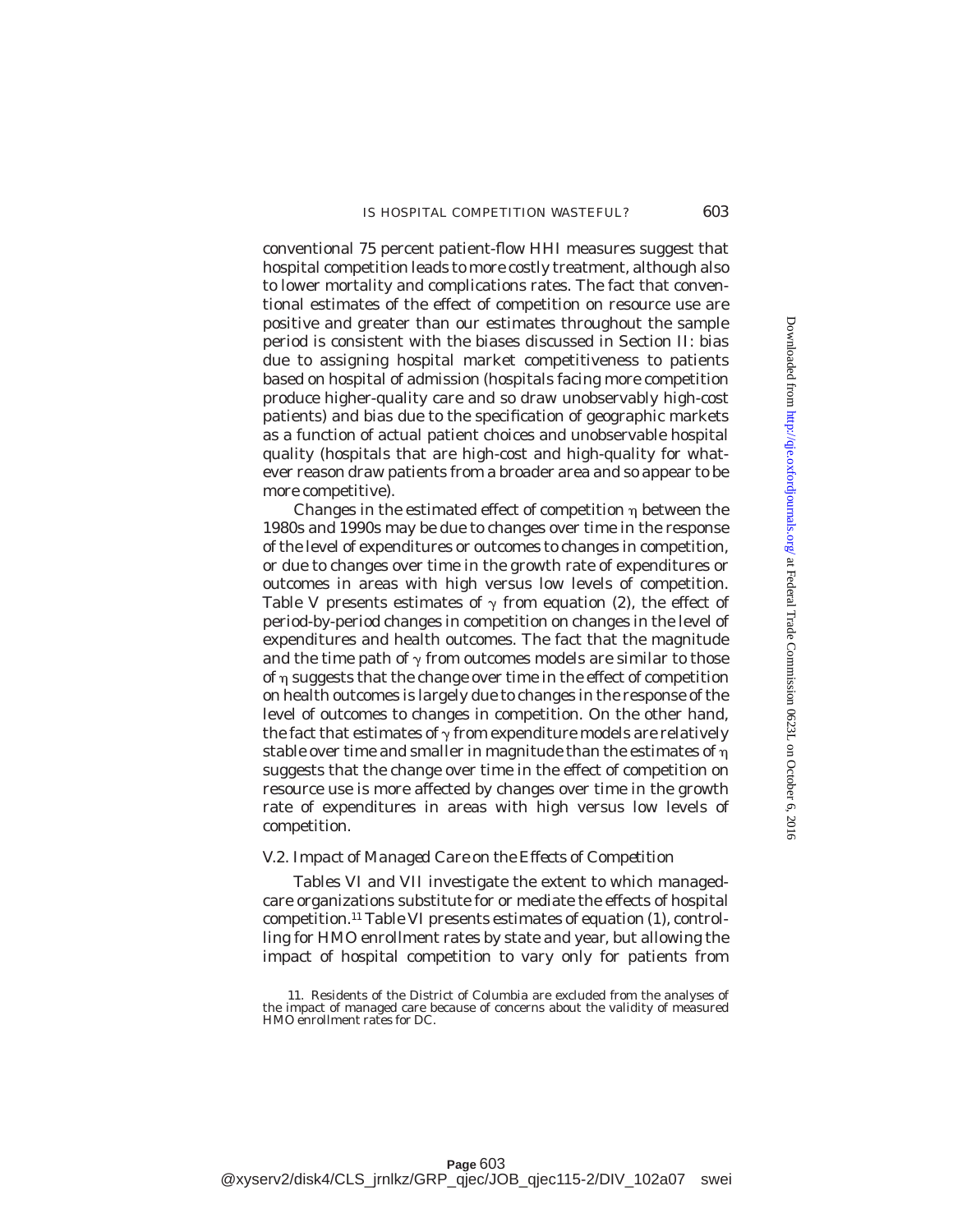### 604 *QUARTERLY JOURNAL OF ECONOMICS*

#### TABLE V

|                            | 1-year hospital<br>expenditures | 1-year<br>mortality | 1-year AMI<br>readmit | 1-year HF<br>readmit |
|----------------------------|---------------------------------|---------------------|-----------------------|----------------------|
| 1985-1988                  |                                 |                     |                       |                      |
| Into top HHI quartile      | $-1.75$                         | 0.42                | 0.38                  | $-0.16$              |
|                            | (1.07)                          | (0.72)              | (0.34)                | (0.40)               |
| Out of bottom HHI qtile    | 4.75                            | $-0.31$             | 0.41                  | $-0.42$              |
|                            | (1.06)                          | (0.69)              | (0.33)                | (0.39)               |
| From quartile 3 to gtile 2 | 1.64                            | $-0.82$             | 0.44                  | 0.06                 |
|                            | (1.11)                          | (0.74)              | (0.36)                | (0.41)               |
| 1988-1991                  |                                 |                     |                       |                      |
| Into top HHI quartile      | 1.57                            | 0.63                | 0.25                  | $-0.29$              |
|                            | (1.13)                          | (0.75)              | (0.35)                | (0.44)               |
| Out of bottom HHI gtile    | 1.86                            | 0.89                | 0.16                  | 0.09                 |
|                            | (1.17)                          | (0.76)              | (0.37)                | (0.45)               |
| From quartile 3 to qtile 2 | $-0.47$                         | 0.00                | $-0.37$               | 0.03                 |
|                            | (1.08)                          | (0.71)              | (0.34)                | (0.42)               |
| 1991-1994                  |                                 |                     |                       |                      |
| Into top HHI quartile      | 3.07                            | 1.19                | 0.17                  | 0.11                 |
|                            | (1.13)                          | (0.70)              | (0.34)                | (0.42)               |
| Out of bottom HHI qtile    | 0.05                            | 1.55                | $-0.12$               | $-0.11$              |
|                            | (1.21)                          | (0.75)              | (0.35)                | (0.45)               |
| From quartile 3 to gtile 2 | $-0.62$                         | 0.23                | 0.13                  | 0.15                 |
|                            | (1.01)                          | (0.64)              | (0.31)                | (0.39)               |

EFFECTS OF PERIOD-BY-PERIOD INTERQUARTILE CHANGES IN HOSPITAL COMPETITION ON EXPENDITURES AND OUTCOMES FOR ELDERLY AMI PATIENTS, BASED ON *HHI*pat\*

See notes to Table IV for controls used in models with *HHI*pat\*. Heteroskedasticity-consistent standard errors are in parentheses. Base group includes patients experiencing no interquartile change in their hospital market competitiveness. Estimation imposes the constraint that changes in competitiveness of opposing direction but between the same quartiles have effects of equal magnitude but opposite sign. Hospital Expenditures are in 1993 dollars. Coefficients from 1-year hospital expenditures model\*100 from regressions in logarithms; coefficients from outcome models in percentage points. N = 284,448 (85–88); N = 282,434<br>(88–91); N = 288,863 (91–94).

above- and below-median enrollment state/year cells, and not over time. Consistent with previous studies of managed-care spillover effects (e.g., Baker [1999]), the first column of the first row of Table VI shows that the cost of treating Medicare patients varies inversely with the HMO enrollment rate in the area. In addition, Table VI presents the new finding that this reduction in intensity attributable to managed care penetration appears to have no measurable adverse health consequences for elderly heart patients. This result suggests that HMO spillovers not only reduce resource use for Medicare beneficiaries not enrolled in managedcare plans, but that the spillover effects occur with no statistically significant or economically important impact on health outcomes.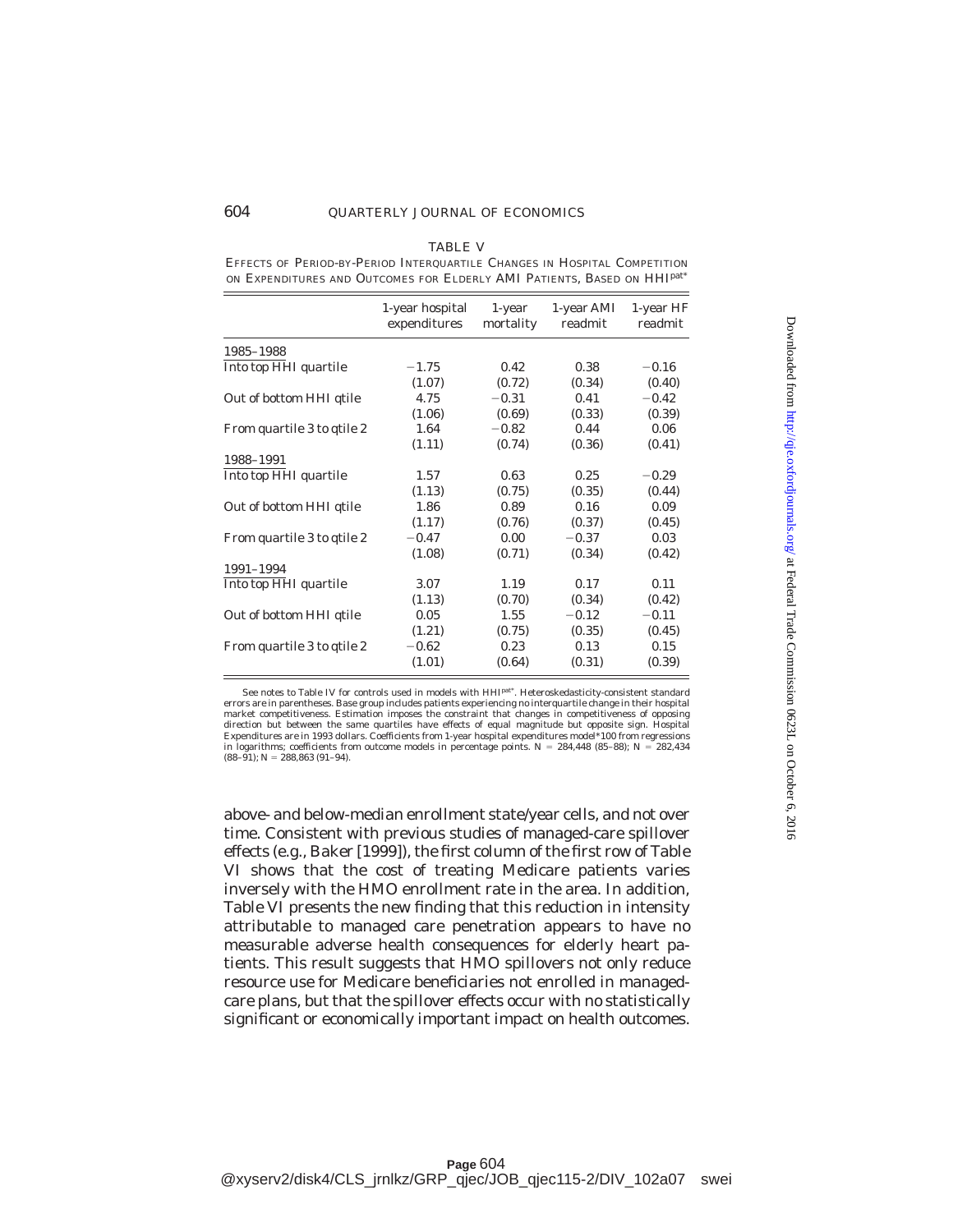|--|--|

| EFFECTS OF HOSPITAL COMPETITION ON EXPENDITURES AND OUTCOMES.                  |
|--------------------------------------------------------------------------------|
| BASED ON HHIP <sup>at*</sup> , BY EXTENT OF HMO ENROLLMENT IN SURROUNDING AREA |
| AT DATE OF ADMISSION                                                           |

|                                                                 | 1-year hospital<br>expenditures | 1-year<br>mortality | 1-year AMI<br>readmit | 1-year HF<br>readmit |
|-----------------------------------------------------------------|---------------------------------|---------------------|-----------------------|----------------------|
| Effect of HMO enrollment (omitted category $=$ less-than-median |                                 |                     |                       |                      |
| enrollment/population)                                          |                                 |                     |                       |                      |
| High HMO enrollment                                             | $-6.07$                         | $-0.94$             | $-0.13$               | 0.16                 |
|                                                                 | (1.21)                          | (0.79)              | (0.38)                | (0.46)               |
| Effects of competition and capacity in low enrollment areas     |                                 |                     |                       |                      |
| (omitted category $=$ very low HHI)                             |                                 |                     |                       |                      |
| Very high HHI                                                   | $-4.98$                         | 0.68                | 0.32                  | 0.06                 |
|                                                                 | (1.13)                          | (0.74)              | (0.35)                | (0.42)               |
| High HHI                                                        | $-3.66$                         | $-0.31$             | $-0.02$               | $-0.10$              |
|                                                                 | (0.98)                          | (0.64)              | (0.31)                | (0.37)               |
| <b>Low HHI</b>                                                  | $-2.59$                         | 0.65                | 0.12                  | 0.07                 |
|                                                                 | (0.81)                          | (0.53)              | (0.25)                | (0.30)               |
| Bed capacity/AMI patient                                        | 4.09                            | 0.19                | $-0.11$               | $-0.03$              |
|                                                                 | (0.24)                          | (0.16)              | (0.08)                | (0.09)               |
| Effects of competition and capacity in high enrollment areas    |                                 |                     |                       |                      |
| (omitted category $=$ very low HHI)                             |                                 |                     |                       |                      |
| Very high HHI                                                   | 4.98                            | 1.44                | 0.75                  | $-0.41$              |
|                                                                 | (1.08)                          | (0.68)              | (0.33)                | (0.40)               |
| High HHI                                                        | 2.56                            | 0.67                | 0.52                  | $-0.23$              |
|                                                                 | (0.87)                          | (0.55)              | (0.27)                | (0.32)               |
| Low HHI                                                         | 2.44                            | 0.79                | 0.23                  | $-0.22$              |
|                                                                 | (0.65)                          | (0.41)              | (0.19)                | (0.24)               |
| Bed capacity/AMI patient                                        | 2.17                            | 0.50                | $-0.20$               | $-0.03$              |
|                                                                 | (0.25)                          | (0.16)              | (0.08)                | (0.09)               |

See notes to Table IV for controls used in models with *HHI*pat\*. Heteroskedasticity-consistent standard errors are in parentheses. Very high HHI = 1st quartile of the distribution of HHIs; high HHI =<br>2nd quartile of the HHI distribution; low HHI = 3rd quartile of the HHI distribution; very low HHI = 4th quartile of the HHI distribution. Hospital expenditures are in 1993 dollars. Coefficients are from 1-year hospital expenditures model \*100 from regressions in logarithms; coefficients from outcome models are in percentage points. Residents of the District of Columbia are excluded from analyses reported in this table because of concerns about the validity of measured HMO enrollment rates for DC. N =<br>571,106.

Table VI suggests that the rise of managed care over the sample period partially explains the changing relationship between hospital competition, treatment intensity, and patient health outcomes. For patients from states with low HMO enrollment rates as of their date of admission, competition increased expenditures and generally led to (statistically insignificantly) better outcomes. But for patients from states with high HMO enrollment rates as of their date of admission, competition was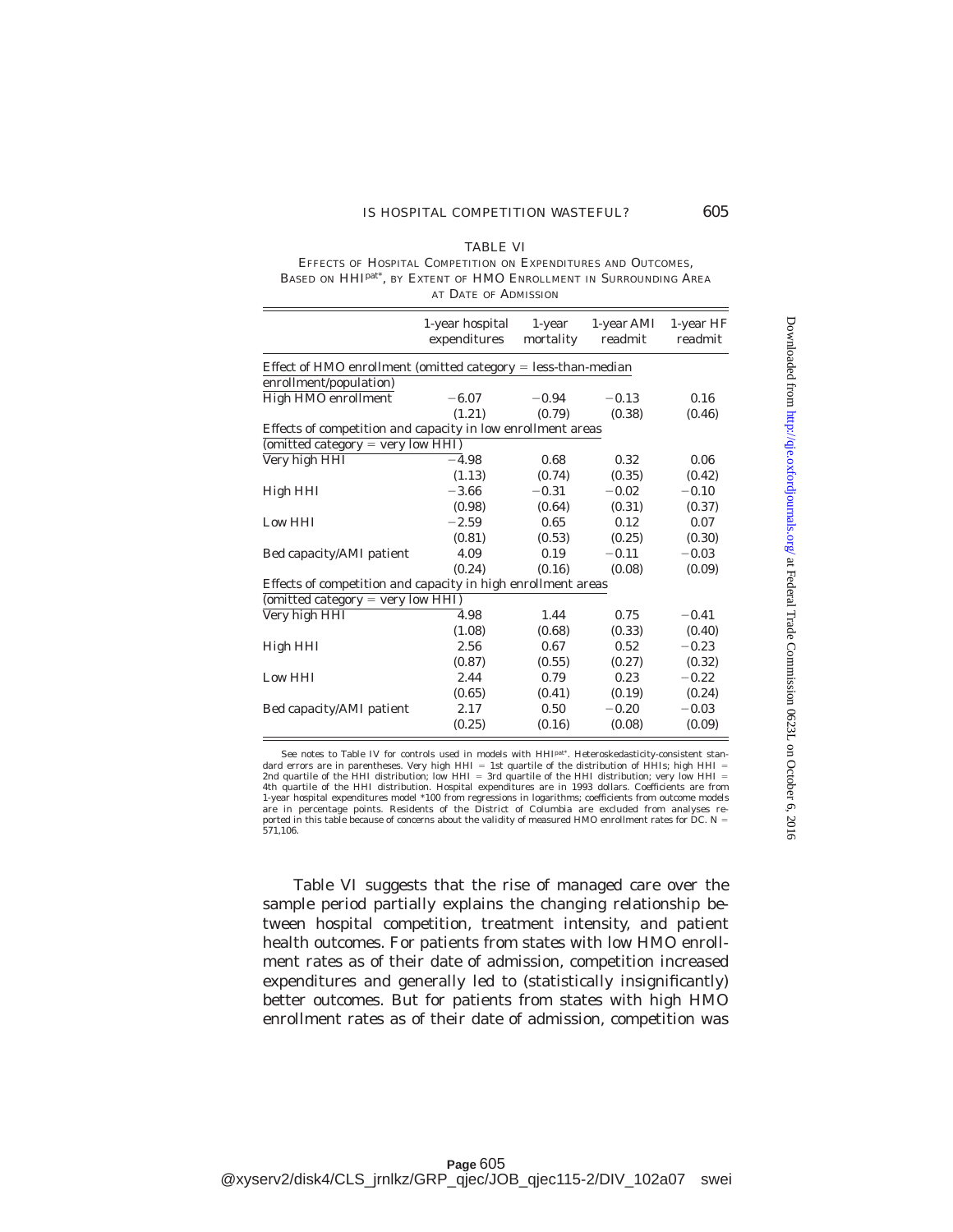| EFFECTS OF HOSPITAL COMPETITION ON EXPENDITURES AND OUTCOMES, BASED ON HHIP <sup>at</sup> , by EXTENT OF HMO ENROLLMENT IN | SURROUNDING AREA AT DATE OF ADMISSION, PRE- AND POST-1990 |                                                               |                                                                                                  |                                                       |
|----------------------------------------------------------------------------------------------------------------------------|-----------------------------------------------------------|---------------------------------------------------------------|--------------------------------------------------------------------------------------------------|-------------------------------------------------------|
|                                                                                                                            | 1-year hospital<br>expenditures                           | mortality<br>$1$ -year                                        | 1-year AMI<br>readmit                                                                            | 1-year HF<br>readmit                                  |
| Pre-1990 effect of HMO enrollment (omitted category = less-than-median enrollment/population)                              |                                                           |                                                               |                                                                                                  |                                                       |
| High HMO enrollment                                                                                                        | $-10.15$                                                  | $-0.77$                                                       | $-0.69$                                                                                          | 0.08                                                  |
|                                                                                                                            | (1.51)                                                    | (0.99)                                                        | (0.48)                                                                                           | (0.57)                                                |
| Pre-1990 effects of competition and capacity in low enrollment areas (omitted category = very low HHI)                     |                                                           |                                                               |                                                                                                  |                                                       |
| Very high HH                                                                                                               | $-6.45$                                                   | 0.54                                                          | 0.37                                                                                             | 0.47                                                  |
|                                                                                                                            | (1.18)                                                    |                                                               | $(0.37)$<br>-0.01                                                                                |                                                       |
| High HHI                                                                                                                   | $-3.36$                                                   | $(0.77)$<br>-0.35                                             |                                                                                                  |                                                       |
|                                                                                                                            | $(1.02)$                                                  |                                                               |                                                                                                  | $(0.44)$<br>$0.00$<br>$0.38$<br>$0.19$                |
| Low HHI                                                                                                                    | $-1.88$                                                   | $\begin{array}{c} (0.67) \\ 0.65 \end{array}$                 |                                                                                                  |                                                       |
|                                                                                                                            | (0.85)                                                    | (0.56)                                                        | $\begin{array}{c} (0.32) \\ 0.14 \\ (0.27) \\ -0.11 \end{array}$                                 | $(0.32)$<br>0.01                                      |
| Bed capacity/AMI patient                                                                                                   | 3.18                                                      | 0.18                                                          |                                                                                                  |                                                       |
|                                                                                                                            | (0.26)                                                    | (0.17)                                                        | (0.08)                                                                                           | (0.10)                                                |
| Pre-1990 effects of competition and capacity in high enrollment areas (omitted category = very low HHI)                    |                                                           |                                                               |                                                                                                  |                                                       |
| Very high HHI                                                                                                              | $-0.39$                                                   |                                                               |                                                                                                  | $-0.37$                                               |
|                                                                                                                            |                                                           | $1.11$<br>(0.79)                                              |                                                                                                  | (0.46)                                                |
| High HHI                                                                                                                   | $(1.24)$<br>1.44                                          |                                                               |                                                                                                  | $-0.03$                                               |
|                                                                                                                            | (1.04)                                                    |                                                               |                                                                                                  | (0.38)                                                |
| Low HHI                                                                                                                    | 2.55                                                      |                                                               |                                                                                                  | $-0.27$                                               |
|                                                                                                                            | (0.80)                                                    | $\begin{array}{c} 0.65 \\ 0.66) \\ 1.06 \\ 0.50) \end{array}$ | $\begin{array}{c} 0.80 \\ 0.38) \\ 0.71 \\ 0.32) \\ 0.14 \\ 0.24) \\ 0.24) \\ -0.15 \end{array}$ | $\begin{array}{c} (0.29) \\ 0.16 \\ 0.10 \end{array}$ |
| Bed capacity/AMI patient                                                                                                   | 3.50                                                      | 0.51                                                          |                                                                                                  |                                                       |
|                                                                                                                            | (0.29)                                                    | (0.18)                                                        | (0.09)                                                                                           |                                                       |
| Post-1990 effect of HMO enrollment (omitted category = less-than-median enrollment/population)                             |                                                           |                                                               |                                                                                                  |                                                       |
| High HMO enrollment                                                                                                        | $-7.41$                                                   | $-0.12$                                                       | $-0.22$                                                                                          | $-1.15$                                               |
|                                                                                                                            | (2.28)                                                    | (1.50)                                                        | (0.72)                                                                                           | (0.87)                                                |

TABLE VII

TABLE VII

# 606 *QUARTERLY JOURNAL OF ECONOMICS*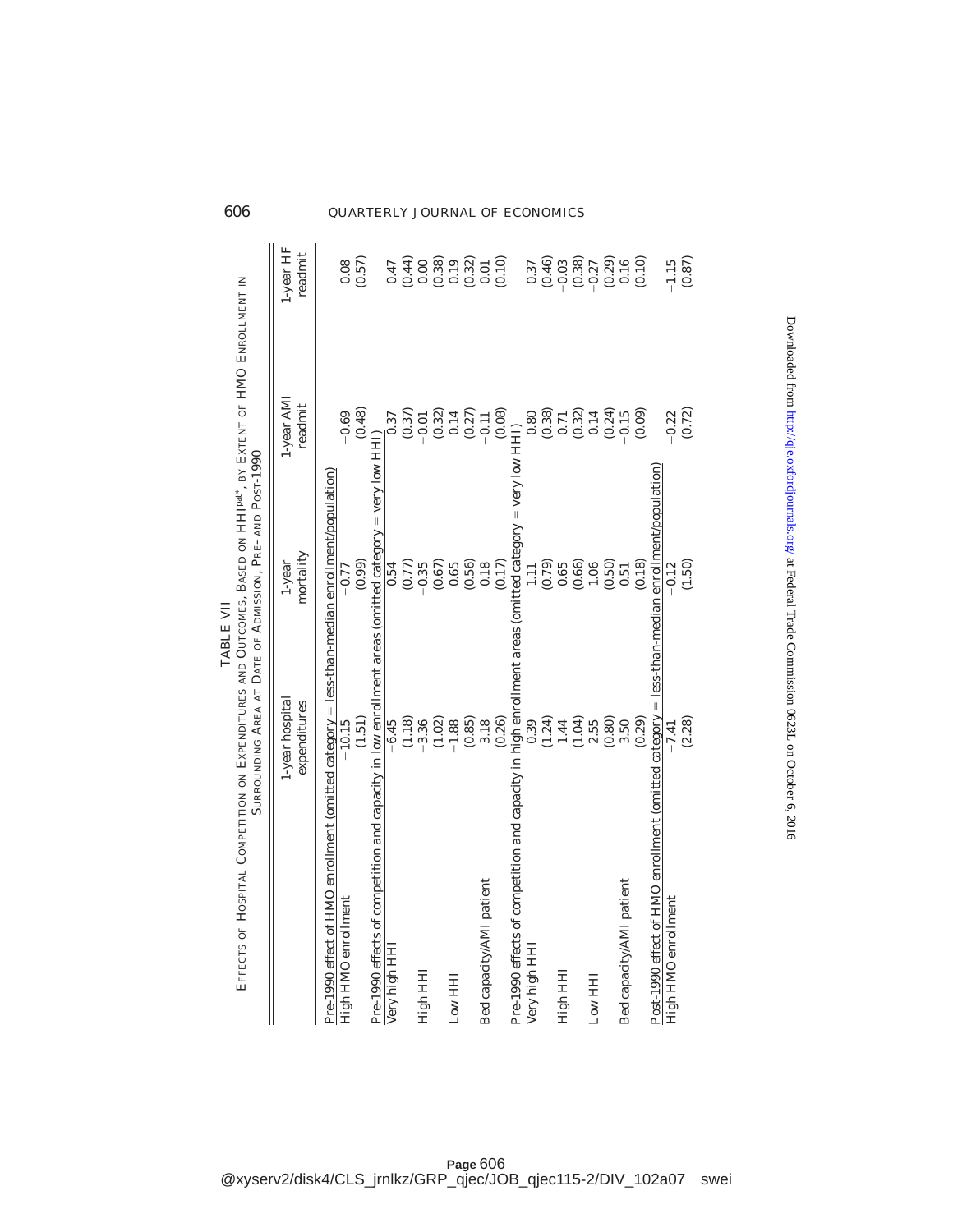| Post-1990 effects of competition and capacity in low enrollment areas (omitted category = very low HHI                                                                              |         |          |         |                     |
|-------------------------------------------------------------------------------------------------------------------------------------------------------------------------------------|---------|----------|---------|---------------------|
| Very high HHI                                                                                                                                                                       | 3.20    | 1.33     | $-0.05$ | $-0.97$             |
|                                                                                                                                                                                     | (1.65)  | (1.08)   | (0.52)  | (0.63)              |
| High HHI                                                                                                                                                                            | 0.05    | 0.08     | $-0.27$ | $-0.51$             |
|                                                                                                                                                                                     | (1.56)  | (1.02)   | (0.48)  | (0.59)              |
| Low HHI                                                                                                                                                                             | $-0.12$ | $1.01\,$ | $-0.20$ | $-0.47$             |
|                                                                                                                                                                                     | (1.44)  | (0.94)   | (0.44)  | $(0.55)$<br>$-0.25$ |
| Bed capacity/AMI patient                                                                                                                                                            | 0.97    | 0.45     | $-0.27$ |                     |
|                                                                                                                                                                                     | (0.44)  | (0.30)   | (0.14)  | (0.17)              |
| Post-1990 effects of competition and capacity in high enrollment areas (omitted category = very low HHI)                                                                            |         |          |         |                     |
| Very high HHI                                                                                                                                                                       | 8.46    | 0.61     | 0.68    | $-0.21$             |
|                                                                                                                                                                                     | (1.18)  | (0.75)   | (0.36)  | (0.44)              |
| High HHI                                                                                                                                                                            | 4.05    | $0.67$   | 0.34    | $-0.20$             |
|                                                                                                                                                                                     | (0.96)  | (0.61)   | (0.29)  | $(0.36)$<br>-0.13   |
| Low HHI                                                                                                                                                                             | 2.57    | 0.61     | 0.21    |                     |
|                                                                                                                                                                                     | (0.74)  | (0.46)   | (0.22)  | (0.27)              |
| Bed capacity/AMI patient                                                                                                                                                            | 0.85    | 0.46     | $-0.24$ | $-0.17$             |
|                                                                                                                                                                                     | (0.29)  | (0.18)   | (0.09)  | (0.11)              |
| See notes to Table IV for controls used in models with HHIm". Heteroskedasticity-consistent standard errors are in parentheses. Very high HHI = 1st quartile of the distribution of |         |          |         |                     |

| S                                                                                                   |                      |                                                                                                                                                                                                                                |
|-----------------------------------------------------------------------------------------------------|----------------------|--------------------------------------------------------------------------------------------------------------------------------------------------------------------------------------------------------------------------------|
| ç                                                                                                   | į<br>ì               |                                                                                                                                                                                                                                |
| i të të sh                                                                                          | l<br>Ì               |                                                                                                                                                                                                                                |
| i                                                                                                   |                      |                                                                                                                                                                                                                                |
|                                                                                                     |                      |                                                                                                                                                                                                                                |
| <b>ת ייזורת</b>                                                                                     |                      |                                                                                                                                                                                                                                |
| ī<br>¢<br>i                                                                                         |                      | .106                                                                                                                                                                                                                           |
| j                                                                                                   |                      | ֧֢ׅ֧֧ׅ֧֧֧ׅ֪֧֧֧֚֚֚֚֚֚֚֚֚֚֚֚֚֚֚֚֚֚֚֚֚֚֚֚֚֚֬֡֘֓֡֘֜֓֡֓֡֜֓֡֡֡֬֓֡                                                                                                                                                                    |
|                                                                                                     | Ì                    | $\mathbf{  }$<br>Z                                                                                                                                                                                                             |
| $\overline{1}$                                                                                      | î                    | j                                                                                                                                                                                                                              |
|                                                                                                     |                      |                                                                                                                                                                                                                                |
|                                                                                                     |                      |                                                                                                                                                                                                                                |
|                                                                                                     |                      | nt rotac for DI                                                                                                                                                                                                                |
| i                                                                                                   | more                 |                                                                                                                                                                                                                                |
|                                                                                                     | $r$ oma              |                                                                                                                                                                                                                                |
|                                                                                                     |                      |                                                                                                                                                                                                                                |
| $-5.71377$<br>Ï                                                                                     |                      |                                                                                                                                                                                                                                |
| I                                                                                                   |                      |                                                                                                                                                                                                                                |
| $\frac{1}{1}$                                                                                       |                      | $-22$<br>I                                                                                                                                                                                                                     |
| I                                                                                                   |                      |                                                                                                                                                                                                                                |
| <b>DOM</b>                                                                                          |                      |                                                                                                                                                                                                                                |
| <b>WALK AT A STATE</b><br>ì                                                                         |                      |                                                                                                                                                                                                                                |
| i                                                                                                   | is a set             |                                                                                                                                                                                                                                |
| i                                                                                                   |                      |                                                                                                                                                                                                                                |
| $\ddot{\phantom{a}}$<br>ī                                                                           | r<br>S               | $\ddot{\phantom{a}}$<br>ł                                                                                                                                                                                                      |
| i                                                                                                   |                      | ł                                                                                                                                                                                                                              |
|                                                                                                     |                      |                                                                                                                                                                                                                                |
|                                                                                                     |                      |                                                                                                                                                                                                                                |
|                                                                                                     |                      |                                                                                                                                                                                                                                |
| --------                                                                                            |                      |                                                                                                                                                                                                                                |
| i                                                                                                   |                      |                                                                                                                                                                                                                                |
| こうしゅう こうしょう                                                                                         |                      | is the contract of the contract of the contract of the contract of the contract of the contract of the contract of the contract of the contract of the contract of the contract of the contract of the contract of the contrac |
|                                                                                                     | ł                    |                                                                                                                                                                                                                                |
| i Hindi                                                                                             |                      | $\mathbf{I}$                                                                                                                                                                                                                   |
|                                                                                                     | l                    | ţ                                                                                                                                                                                                                              |
|                                                                                                     |                      | .<br>.<br>.                                                                                                                                                                                                                    |
|                                                                                                     |                      |                                                                                                                                                                                                                                |
| l                                                                                                   |                      | ł                                                                                                                                                                                                                              |
|                                                                                                     | å                    | i<br>j                                                                                                                                                                                                                         |
| ï<br>Î                                                                                              |                      |                                                                                                                                                                                                                                |
| ĺ<br>i                                                                                              |                      |                                                                                                                                                                                                                                |
|                                                                                                     | is are               |                                                                                                                                                                                                                                |
|                                                                                                     |                      |                                                                                                                                                                                                                                |
| $= 7$ nd annart                                                                                     | í                    |                                                                                                                                                                                                                                |
| Ì                                                                                                   | $\ddot{\phantom{a}}$ | .<br>.<br>.                                                                                                                                                                                                                    |
| ֦֦֦֢֦֦֢֦֦֦֦֦֦֧֦֦֦֦֦֦֦֦֦֧֦ׅ֪ׅ֧ׅ֧ׅ֧ׅ֧ׅ֧֚֚֚֚֚֚֚֚֚֚֚֚֩֘֘֘֜֘֜֘֜֡֓֘֝֓֡֟֓֡֓֡֓֡֓֡֓֡֓֡֓֡֓֓֞֡֬֞֓֞֡֬֞֓֬֓֞֡֝֬֞֞ | i                    |                                                                                                                                                                                                                                |
| See not<br>ć                                                                                        |                      | į                                                                                                                                                                                                                              |
| i<br>I                                                                                              |                      | i<br>į                                                                                                                                                                                                                         |
|                                                                                                     |                      | ì<br>١                                                                                                                                                                                                                         |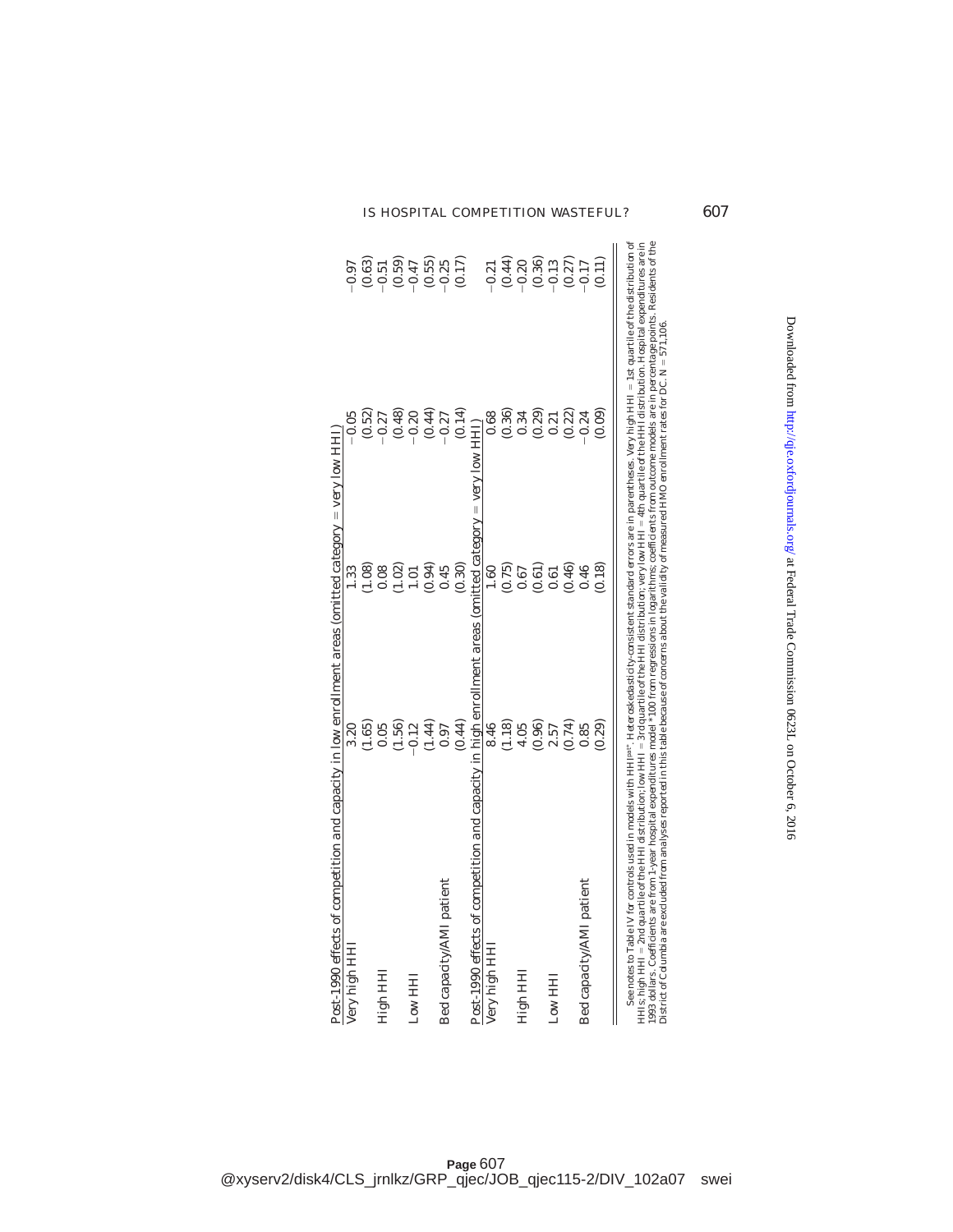unambiguously welfare-improving: competition led to lower levels of resource use and lower rates of mortality and subsequent complications.

Table VII further explores the hypothesis that managed care serves as a catalyst through which hospital competition improves welfare, by presenting estimates that allow the interaction between HMO enrollment in an area and hospital market competitiveness to change over time. The top panel of Table VII presents estimates of the impact of area HMO enrollment and interactions of HMO enrollment with area competitiveness for patients admitted to the hospital in 1985 and 1988; the bottom panel of Table VII presents estimates of the impact of area HMO enrollment and HMO enrollment/competitiveness interactions for patients admitted to the hospital in 1991 and 1994. Table VII confirms that managed care and hospital competition are complements in the process of producing cardiac care services. Both before and after 1990, hospital competition leads to greater decreases in resource use and rates of adverse health outcomes in areas with high versus low HMO enrollment (although differences across managed-care environments in the effect of competition on mortality are not statistically significant). However, although HMOs have socially beneficial spillover effects throughout the sample period, the incremental social benefits attributable to hospital-competition/HMO-spillover interactions have become less dramatic over time. Before 1990, competition in low-enrollment areas was socially wasteful—competition led to higher levels of resource use without significant effects on health outcomes—while competition in high-enrollment areas had more ambiguous or positive effects, at least for patients in the most competitive areas versus those from areas in the third quartile of the HHI distribution. But after 1990, competition was welfareimproving in all areas—competition led to significant decreases in resource use without significant increases (and in some cases significant decreases) in the rates of adverse health outcomes. This finding may reflect the diffusion of cost-control measures implemented by more-developed HMOs in high-enrollment areas in the 1980s to relatively low-HMO-enrollment areas by the 1990s. (Indeed, by the 1990s, most low-enrollment areas had HMO enrollment rates that exceeded those of high-enrollment areas in the 1980s.)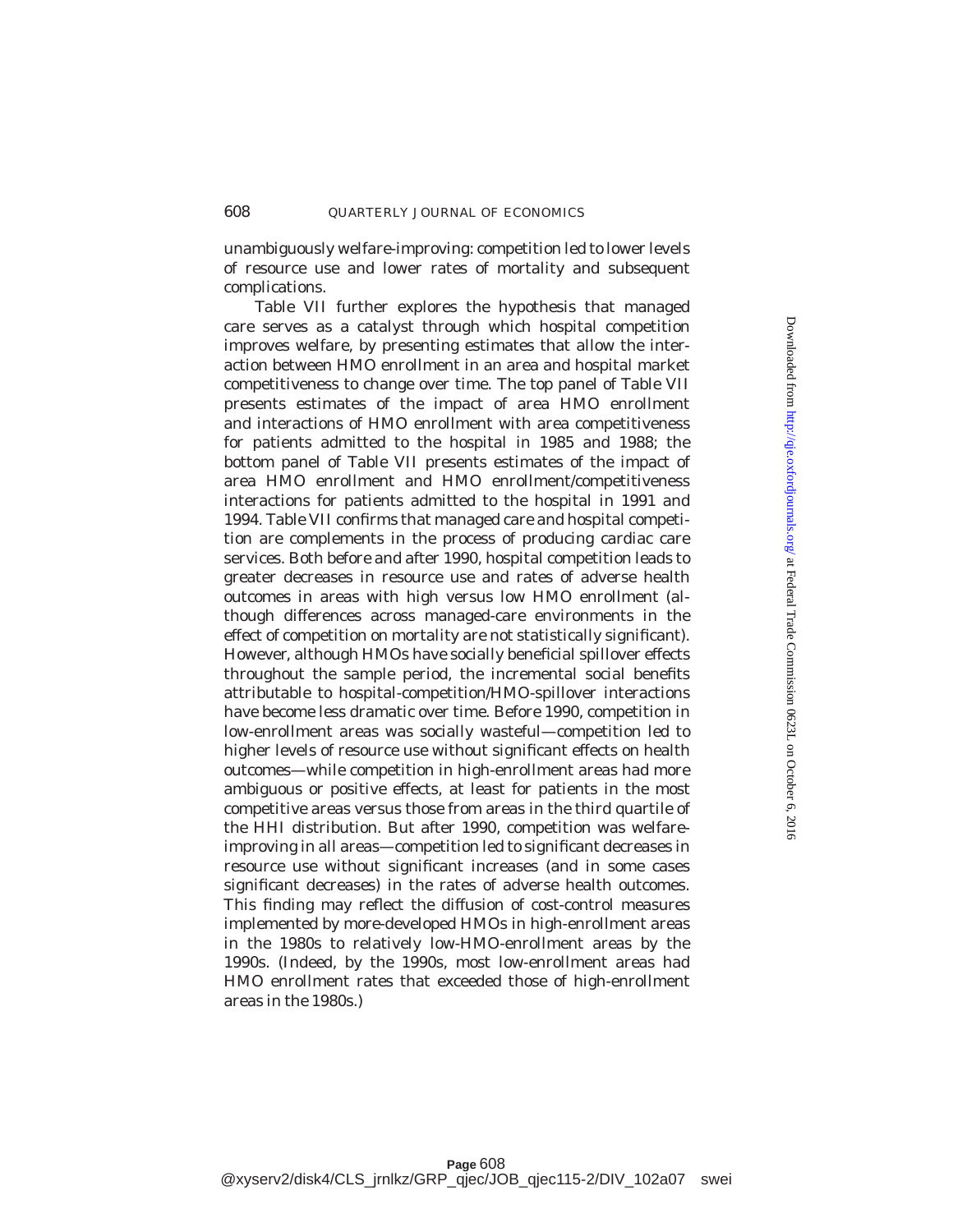### VI. CONCLUSION

Assessing the welfare consequences of competition in health care is a particularly difficult case of an important general problem in industrial organization. The features of markets for hospital services depart substantially from the conditions of perfectly competitive markets, so that theory plausibly suggests that competition may either increase or reduce social welfare. Consequently, empirical assessment of the welfare implications of competition in hospital markets is crucial for testing the validity of alternative theories about the effects of competition in health care. Empirical evidence is also necessary to guide hospital antitrust policy. If competition among hospitals improves social welfare, then strictly regulating coordinated activity could offer social benefits. But if competition among hospitals is socially wasteful, then coordination and mergers should receive more lenient antitrust treatment, or possibly even be encouraged.

In spite of this importance, virtually no previous research has determined the effects of competition on both health care costs and patient health outcomes. Important reasons for this omission are the difficulty of developing suitable data on spending and quality—a particularly challenging problem in the hospital industry—as well as the general problem in applied work in industrial organization of identifying the effects of competition. We address both types of problems here, using methods for identifying the effects of competition that could be applied in other industries which have suitable data on consumer choices and in which broad product characteristics (e.g., hospital size category and teaching status) are very difficult to change.

Our analysis includes all nonrural elderly Medicare beneficiaries hospitalized for treatment of heart disease in a ten-year period that includes the recent growth in managed-care insurance. Our methods develop indices of competition that are based on exogenous determinants of hospital demand, rather than assumptions about the extent of markets and their competitiveness that are either arbitrary or subject to the usual endogeneity problems. We also measure explicitly the key outcomes of market performance, including effects on both patient health and medical expenditures. Finally, because managed-care organizations are likely to be an important mechanism through which competition affects hospital markets, we investigate the extent to which HMO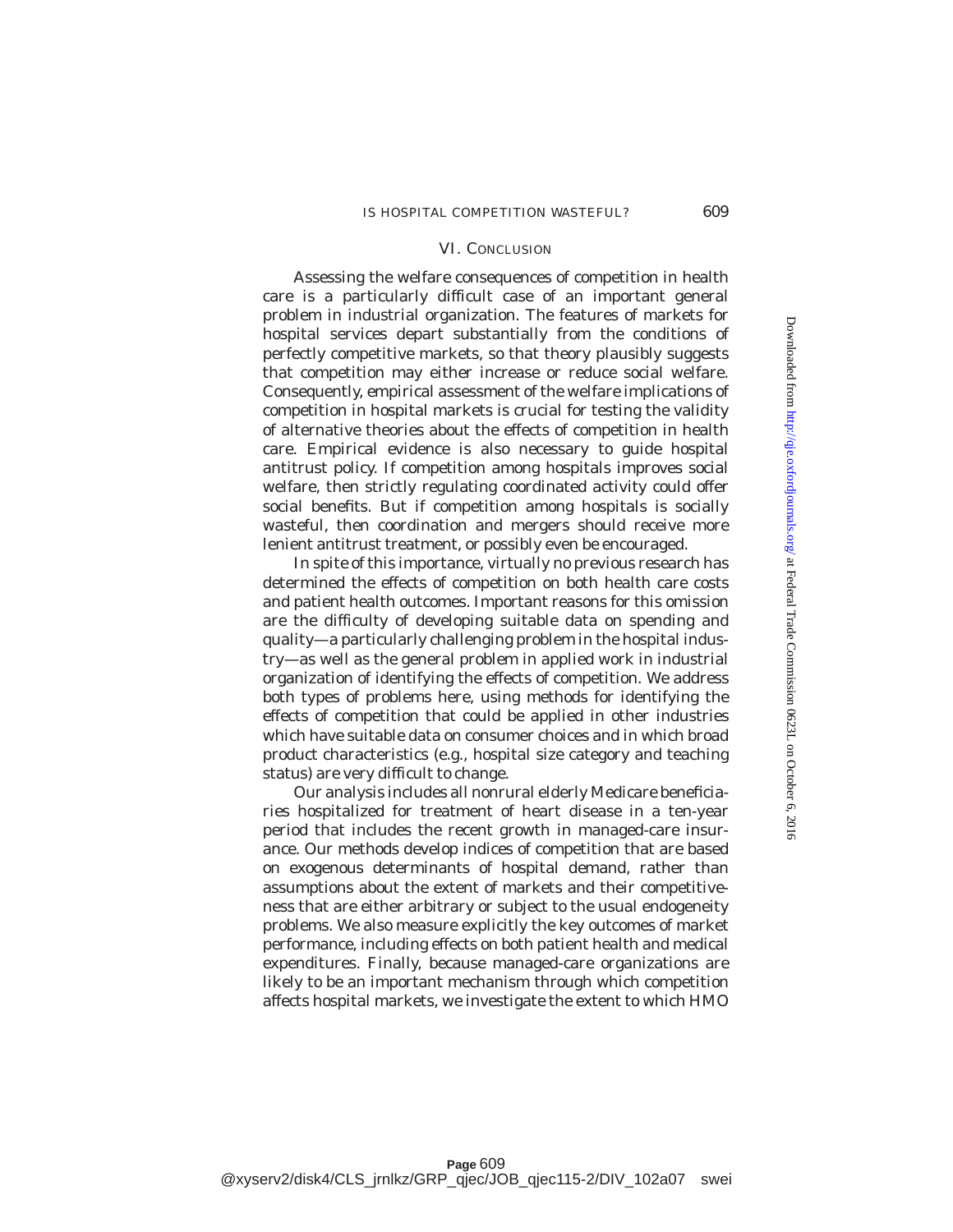enrollment rates in an area create spillovers that affect medical productivity and the impact of competition on productivity.

We find that, before 1991, competition led to higher costs and, in some cases, lower rates of adverse health outcomes for elderly Americans with heart disease; but after 1990, competition led both to substantially lower costs and significantly lower rates of adverse outcomes. Thus, after 1990, hospital competition unambiguously improves social welfare. Increasing HMO enrollment over the sample period partially explains the dramatic change in the impact of hospital competition; hospital competition is unambiguously welfare-improving throughout the sample period in geographic areas with above-median HMO enrollment rates. Furthermore, point estimates of the magnitude of the welfare benefits of competition are uniformly larger for patients from states with high HMO enrollment as of their admission date, as compared with patients from states with low HMO enrollment.

The socially beneficial impact of post-1990 competition is nonlinear: the effect of an interquartile change in competitiveness on expenditures and outcomes is much greater for areas moving to or from the most- and least-competitive quartiles. Our finding that competition improves welfare post-1990 is not affected by controlling for other factors that may affect hospital market structure, such as distance to the nearest hospital, hospital bed capacity utilization, and other hospital market characteristics. We also find that changes in capacity utilization are themselves important determinants of health care costs and outcomes. Patients from hospital markets with high levels of capacity per unit AMI patient volume experience generally higher costs and higher mortality rates.

Our methods can be used to assess prospectively the impact of specific hospital mergers by answering the following hypothetical question: based on patients' preferences for hospitals (and therefore the matrix of probabilistic patient flows) in a given year, how would uniting ownership of two or more hospitals affect *HHI*<sup>pat\*</sup> in surrounding areas (see Kessler and McClellan [1999] for a more detailed discussion)? For Medicare patients with AMI, those mergers that would lead to a change in *HHI*<sup>pat\*</sup> out of the most-competitive quartile or into the least-competitive quartile (or both) would reduce welfare by increasing expenditures and rates of adverse outcomes. On the other hand, our estimates suggest that those mergers that lead to changes in *HHI*<sup>pat\*</sup> from the third to the second quartile would not have statistically or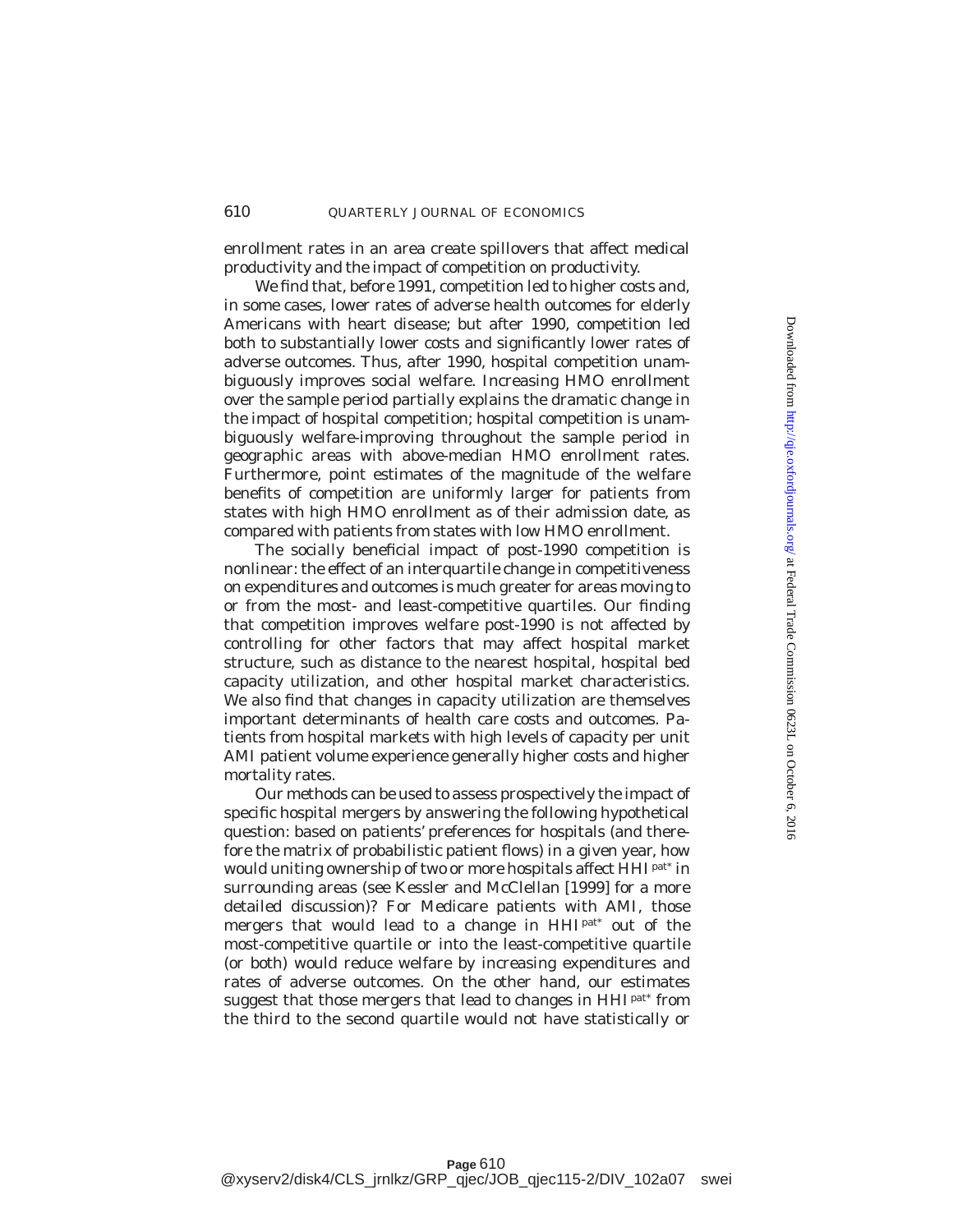economically significant welfare implications for this population. This analysis is necessarily incomplete, in that it does not account completely for other potential costs and benefits of mergers, such as their impact on nonelderly patients and those with other illnesses. We leave such issues to future work.

Are our results generalizable to other components of hospital production? Heart disease is the largest single component of hospital production, accounting for around one-sixth of hospital expenditures, so it seems unlikely that the overall effects of competition would differ dramatically, at least for other serious acute health problems. However, less acute conditions provide greater opportunities for patients to choose among hospitals, and also provide hospitals with the opportunity to seek out relatively low-cost patients, both through choices of service offerings and through the choice of health plans with which the hospitals contract. Particularly for nonacute illnesses, it is possible that the growth of higher-powered payment incentives that has accompanied the growth of managed care in the 1990s would encourage hospitals to avoid such patients in the presence of greater competition. Along these lines, it is possible that privately insured patients would be affected differently by competition than publicly insured patients.

Finally, we do not explicitly model the mechanisms by which competition leads to its welfare consequences. Most importantly, we do not model why the welfare effects of competition changed around 1990, in conjunction with the rise of managed care. Our results suggest that spillover effects from increasingly efficient treatment of privately insured patients affect the treatment regimen of publicly insured patients, by mediating the consequences of hospital competition in a way that enhances medical productivity. In particular, managed care appears to increase efficiency by reducing the tendency of hospital competition to result in a ''medical arms race''of expenditure growth. Understanding how the productivity-increasing effects of competition occur in health care, and how managed care enhances these effects, is an important topic for further analysis.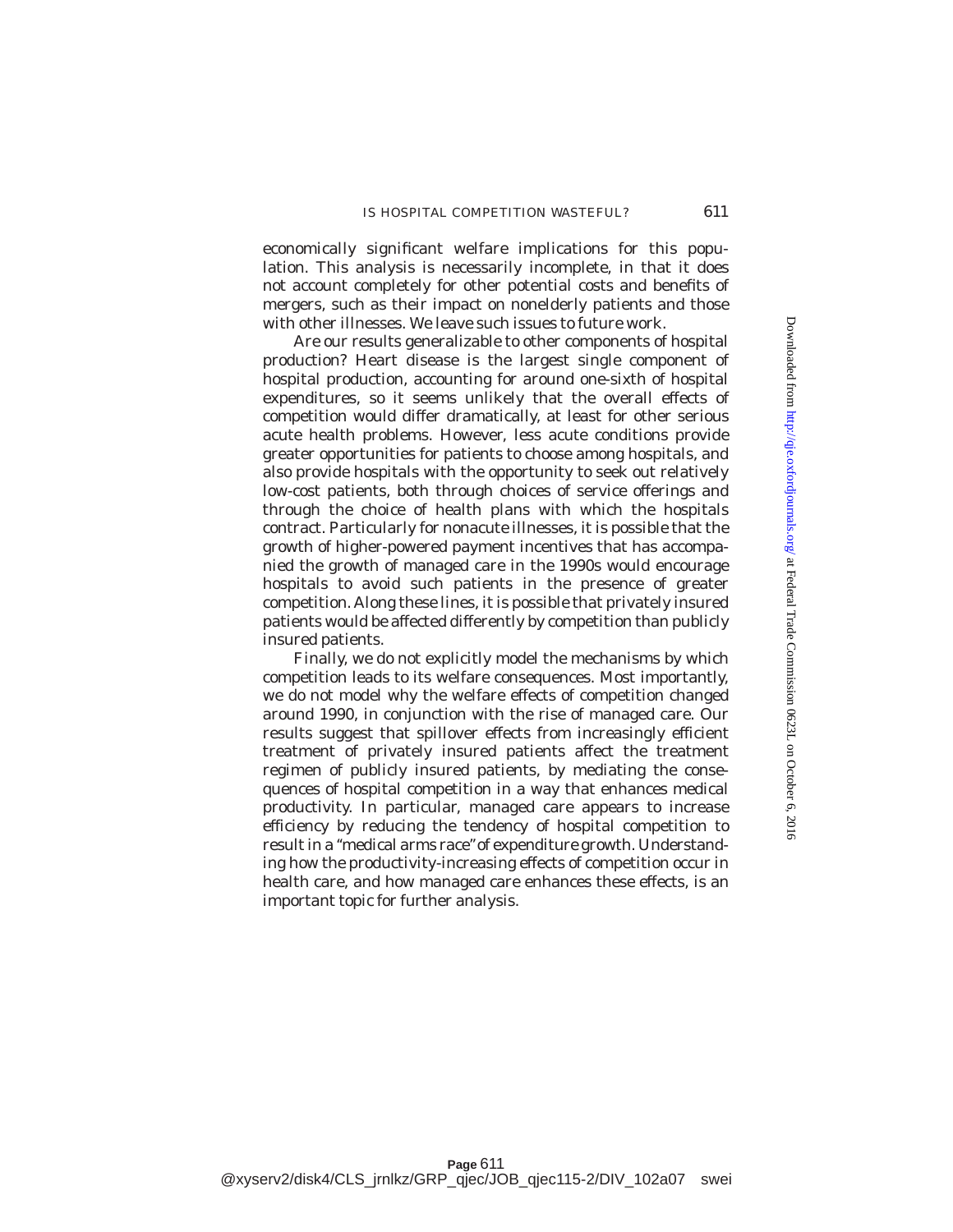|                                                         | 1985                                                                                                                                                                                                                                                                                                                                                                                                                                                             | 1988                                                                                                                                                                                                                                                                                                                                                | 1991                                                                                                                                                                                                                                                                                                                                                        | 1994                                                                                                                                                                                                                                                                                                                                                                       |
|---------------------------------------------------------|------------------------------------------------------------------------------------------------------------------------------------------------------------------------------------------------------------------------------------------------------------------------------------------------------------------------------------------------------------------------------------------------------------------------------------------------------------------|-----------------------------------------------------------------------------------------------------------------------------------------------------------------------------------------------------------------------------------------------------------------------------------------------------------------------------------------------------|-------------------------------------------------------------------------------------------------------------------------------------------------------------------------------------------------------------------------------------------------------------------------------------------------------------------------------------------------------------|----------------------------------------------------------------------------------------------------------------------------------------------------------------------------------------------------------------------------------------------------------------------------------------------------------------------------------------------------------------------------|
| Above<br>median<br><b>HMO</b><br>enroll-<br>ment        | Arizona, California,<br>Colorado, Hawaii,<br>Massachusetts,<br>Michigan,<br>Minnesota, New<br>York, Oregon, Rhode Indiana, Iowa,<br>Island, Utah,<br>Washington,<br>Wisconsin                                                                                                                                                                                                                                                                                    | Arizona, California,<br>Colorado.<br>Connecticut.<br>Delaware. Florida.<br>Hawaii, Illinois,<br>Kansas, Maryland,<br>Massachusetts,<br>Michigan,<br>Minnesota,<br>Missouri, Nevada,<br>New Hampshire,<br>New Jersey, New<br>Mexico, New York,<br>North Dakota, Ohio,<br>Oregon,<br>Pennsylvania,<br>Rhode Island, Utah,<br>Washington,<br>Wisconsin | Arizona, California,<br>Colorado.<br>Connecticut.<br>Delaware. Florida.<br>Hawaii, Illinois,<br>Iowa, Maryland,<br>Massachusetts,<br>Michigan,<br>Minnesota,<br>Missouri, Nevada,<br>New Hampshire,<br>New Jersey, New<br>Mexico, New York,<br>Ohio, Oregon,<br>Pennsylvania,<br>Rhode Island, Texas, Oregon,<br>Utah. Vermont.<br>Washington,<br>Wisconsin | Arizona, California,<br>Colorado.<br>Connecticut.<br>Delaware. Florida.<br>Hawaii, Illinois,<br>Kentucky,<br>Maryland,<br>Massachusetts,<br>Michigan,<br>Minnesota,<br>Missouri, Nebraska,<br>Nevada, New<br>Hampshire, New<br>Jersey, New Mexico,<br>New York, Ohio,<br>Pennsylvania,<br>Rhode Island,<br>Tennessee, Texas,<br>Utah, Vermont,<br>Washington,<br>Wisconsin |
| <b>Below</b><br>median<br><b>HMO</b><br>enroll-<br>ment | Alabama, Alaska,<br>Arkansas.<br>Connecticut.<br>Delaware, Florida,<br>Georgia, Idaho,<br>Illinois, Indiana,<br>Iowa, Kansas,<br>Kentucky,<br>Louisiana, Maine,<br>Maryland,<br>Mississippi,<br>Missouri, Montana,<br>Nebraska, Nevada,<br>New Hampshire,<br>New Jersey, New<br>Mexico, North<br>Carolina, North<br>Dakota, Ohio,<br>Oklahoma,<br>Pennsylvania,<br>South Carolina,<br>South Dakota.<br>Tennessee, Texas,<br>Vermont, Virginia,<br>West Virginia, | Alabama, Alaska,<br>Arkansas, Georgia,<br>Idaho, Kentucky,<br>Louisiana, Maine,<br>Mississippi,<br>Montana, Nebraska,<br>North Carolina,<br>Oklahoma, South<br>Carolina, South<br>Dakota, Tennessee,<br>Texas, Vermont,<br>Virginia, West<br>Virginia, Wyoming                                                                                      | Alabama, Alaska,<br>Arkansas, Georgia,<br>Idaho, Indiana,<br>Kansas, Kentucky,<br>Louisiana, Maine,<br>Mississippi,<br>Montana, Nebraska,<br>North Carolina,<br>North Dakota,<br>Oklahoma, South<br>Carolina, South<br>Dakota, Tennessee,<br>Virginia, West<br>Virginia, Wyoming                                                                            | Alabama, Alaska,<br>Arkansas, Georgia,<br>Idaho. Indiana.<br>Iowa, Kansas.<br>Louisiana, Maine,<br>Mississippi,<br>Montana, North<br>Carolina, North<br>Dakota,<br>Oklahoma, South<br>Carolina. South<br>Dakota, Texas,<br>Vermont, Virginia,<br>West Virginia,<br>Wyoming                                                                                                 |

APPENDIX 1: STATES WITH HMO ENROLLMENT ABOVE AND BELOW FOUR-YEAR POOLED MEDIAN

Median HMO Enrollment rate for four-year period is 7.54 percent.

Wyoming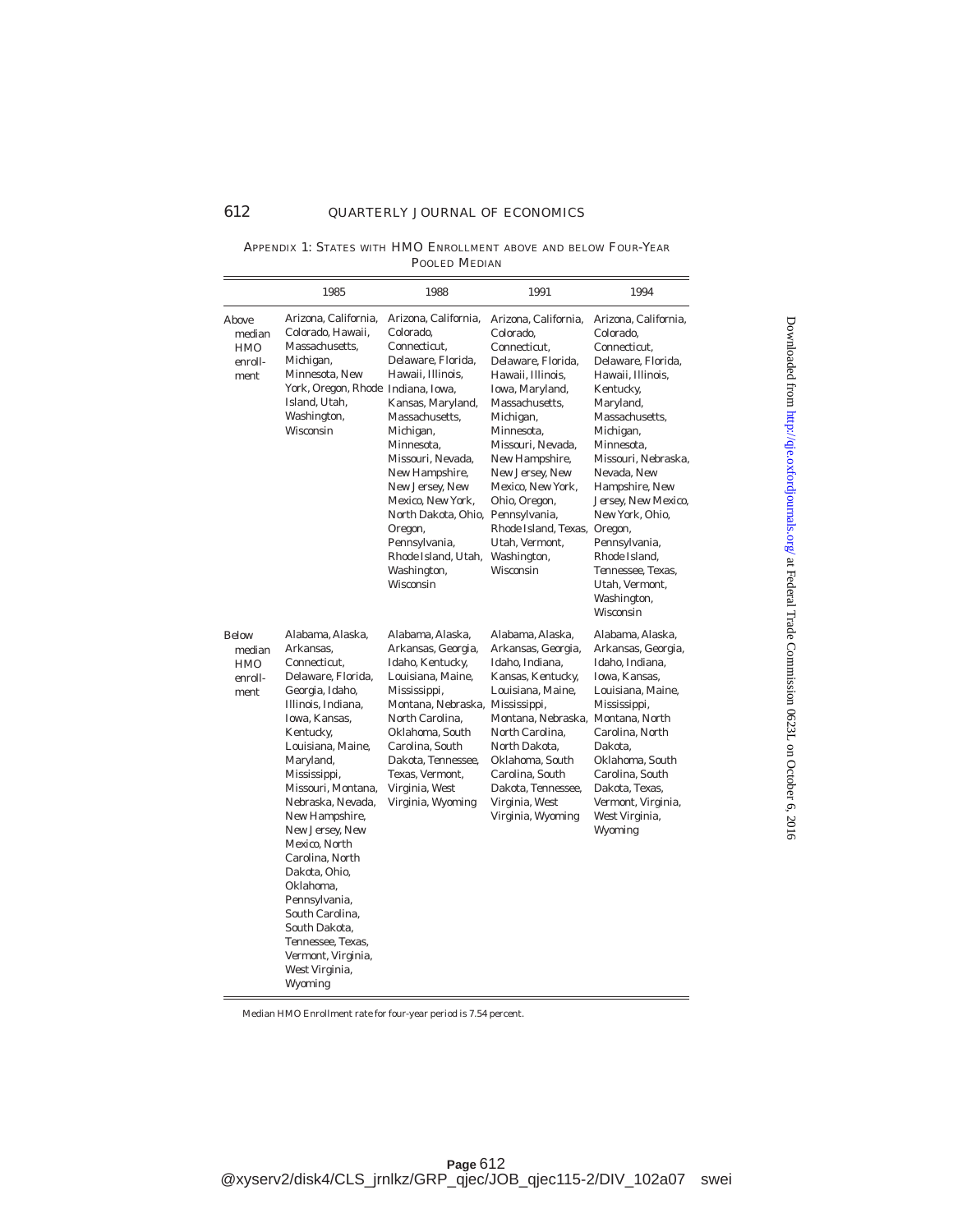APPENDIX 2: SHARE OF ELDERLY AMI PATIENTS WITH INTERQUARTILE CHANGES IN HOSPITAL MARKET COMPETITIVENESS

|                                      | 1985–1988 | 1988-1991 | 1991–1994 | 1985–1994 |
|--------------------------------------|-----------|-----------|-----------|-----------|
| $HHPat$ *<br>Conventional 75-percent | 24.0%     | 22.4%     | 22.0%     | 34.5%     |
| variable-radius HHI                  | 25.3%     | 26.7%     | 23.9%     | 32.9%     |

Quartile cut points for *HH*Ipat\* are as follows: .2527, .3688, and .5. Quartile cut points for conventional 75-percent variable-radius HHI are as follows: .2831, .4432, and .6571. Quartiles are formed counting one residential zip code (one market) as one observation.

| APPENDIX 3: LINEAR MODEL OF THE EFFECTS OF HOSPITAL COMPETITION AND BED                 |
|-----------------------------------------------------------------------------------------|
| CAPACITY ON EXPENDITURES AND OUTCOMES FOR ELDERLY AMI PATIENTS. BASED                   |
| ON EXOGENOUS <i>HHI</i> <sup>pat*</sup> versus CONVENTIONAL 75-PERCENT-PATIENT-FLOW HHI |

|                                               | Using HHIpat*                                  |        |                                         | Using conventional 75-percent<br>patient-flow HHI |                                                |        |                                         |              |
|-----------------------------------------------|------------------------------------------------|--------|-----------------------------------------|---------------------------------------------------|------------------------------------------------|--------|-----------------------------------------|--------------|
|                                               | 1-year<br>hospital 1-year<br>expendi-<br>tures | mor-   | 1-year<br>AMI<br>tality readmit readmit | 1-year<br>HF                                      | 1-year<br>hospital 1-year<br>expendi-<br>tures | mor-   | 1-year<br>AMI<br>tality readmit readmit | 1-year<br>HF |
| Pre-1990 effects of competition and capacity  |                                                |        |                                         |                                                   |                                                |        |                                         |              |
| Linear HHI                                    | $-10.15$                                       | 2.52   | 0.93                                    | $-0.96$                                           | $-15.51$                                       | 2.57   | 0.15                                    | $-0.22$      |
|                                               | (2.78)                                         | (1.78) | (0.86)                                  | (1.02)                                            | (0.71)                                         | (0.44) | (0.21)                                  | (0.26)       |
| Bed capacity/                                 | 4.58                                           | 0.35   | $-0.12$                                 | 0.02                                              |                                                |        |                                         |              |
| AMI patient                                   | (0.22)                                         | (0.14) | (0.07)                                  | (0.08)                                            |                                                |        |                                         |              |
| Post-1990 effects of competition and capacity |                                                |        |                                         |                                                   |                                                |        |                                         |              |
| <b>Linear HHI</b>                             | 7.16                                           | 3.37   | 0.64                                    | $-2.21$                                           | $-1.67$                                        | 2.20   | 0.16                                    | 0.02         |
|                                               | (2.81)                                         | (1.78) | (0.86)                                  | (1.03)                                            | (0.70)                                         | (0.43) | (0.21)                                  | (0.26)       |
| Bed capacity/                                 | 1.70                                           | 0.42   | $-0.24$                                 | $-0.25$                                           |                                                |        |                                         |              |
| <b>AMI</b> patient                            | (0.27)                                         | (0.17) | (0.08)                                  | (0.09)                                            |                                                |        |                                         |              |

See notes to Table IV for controls used in models with *HHI*<sup>pat\*</sup> and the conventional 75 percent patient-flow HHI. Heteroskedasticity-consistent standard errors are in parentheses. Very high HHI = 1st quartile of the distribution of HHIs; high HHI = 2nd quartile of the HHI distribution; low HHI  $=$  3rd quartile of the HHI distribution; very low HHI = 4th quartile of the HHI distribution. Hospital expenditures are in<br>1993 dollars. Coefficients from 1-year hospital expenditures model \*100 from regressions in logarithms; coefficients from outcome models in percentage points.  $N = 572,311$ .

STANFORD UNIVERSITY AND THE NATIONAL BUREAU OF ECONOMIC RESEARCH

### **REFERENCES**

Baker, Laurence C., ''Association of Managed Care Market Share and health Expenditures for Fee-for-service Medicare Patients,'' *Journal of the American Medical Association,* CCLXXXI (1999), 432–437.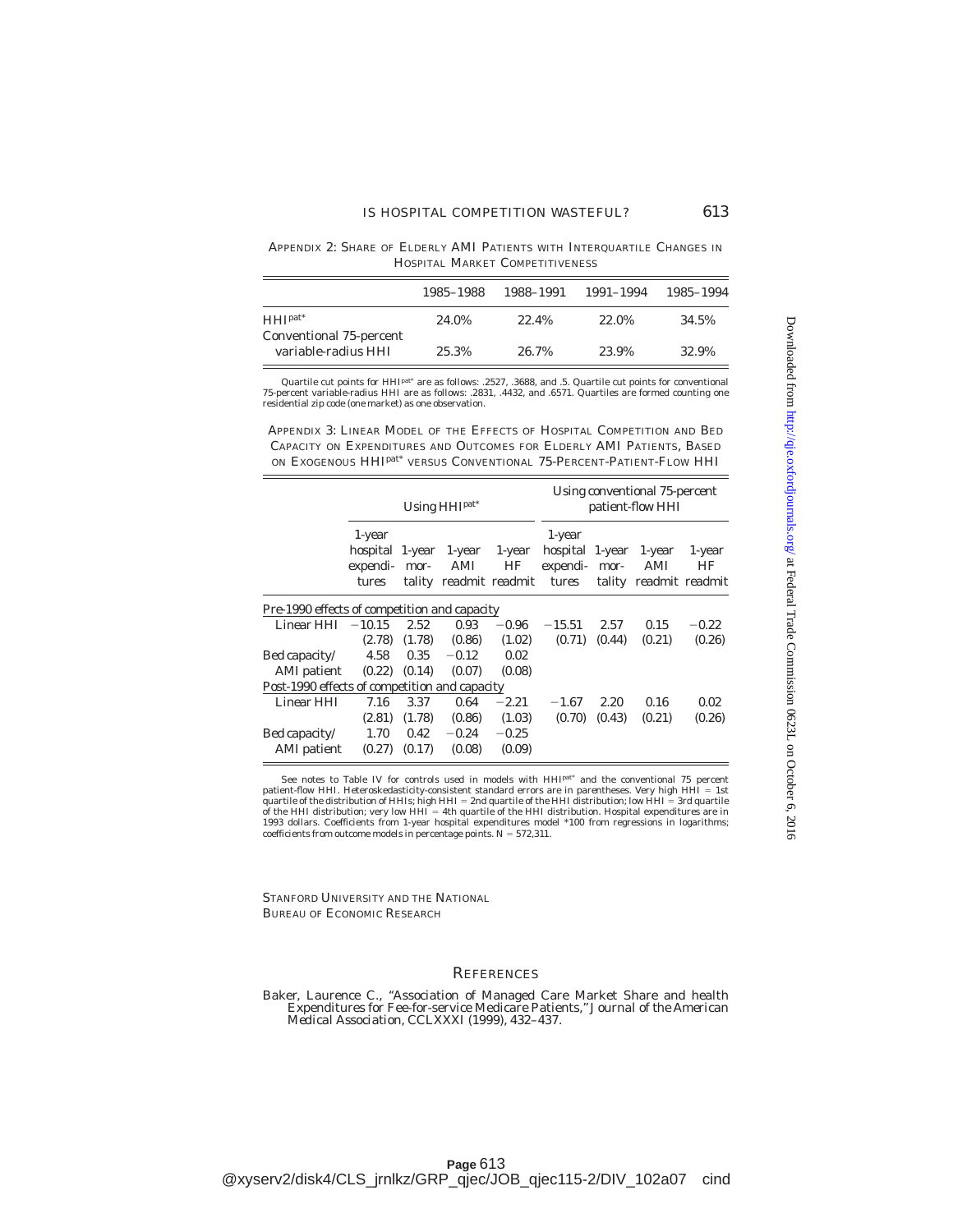- Douglas, G. W. and J. C. Miller, ''Quality Competition, Industry Equilibrium, and Efficiency in the Price-Constrained Airline Market,'' *American Economic Review,* LXIV (1974), 657–669.
- Dranove, D., et al., ''Is Hospital Competition Wasteful?'' *RAND Journal of Economics,* XXIII (1992), 247–262.
- Dranove, D., and M. Satterthwaite, ''Monopolistic Competition When Price and Quality Are Not Perfectly Observable,'' *RAND Journal of Economics,* XXIII  $(1992), 518 - 534.$
- Dranove, D., M. Shanley, and C. Simon, ''Is Hospital Competition Wasteful?'' *RAND Journal of Economics,* XXIII (1992), 247–262.
- Dranove, D., M. Shanley, and W. White, ''Price and Concentration in Local Hospital Markets: The Switch from Patient-Driven to Payer-Driven Competition,'' *Journal of Law and Economics,* XXXVI (1993), 179–204.
- Dranove, D., and W. D. White, ''Recent Theory and Evidence on Competition in Hospital Markets,'' *Journal of Economics and Management Strategy,* III (1994), 169–209.
- Elzinga, K., and T. Hogarty, ''The Problem of Geographic Market Delineation Revisited,'' *Antitrust Bulletin,* XXIII (1978), 1–18.
- Enthoven, A. E., and S. Singer, ''Markets and Collective Action in Regulating Managed Care,'' *Health Affairs,* XVI (1997), 26–32.
- Feldstein, Martin S., ''Hospital Price Inflation: A Study of Nonprofit Price Dynamics,'' *American Economic Review,* LXI (1971), 853–872.
- Fisher, E. S., et al., ''Associations among Hospital Capacity, Utilization, and Mortality of U. S. Medicare Beneficiaries—Controlling for Sociodemographic Factors,'' *Health Services Research,* (1999), forthcoming.
- Frech, H. E. III, *Competition and Monopoly in Health Care* (Washington, DC: AEI Press, 1996).
- Garnick, D. et al., ''Appropriate Measures of Hospital Market Areas,'' *Health Services Research,* XXII (1987), 69–89.
- Gaynor, Martin, and Deborah Haas-Wilson, ''Change, Consolidation, and Competition in Health Care Markets,'' draft, 1997.
- Gruber, J., ''The Effect of Price Shopping in Medical Markets: Hospital Responses to PPOs in California,'' *Journal of Health Economics,* XXXVIII (1994), 183–212.
- Hansmann, Henry, ''The Role of Nonprofit Enterprise,''*Yale Law Journal,* LXXXIX  $(1980), 835 - 901.$
- Held, Philip J., and Mark V. Pauly, ''Competition and Efficiency in the End Stage Renal Disease Program,'' *Journal of Health Economics,* II (1983), 95–118.
- Hoxby, Caroline Minter, ''Does Competition among Public Schools Benefit Students and Taxpayers?'' NBER Working Paper No. W4979, 1994.
- Hughes, Robert G., and H. Luft, ''Service Patterns in Local Hospital Markets: Complementarity or Medical Arms Race?'' *Health Services Management Research,* IV (1991), 131–139.
- Joskow, Paul L., ''The Effects of Competition and Regulation on Hospital Bed Supply and the Reservation Quality of the Hospital,'' *Bell Journal of Economics,* XI (1980), 421–447.
	- "Editorial: Reimbursement Policy, Cost Containment, and Non-Price Competition,'' *Journal of Health Economics,* II (1983), 167–174.
- Kessler, D. P., and M. B. McClellan, ''Do Doctors Practice Defensive Medicine?'' *Quarterly Journal of Economics,* CXI (1996), 353–390.
- Kessler, D. P., and M. B. McClellan, ''How Liability Law Affects Medical Productivity,'' draft, 1998.
- Kessler, D. P., and M. B. McClellan, ''Designing Hospital Antitrust Policy to Promote Social Welfare,'' in A. Garber, ed., *Frontiers in Health Policy Research: Volume 2* (Cambridge, MA: MIT Press, 1999).
- Kopit, W., and R. McCann, ''Towards a Definitive Antitrust Standard for Nonprofit Hospital Mergers,'' *Journal of Health Politics, Policy, and Law,* XIII (1988), 635–662.
- Luft, H., et al., ''Does Quality Influence Choice of Hospital?'' *Journal of the American Medical Association,''* CCLXIII (1990), 2899–2906.
- Lynk, William J., ''Nonprofit Hospital Mergers and the Exercise of Market Power,'' *Journal of Law and Economics,* XXX (1995), 437–461.